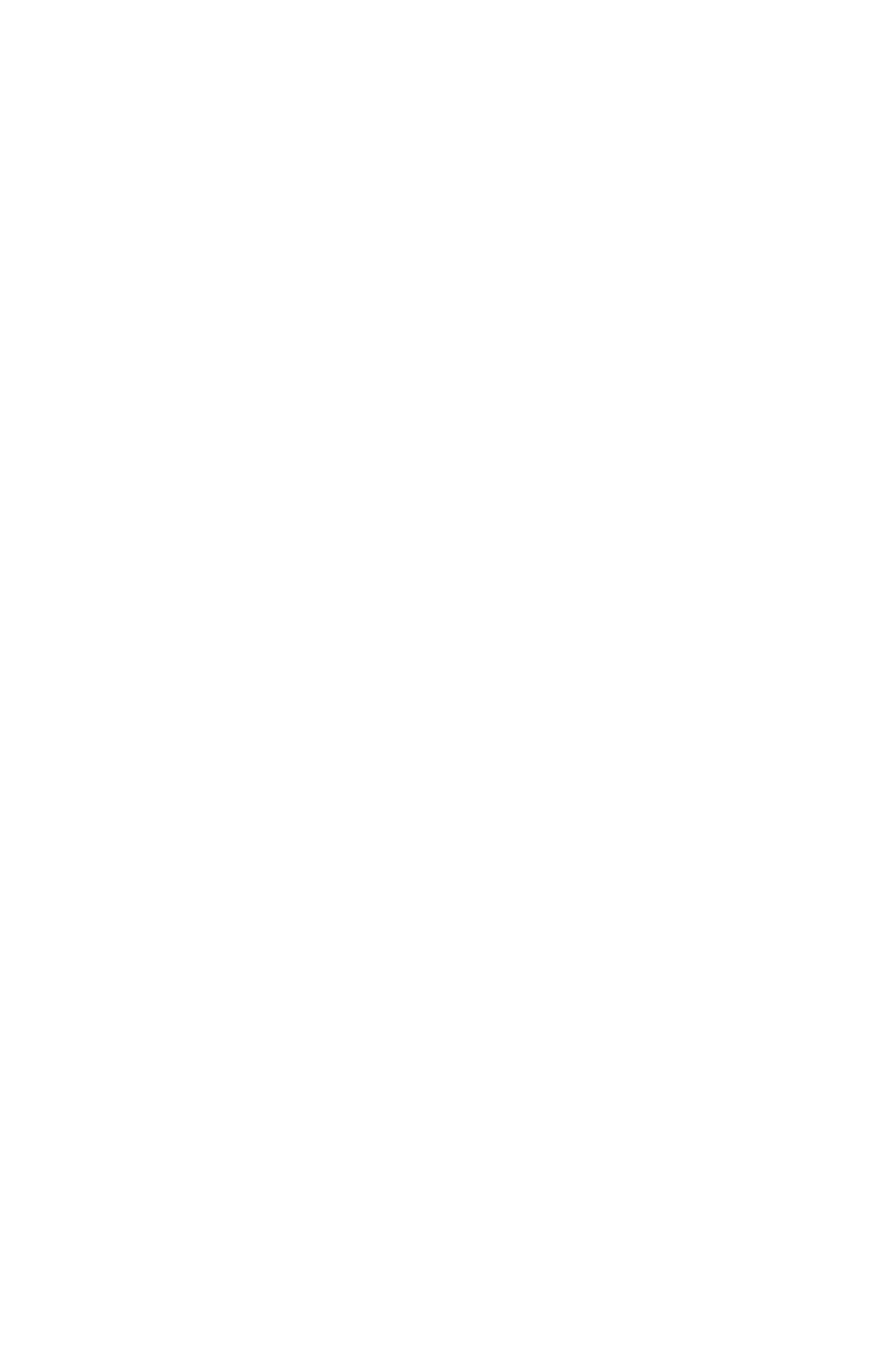## **Table of Contents**

| Introduction           | 1  |
|------------------------|----|
| Getting Started        | 9  |
| <b>Chromatic Tune</b>  | 15 |
| <b>Instrument Tune</b> | 25 |
| Set-Up Screen          | 33 |
| <b>Tutorials</b>       | 41 |
| Trouble Shooting       | 55 |
| Upgrade StroboSoft     | 59 |
| Glossary               | 61 |
| Index                  | 67 |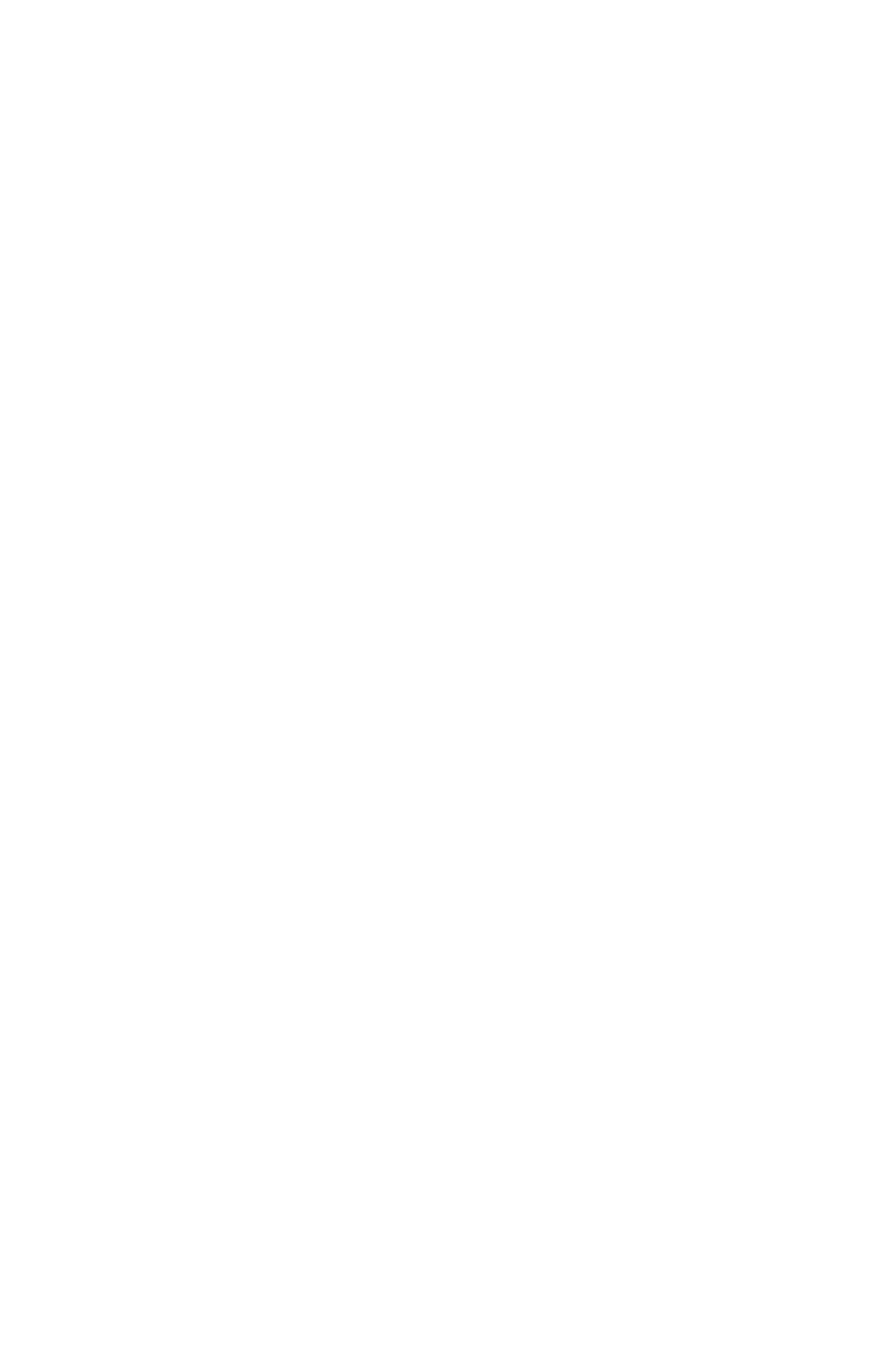### <span id="page-4-0"></span>**Introduction**



### **Welcome to StroboSoftô by Peterson and congratulations on choosing the most accurate and advanced tuning software from the tuner company, Peterson Strobe Tuners.**

StroboSoft™ uses the power of your computer and its high resolution to accurately display the pitch of your instrument employing traditional tuning standards, our Peterson Sweetened™settings, and other contributor settings. With the 0.1 cents accuracy and sophistication of StroboSoft™, Peterson's 55+ years of tuning experience has now taken tuning from plain black and white to the world of high definition color!

StroboSoft™ is simple to use in its chromatic tune mode and also has an exclusive instrument mode that allows you to define your instrument to StroboSoft™ and store those settings in presets to be quickly recalled at any time. After storing your presets, tuning multiple instruments with StroboSoft™ is quick and easy. Create a library of tunings for one instrument or better yet, all of your instruments!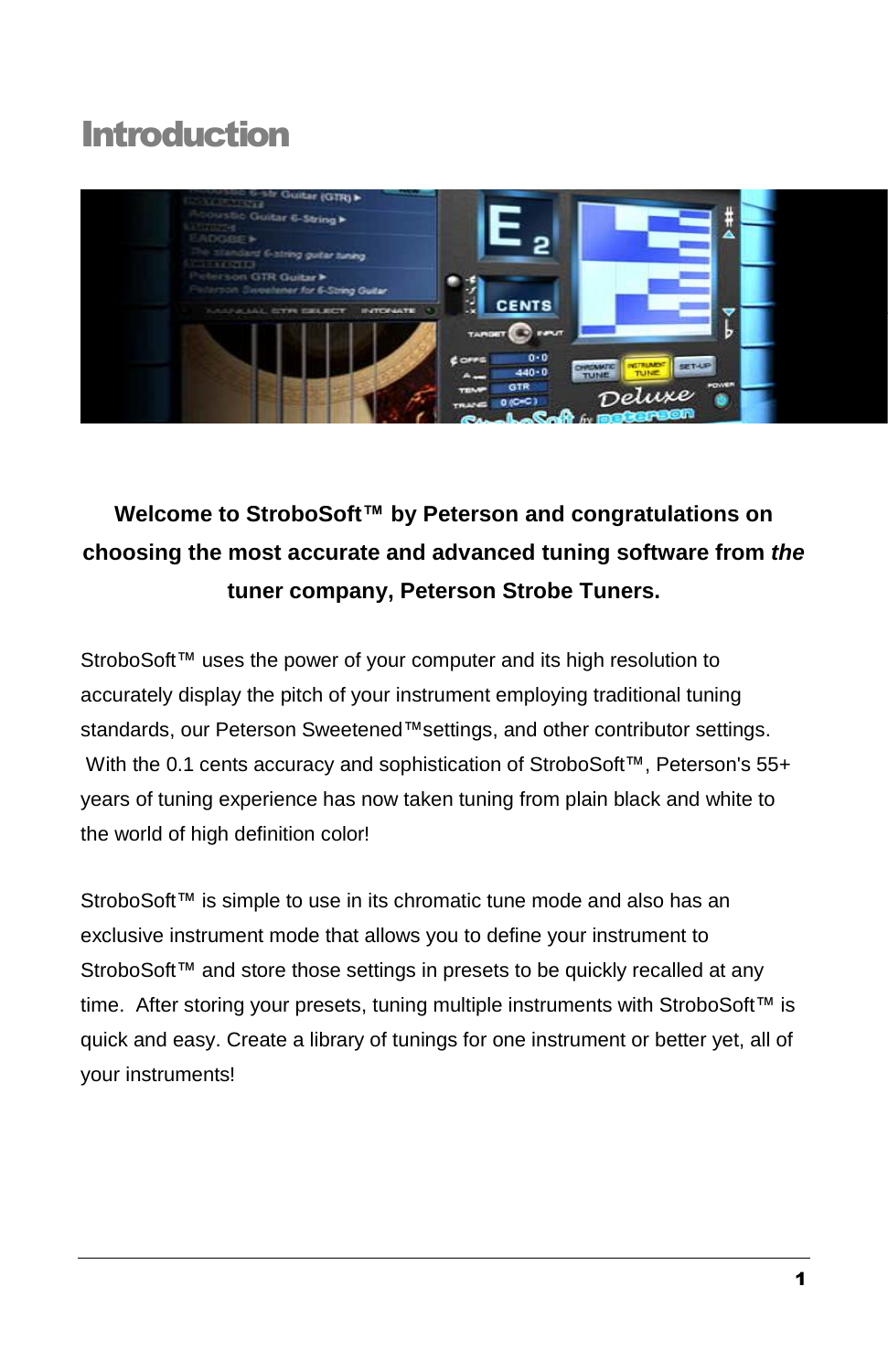#### STROBOSOFT OWNERS MANUAL

To maximize your StroboSoft™ experience, we would like to invite you to take a minute and review how our Help File functions. As you may have noticed, StroboSoft™ is unlike no other software tuner on the market today and neither is our Help System! We designed the Help File to be more than just a collection of words on a screen. Our Help System comes alive and demonstrates functions and techniques to help you get the most out of tuning with StroboSoft™.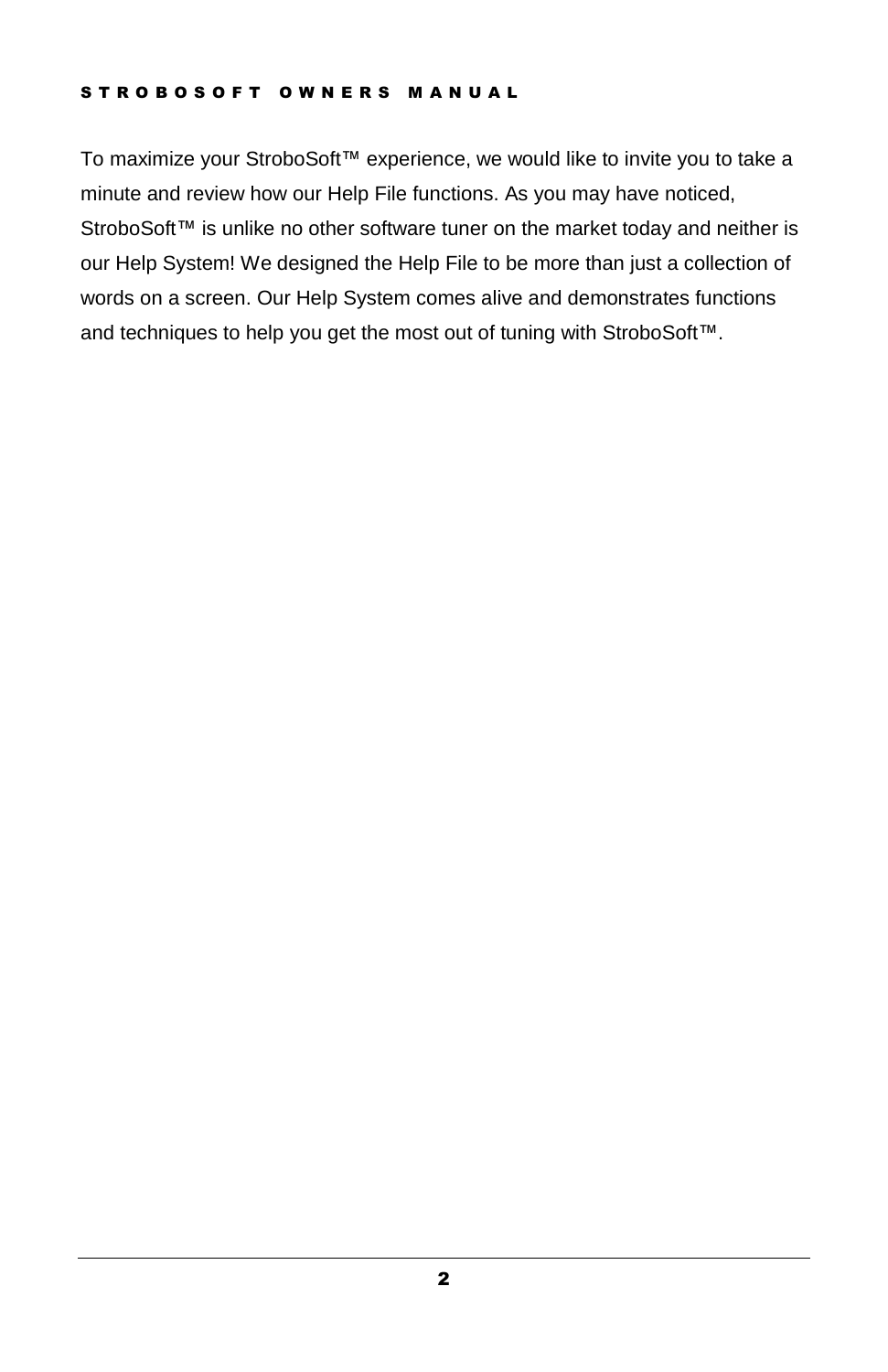

### **History**

In 1948, 10 years after the invention of the strobe tuner, the Chicago-based Peterson Electro-Musical Products commenced building instrument tuners. Led by Dick Peterson, a pioneer of solid state electronics, its first product was the Model 150 in 1952 and, realizing the need for a light but accurate device, Peterson engineer Bill Hass built the first battery powered handheld tuner in 1964, the Model 70. This culminated in the Peterson Model 400 strobe tuner in 1967. This was the first solid-state strobe tuner. With rock musicians' increasing fascination with all things technical, and the accompanying strive for excellence & perfection in the audio arena, the strobe tuner began to be a common sight on stage and in the recording studio. Many will recall first seeing the mysterious flickering dials behind such luminaries as the Grateful Dead, The Who, Pink Floyd, Frank Zappa, Jimi Hendrix, Neil Young et al. It also took its place as a must-have in the road cases of their touring crews, still the case today.



Due to the rapid advances in electronic engineering in the 70s, many companies built tuners as a by-product in their quest to find uses for the many & varied parts left over from other concepts. These units were simple reference devices, and found increasing favor with musicians through the decade. Accuracy was not really an issue, except for the major bands, studios, schools & instrument manufacturers for whom compromise was not an option, and the strobe tuner became a sign of professionalism & high standards.

In the 80's, the strobe tuner continued its dominance, with rivaling manufacturers seeking & failing to emulate the elusive strobe display by other means. The Conn dynasty faded to an end in 1985, and what was left of their Strobotuner division was bought by Peterson who, after acquiring new engineering blood, produced the 12 wheel Strobe Center 5000™ in 1994 and the single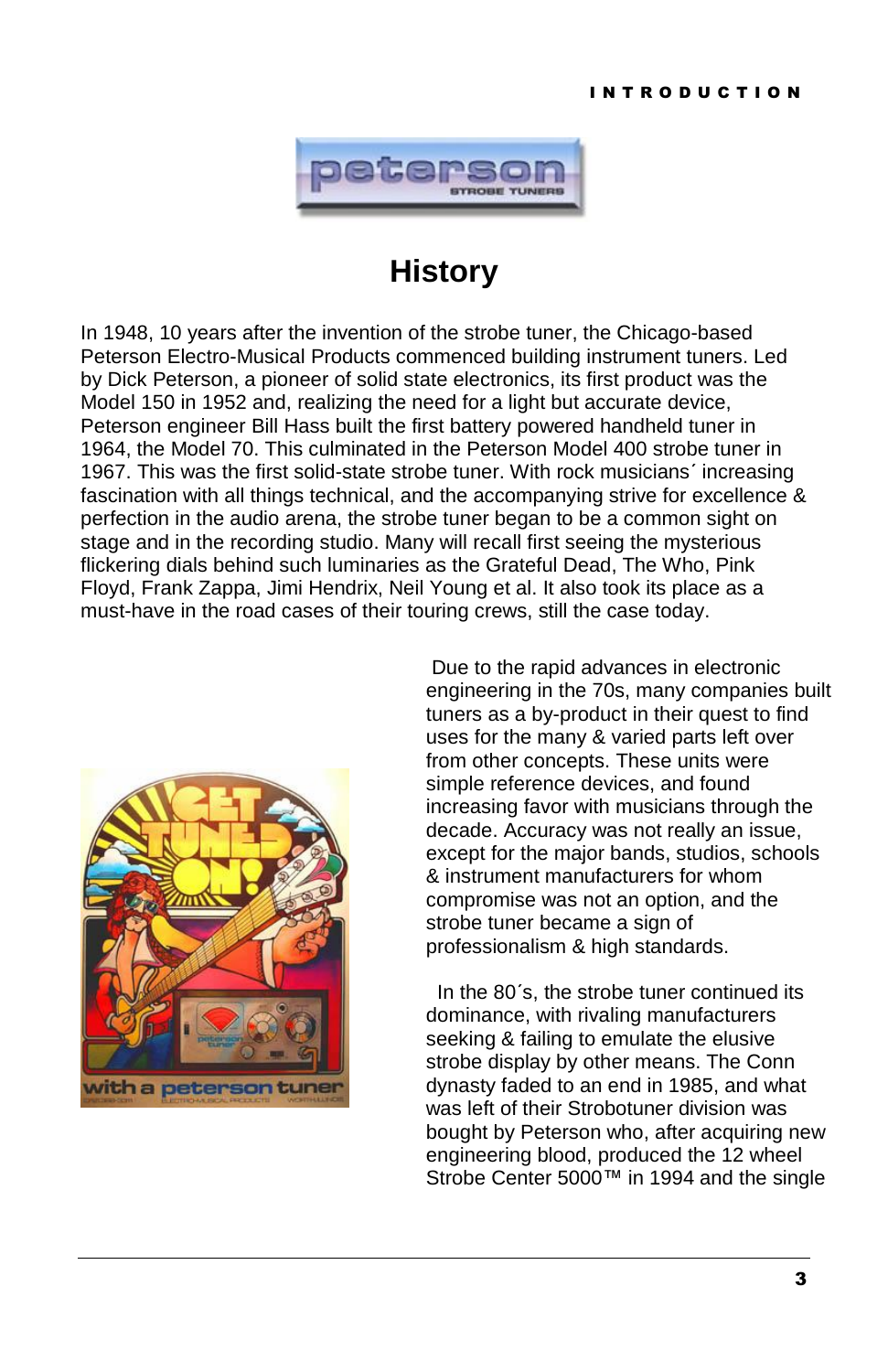wheel Autostrobe™ in 1997. Presently the standard in professional circles, Peterson is was in an enviable position as sole manufacturers of strobe tuners globally.

In 2001, befitting the year, the strobe tuner also became a hand-held device known as the Peterson VS-1 Virtual Strobe<sup>™</sup>, a brand new concept, combining the time proven advantages of the stroboscopic display with battery-powered portability in a compact format. This new tuner can boast of a 65 year old legacy, as the Strobe Tuner continues to dominate as the professional choice of musicians, technicians, manufacturers & educators worldwide.



The VS-II and V-SAM Virtual Strobes followed in 2003 and the first ever True Bypass tuner of any kind, the Peterson StroboStomp™ made its entrance in 2004.

Continuing this innovative tradition in 2005, Peterson became the first ever tuner manufacturer to offer both hard- and software tuners with the debut of StroboSoft™ Standard and Deluxe Edition software strobe tuners as the latest chapter in Peterson's 70-year-old strobe tuner legacy.

#### **For more information on Peterson Electro-Musical Products, Inc, please visit:**

The company home page at: [www.petersontuners.com](http://www.petersontuners.com)

The StroboStomp™ home page at: [www.strobostomp.com](http://www.strobostomp.com)

The StroboSoft™ home page at: [www.strobosoft.com](http://www.strobosoft.com)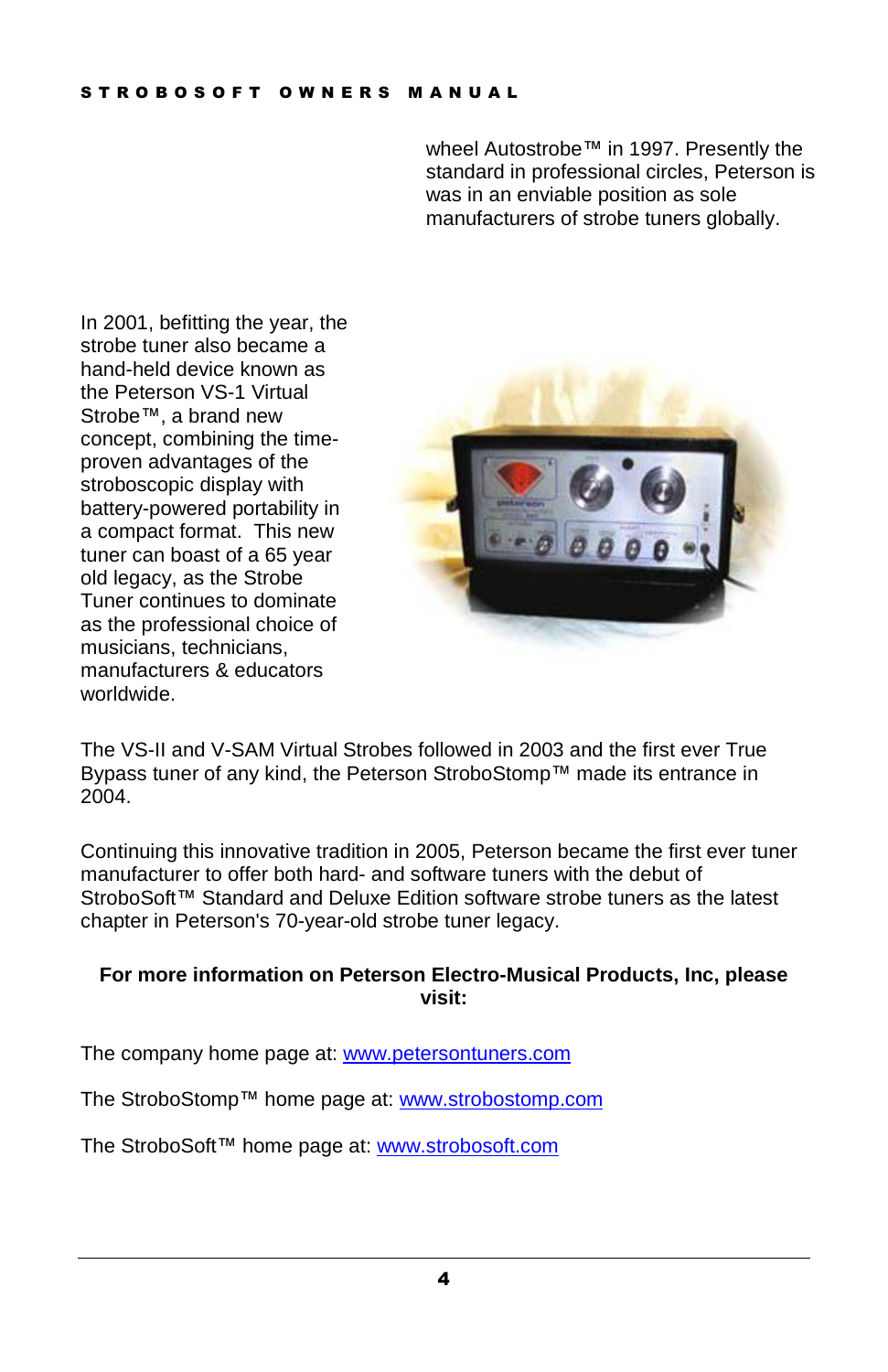

#### **SOFTWARE LICENSING CONTRACT**

This is a legal agreement between you ("User") and Peterson Electro-Musical Products, Inc. (Peterson). BY INSTALLING THE SOFTWARE YOU ARE AGREEING TO BE BOUND BY THE TERMS OF THIS AGREEMENT. IF YOU DO NOT WISH TO BE SO BOUND DO NOT INSTALL THE SOFTWARE AND CONTACT PETERSON FOR A FULL REFUND.

#### **1. License**

Peterson hereby grants User a personal, non-exclusive, non-transferable license to use two copies of Peterson's software product (the "Program") as acquired with this license in accordance with any user documentation supplied with the Program and in accordance with the terms of this agreement. User may use one copy of the Program on a single stand-alone computer and the other copy on another single stand-alone computer at any time. User may make one back-up copy of the Program, provided that such copy shall be subject to the terms of this agreement.

#### **2. Copyright and other intellectual property rights**

All intellectual property rights in the Program and user documentation are owned by or licensed to Peterson and are protected by UK copyright laws, US copyright laws, international treaty provisions and other applicable national laws.

#### **3. Further restrictions**

User may not loan, rent, lease or license the Program or any copy. User may not use the Program for or on behalf of anyone else (which includes operating any form of facility on behalf of anyone else or operating a software bureau service). User must not reverse engineer or de-compile the Program save to the extent permitted by applicable law despite any contractual prohibition. If User wishes to obtain interface information relating to the Program, to achieve inter-operability, a request should be made in writing to Peterson.

#### **4. Warranties**

EXCEPT AS EXPRESSLY PROVIDED OTHERWISE BY THIS AGREEMENT, NO CONDITIONS, WARRANTIES, REPRESENTATIONS OR OTHER TERMS APPLY TO THE PROGRAM OR USER DOCUMENTATION (INCLUDING ANY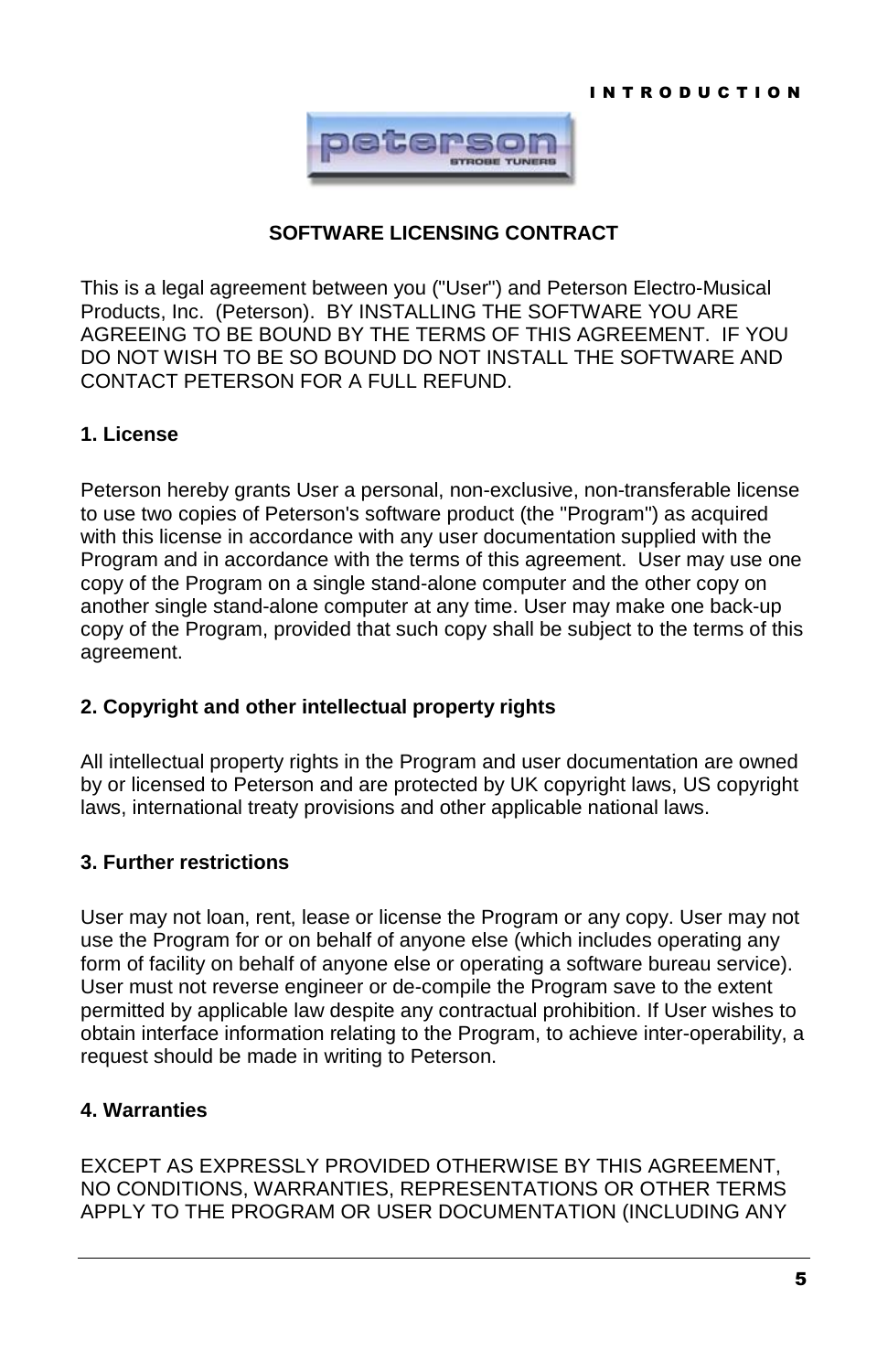#### STROBOSOFT OWNERS MANUAL

SUCH TERMS RELATING TO QUALITY, PERFORMANCE, SUITABILITY OR FITNESS FOR PURPOSE). Peterson DOES NOT WARRANT OR ENTER INTO ANY TERM TO THE EFFECT THAT THE PROGRAM WILL BE ENTIRELY FREE FROM DEFECTS OR THAT ITS OPERATION WILL BE ENTIRELY ERROR FREE.

#### **5. Exclusion of liability/damages**

Except as and to the extent provided in this agreement, Peterson (or any related company) will not in any circumstances be liable for any other damages whatsoever (including, without limitation, damages for loss of business, business interruption, loss of business information or other indirect or consequential loss) arising out of the use or inability to use or supply or non-supply of the Program and any accompanying written materials. Peterson's (or any related company's) total liability under any provision of this agreement is in any case limited to the amount actually paid by you for the Program.

#### **6. Termination**

Userís license to use the Program automatically terminates if User fails to comply with any provisions of this agreement or if User has a receiver or administrative receiver appointed, passes a resolution for winding up (other than as part of a reconstruction), enters into any voluntary arrangement with User's creditors or becomes subject to an administration order.

#### **7. Sub-license and Assignment**

User may not sublicense the Program. User may assign all its rights to use the Program to another person or entity provided that: (a) User transfers this agreement, the physical medium in which the Program is made available, user documentation and all copies of the Program and user documentation; (b) User retains no copies of the Program, including copies stored on a device; and (c) User remains liable under this agreement for any breach of its terms by the assignee.

#### **8. Statutory rights**

If User purchased the copy of the Program covered by this agreement as a consumer, the exclusions and limitations contained in this agreement do not affect any statutory rights to which User is entitled and which may not under applicable law be excluded or limited.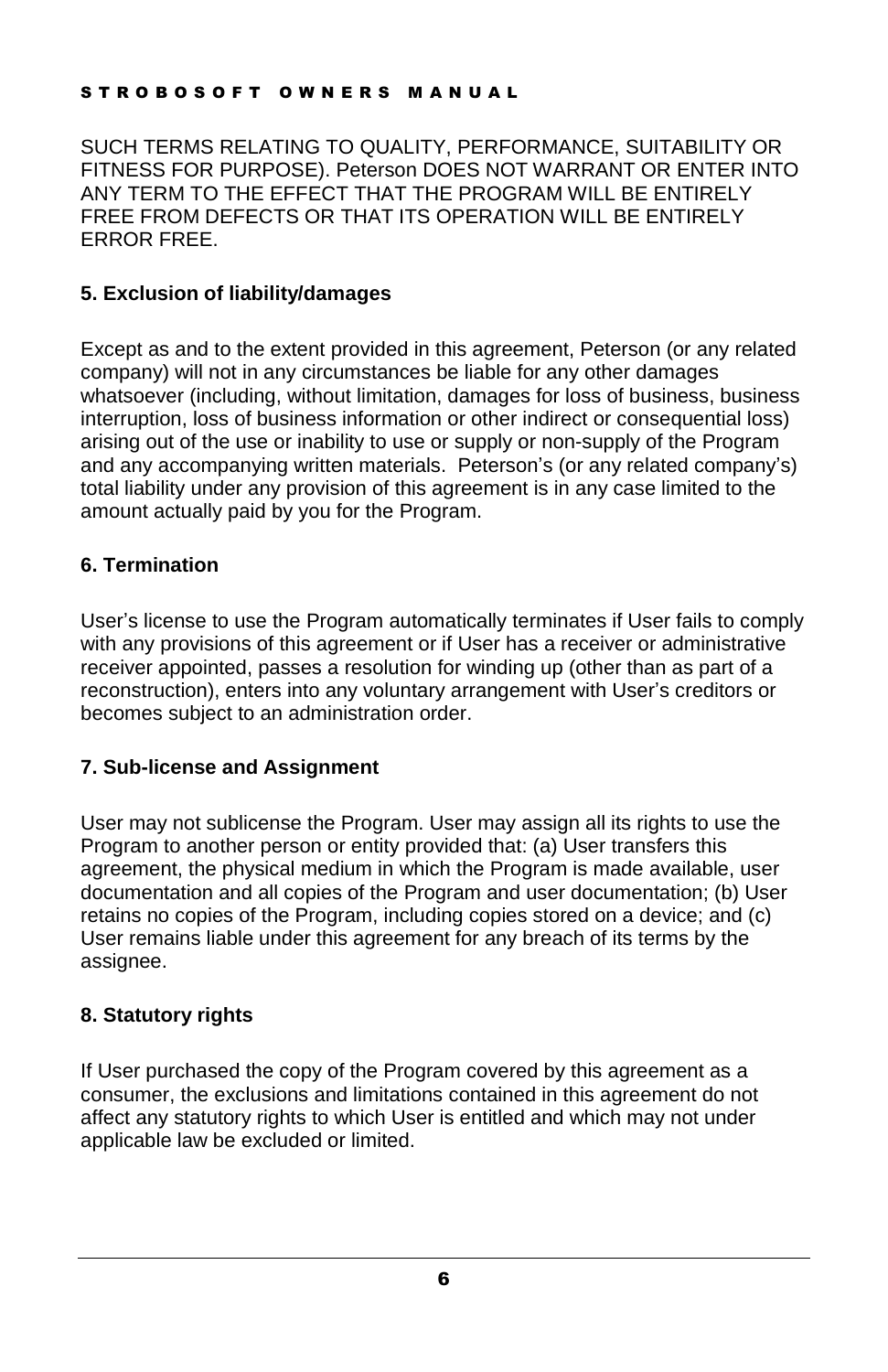#### **9. Title**

User owns only any media on which the Program is supplied and may retain this media on termination of this agreement provided that the Program is erased. Peterson shall at all times retain ownership of the Program.

#### **10. Entire agreement, applicable law and jurisdiction**

This agreement sets out all of the terms that have been agreed between Peterson and User in relation to the subjects covered by it. This agreement is governed by United States law and both parties submit to the exclusive jurisdiction of the United States Court in relation to any dispute concerning this agreement, but Peterson is also entitled to apply to any court worldwide for injunctive and other remedies in order to protect or enforce its intellectual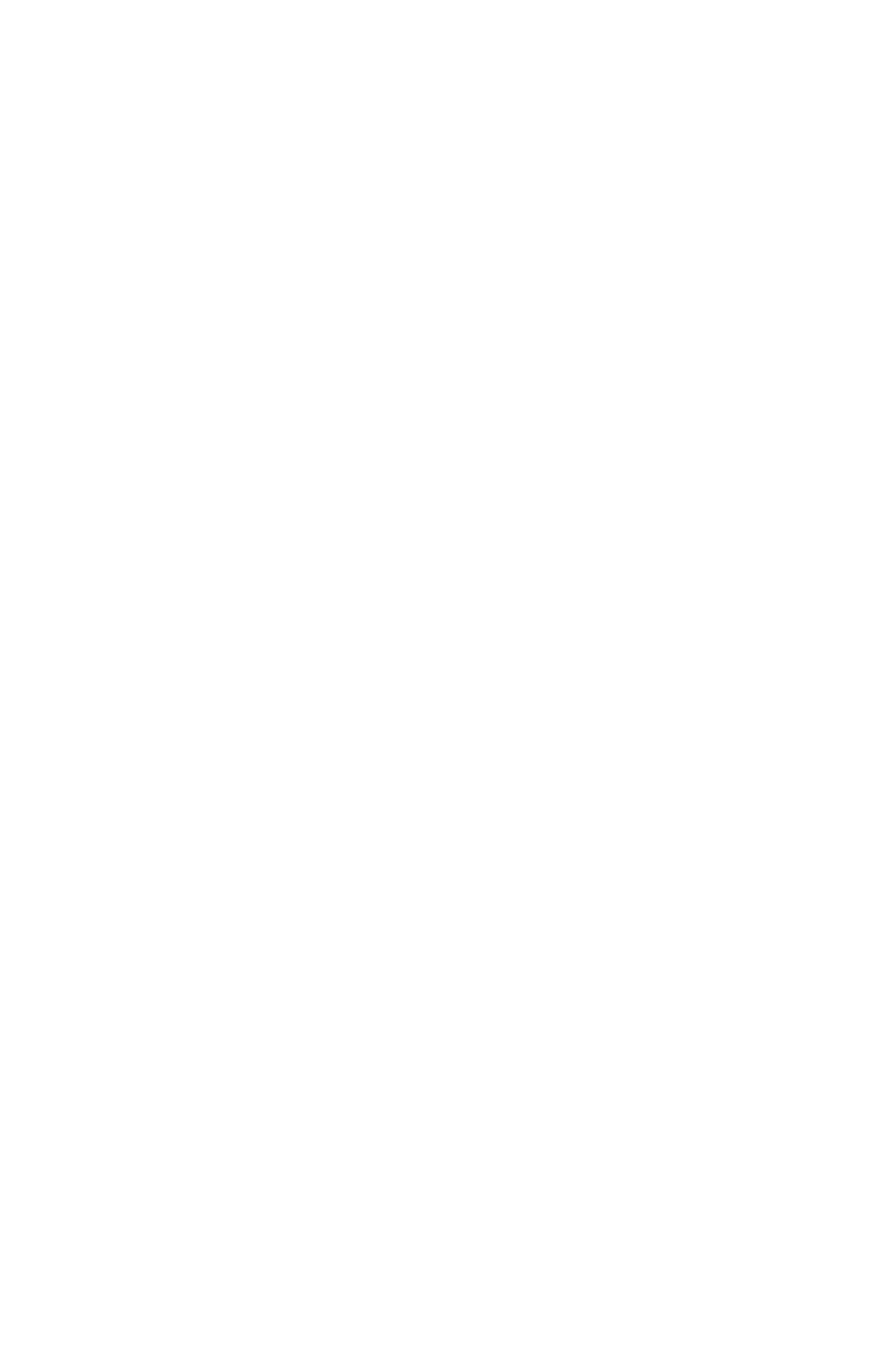### <span id="page-12-0"></span>Getting Started

### **Getting Started - Input Device Set-up**

#### To configure your sound card for use with **StroboSoftô Deluxe**

- 1. Click on the SET-UP button.
- 2. Click on the SET-UP tab inside the window.
- 3. Select the MONO, L, or R button to choose the channel StroboSoft™ should use for measuring input signals. When **MONO** is selected, StroboSoft™ will access your sound card using its mono input. Typically, this uses the left input of a stereo device, but your sound card may mix the left and right channels to create mono; this is not under the control of StroboSoft™ and different devices may do different things. This is the setting most users will choose since they will only be connecting one instrument into StroboSoft<sup>™</sup> at a time. The Left and **R**ight selectors allow you to individually access the left and right channels of a stereo input. This is useful if you have two instruments connected at the same time, one on the left channel and one on the right: you can easily switch between these instruments without having to physically reconnect them. For example, a 6-string acoustic can go into the Left channel while a 5-string bass can be fed into the Right channel.
- 4. Select your sample rate. This rate should match your audio application's setting to avoid device conflicts. It should also fall within your sound card's rating. Increasing the sample rate will "capture" more data in the signal measurement and may assist in measuring problematic higher octave notes. (Default setting is AUTO)
- 5. Select your sound card type. Multiple sound card users can select a particular card to use or if your sound card has multiple inputs you can select the set of inputs for StroboSoft™ to use.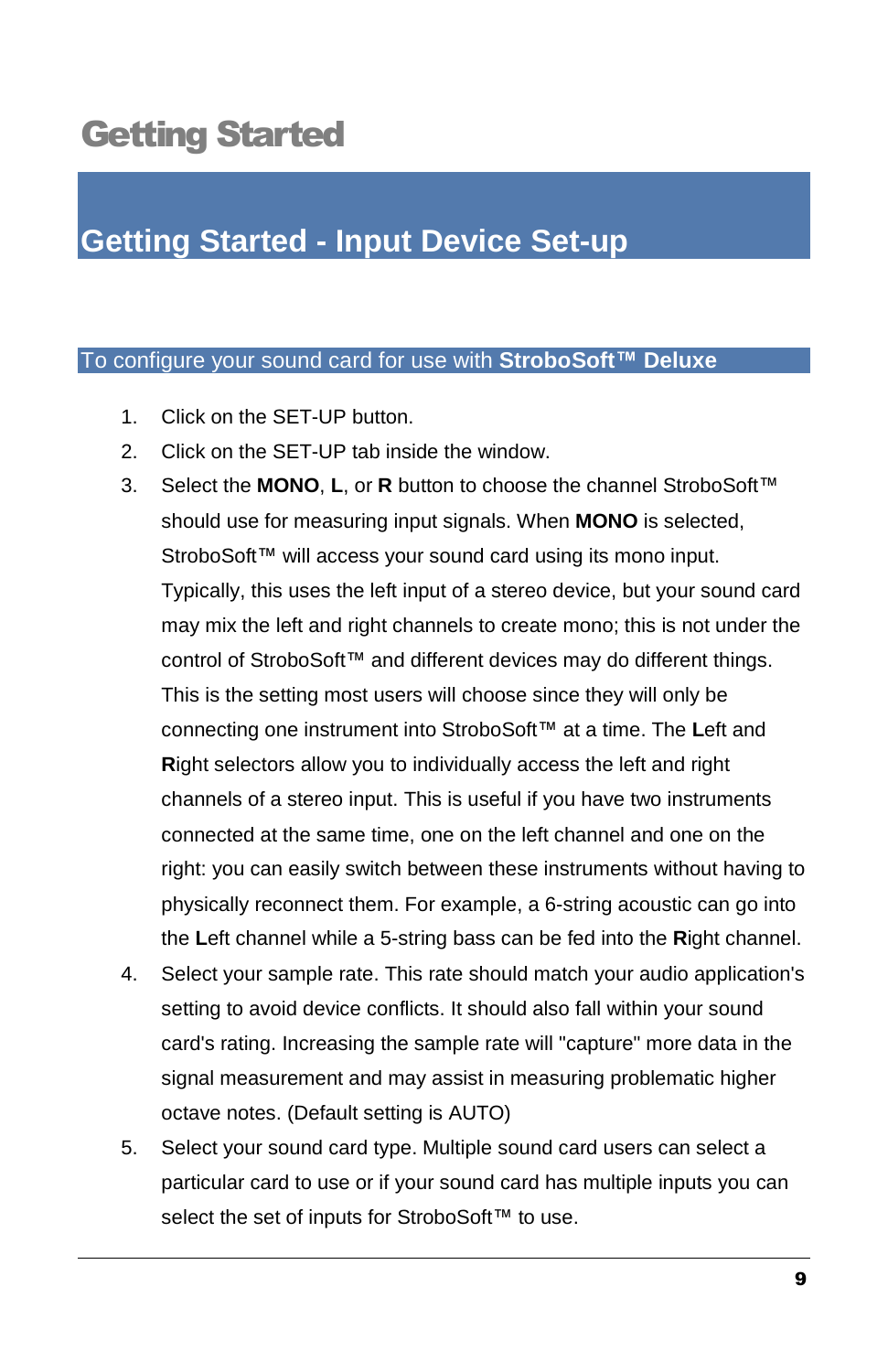#### STROBOSOFT OWNERS MANUAL

**Note:** It's important to note what things are stored with each INPUT DEVICE. These are the **MONO**, **L**, and **R** settings. When selected, you can save the noise filter, sample rate, sensitivity, and calibration settings. This means that different devices can have different settings, which can be very useful especially if these devices have different characteristics (e.g., noise levels) or are connected to different instruments.

#### To configure your sound card for use with **StroboSoftô Standard**

- 1. Click on the SET-UP button.
- 2. Click on the SET-UP tab inside the window.
- 3. Select your sample rate. This rate should match your sound card's rating. Increasing the sample rate will "capture" more data in the signal measurement and may assist in measuring problematic higher octave notes. (Default setting is AUTO)
- 4. Select your sound card type. Multiple sound card users can select a particular card to use or if your sound card has multiple inputs you can select the set of inputs to use.

Audio Device Problem Detected



If your sound card cannot "stream" data smoothly to StroboSoft™, you will receive the AUDIO DEVICE PROBLEM DETECTED message in the strobe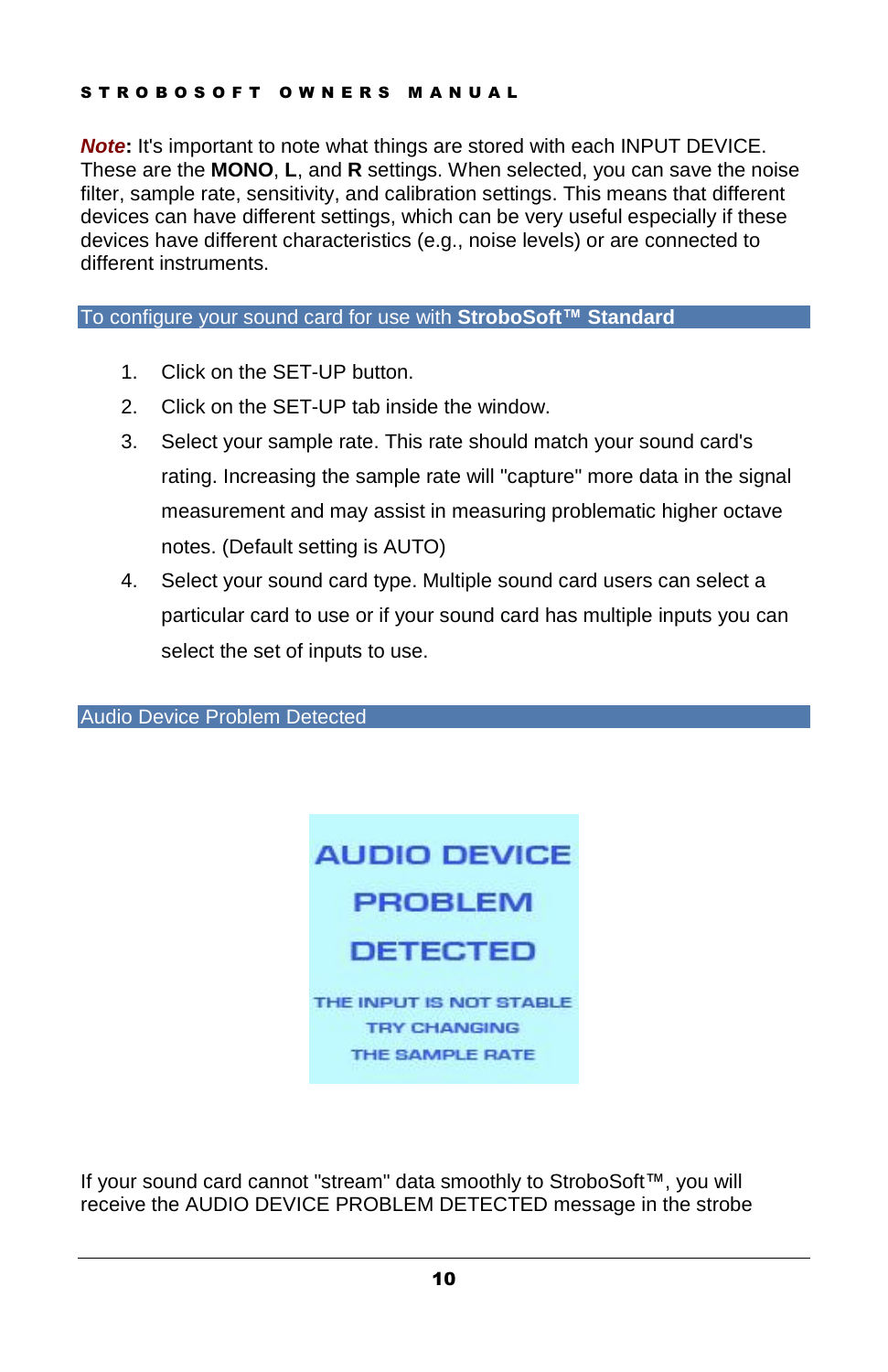display window. Try changing the sample to a higher rate to increase the amount of data your sound card sends the application.

Generally, the AUTO function will work with any sound card. The AUTO function samples audio at 11025Hz by default. This sample rate will preserve all information up to frequencies up to 5512.5Hz (Nyquist's Theorem). Most stringed instruments do not produce fundamental tones above 5512.5Hz. However, switching to a higher sample rate will capture more "information" on higher octave note measurements. So if you have a high octave note that is difficult to measure, try switching the sample rate to a higher one.

Alternatively, if you are using a pro-audio sound card that has a higher sample rate capability, switch StroboSoft™ to match it for optimum performance.

#### A Note on Drivers

As of 12/2005, on the Windows platform, StroboSoft™ currently only supports MME drivers. If your sound card does not provide suitable drivers (e.g., it only supports ASIO, or WDM/KS) then StroboSoft™ will not be able to access these inputs. However, almost every sound card includes suitable MME drivers. Please make sure you have MME capability enabled in your aftermarket sound card utility before calling for support.

If your sound card is displayed in the Windows Control Panel under Sounds and Audio Devices, StroboSoft™ will be able to recognize your sound card and access its input(s).

Also, visit the forum at [www.strobosoft.com](http://www.strobosoft.com) for updates.

#### **StroboSoft and ProTools**ô**:**

When running ProTools, the DigiDesign drivers will not allow any other application to use the audio device even if ProTools is idle. Therefore, it is not possible to run ProTools and StroboSoft™ side-by-side and use the same audio device. This is not a problem with other DAWs. This problem is not exhibited on LE systems. We are working to address this issue in a future version of StroboSoft.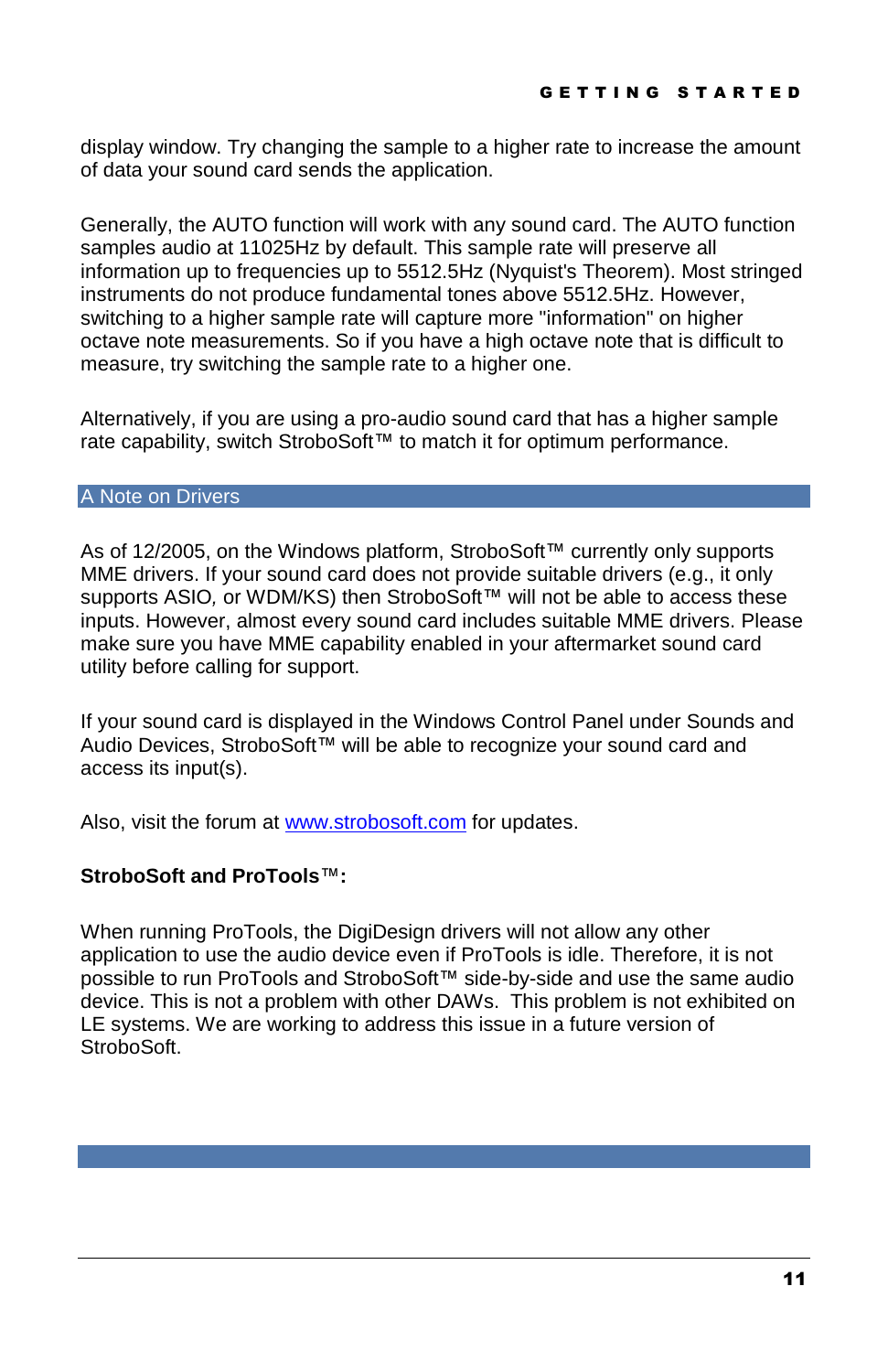### **Getting Started - StroboSoftô Audio Tips**

#### **There are a few items that you will require before using StroboSoftô:**

- 1. Instrument cable long enough to position yourself by the computer but still give you free movement with your instrument. You will need to access the mouse and keyboard in certain instances.
- 2. A simple 1/4" to 1/8" mini adaptor to plug into your stock sound card. Pro-Audio sound cards typically have a direct 1/4" input that you can use, often with direct instrument inputs. The adaptor is not required in this case.
- 3. Most acoustic instruments will require a microphone if they are not equipped with an electronic pick-up device. A simple omni-directional microphone will suffice. Suction cup devices and clip-on pickups will work also.
- 4. That's it! Simple, right? Let's get started...

#### Here's Some Tips Just for Good Measure...

- 1. Keep your microphone away from your computer. Some machines exhibit excessive fan noise that can be picked up in the microphone and prevent an accurate measurement.
- 2. If you are using an electric instrument, it's best to plug it into the "line in" connection instead of the "microphone" connection if your computer has both. This will give much better signal quality. The line-level signal of your electric instrument is ample enough to allow for a good measurement.
- 3. Use a good microphone. Inexpensive computer microphones may not be able to accurately reproduce the frequency range of your instrument signal. This will create a false measurement.
- 4. Use the Noise Filter. With the noise filter engaged, StroboSoft™ can "ignore" the typical 50/60Hz cycle hum. Once the background noise is reduced, StroboSoft™ can better distinguish between noise levels and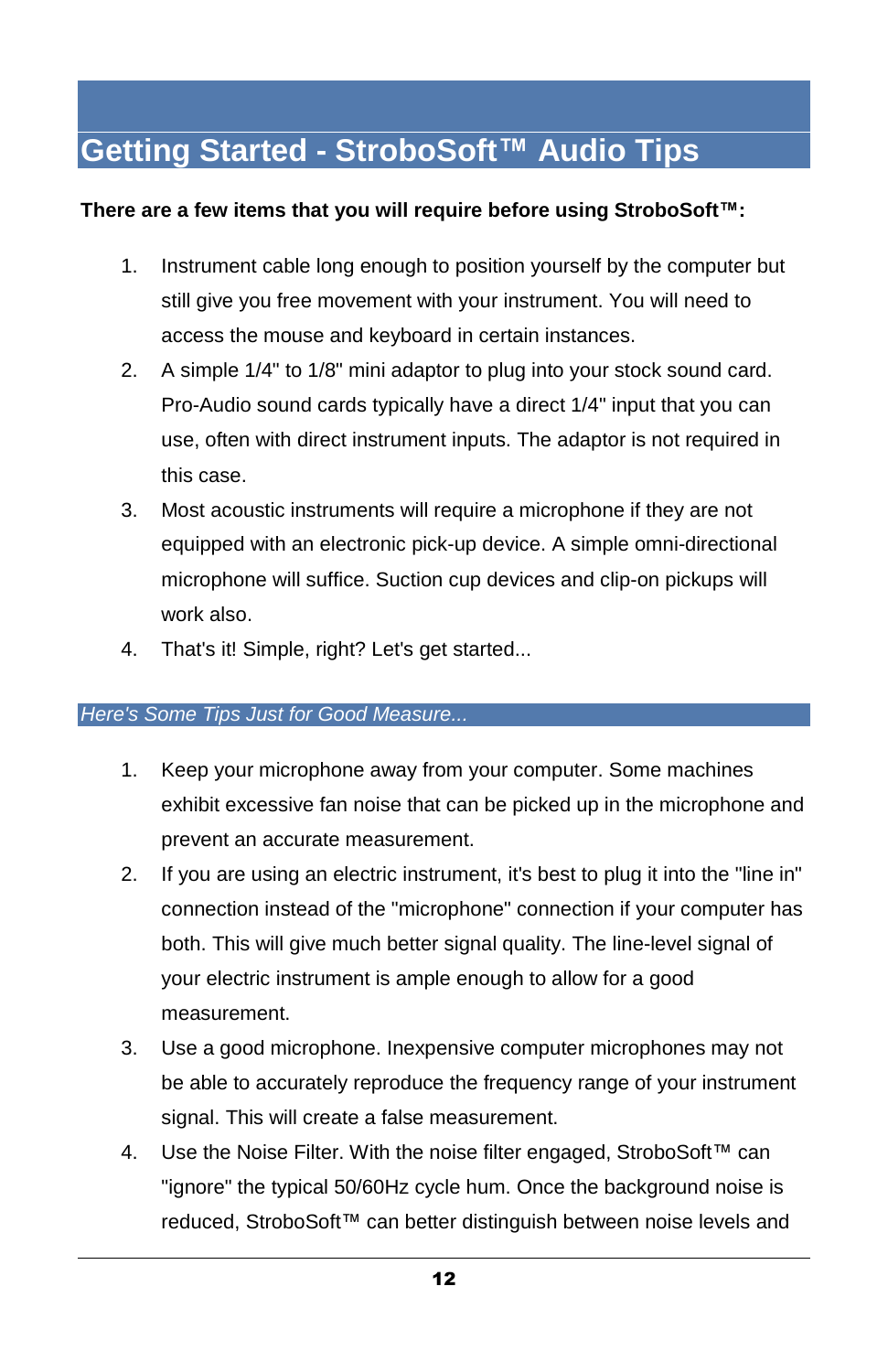true instrument tones. In addition to 50/60Hz cycle hum, the noise filter will also reject computer fan noise and other room noise.

5. Use the Spectrum Analyzer. The Spectrum Analyzer will allow you to immediately see what type of input signal StroboSoft™ is trying to measure. If there are large spikes or high background noise level is present, run the Noise Filter. You can use the numbers at the bottom of the graph and the Multi-Function Window to compare Hz measurements instantly. (This is a great function to view harmonic tone sets of a particular note also.)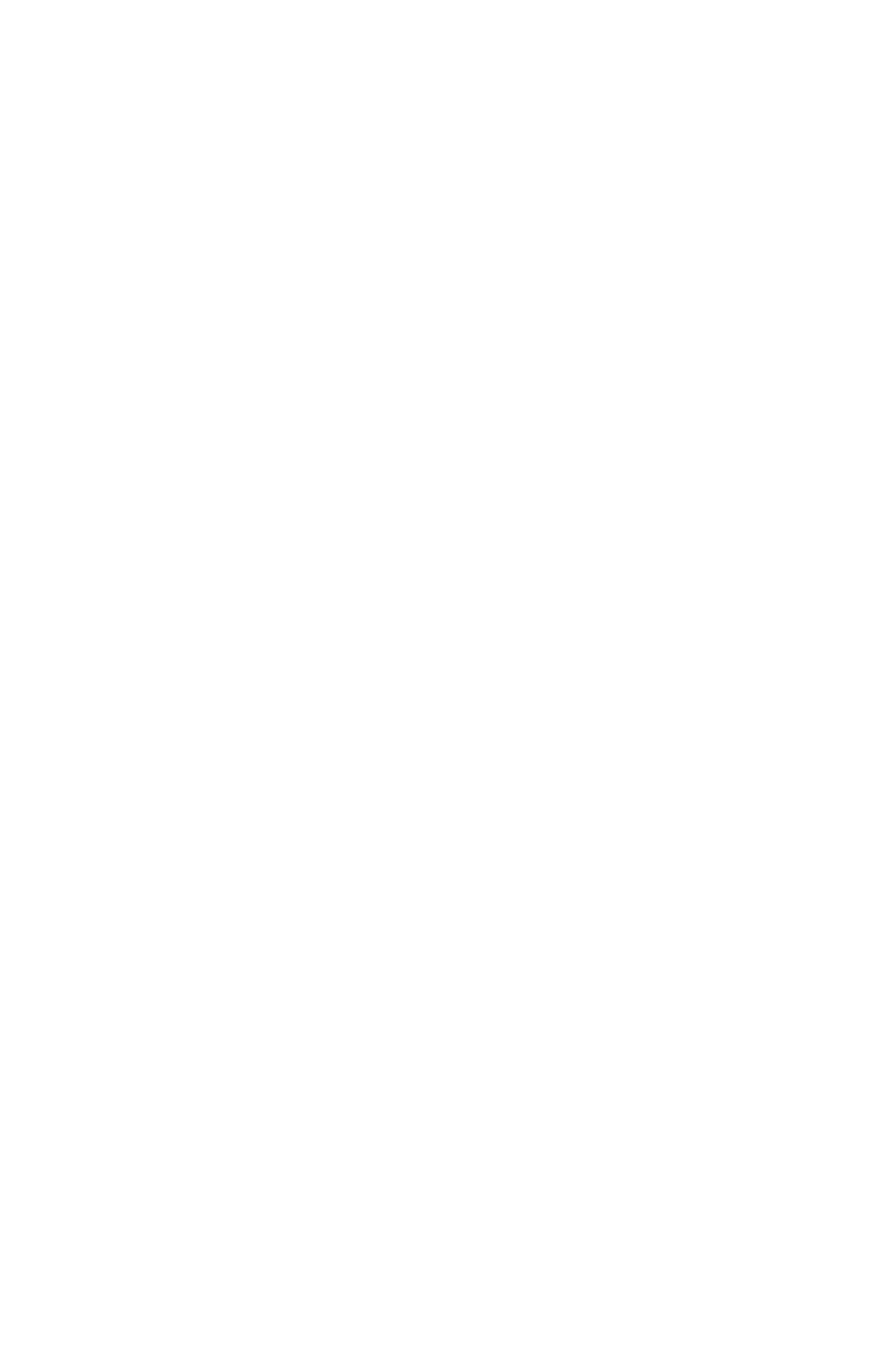### <span id="page-18-0"></span>Chromatic Tune

### **Chromatic Tune - Manual Note Select**

#### StroboSoft™ Manual Note Select

When tuning under unusual circumstances tuning extremely high-pitched notes or low volume sounds in noisy environments it may be necessary to manually select the note to which you would like to tune.

StroboSoft™'s MANUAL NOTE SELECT will allow users to select their notes and tune with complete confidence that their notes are being measured accurately.

Using the MANUAL NOTE SELECT also assists the user in tuning to different offsets whether original or proprietary since the CENTS display will output the current cents position on a NOTE/OCTAVE basis.

MANUAL NOTE SELECT limits the range of notes StroboSoft™ looks for so it can potentially detect harmonics from other notes and assume that was the note you are looking for. This can be useful if you are trying to detect harmonics from other notes. For example, you can play an E2 and set MANUAL NOTE SELECT to E3 and measure the pitch of the first harmonic instead of the fundamental frequency.

#### **To use:**

- 1. Enable the MANUAL NOTE SELECT feature by CLICKING the LED (or the text) above the MANUAL NOTE SELECT knob.
- 2. DRAG the knob with the mouse to select your desired note or for more precise setting use the mouse wheel to SCROLL to the desired NOTE/OCTAVE combination.
- 3. The notes will display in the NOTE/OCTAVE window.
- 4. That's it!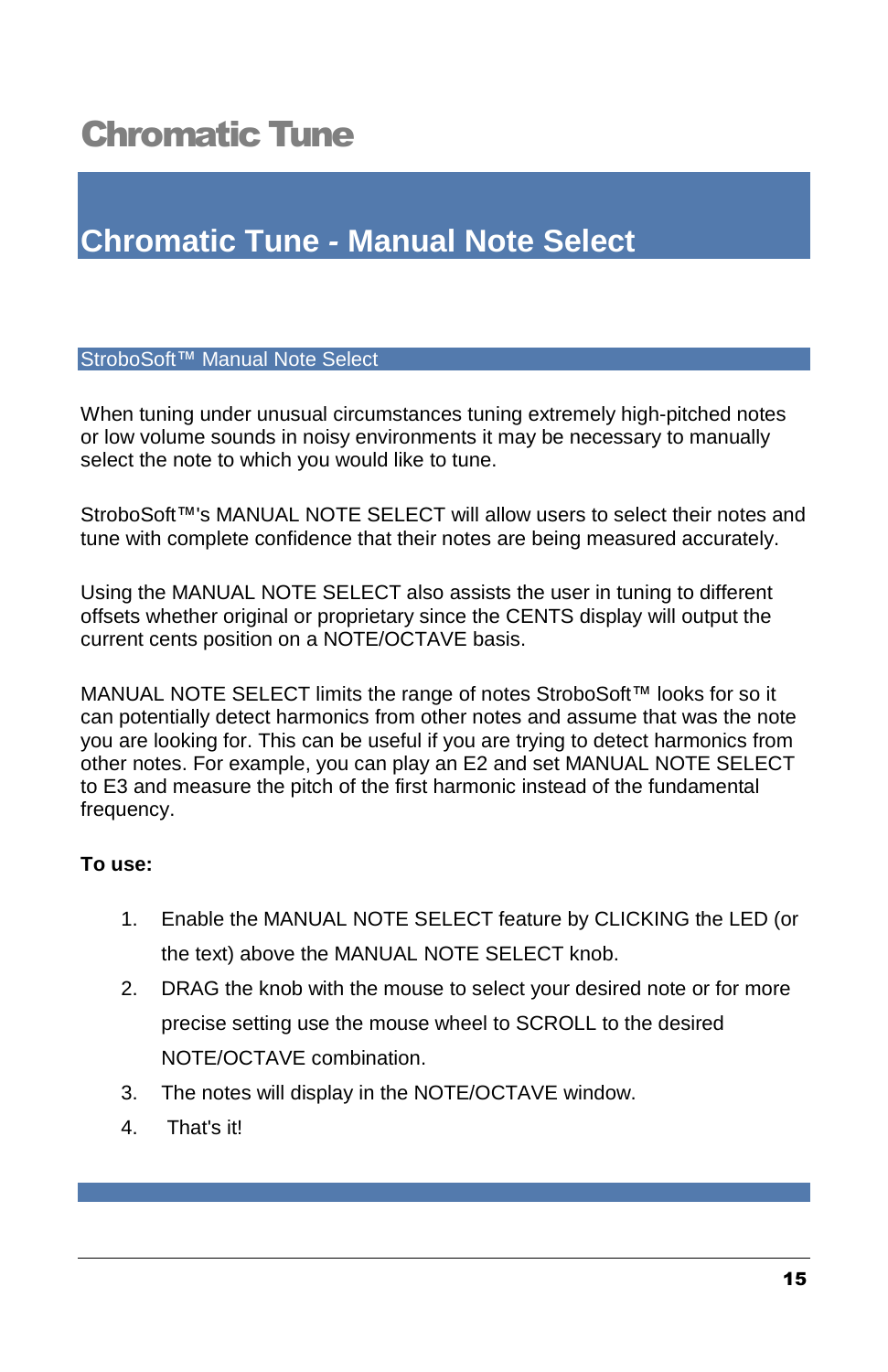### **Chromatic Tune - Global Cents Offset**

#### Global Cents Offset

#### **To manually change:**

- 1. CLICK in the GLOBAL CENTS OFFSET text box.
- 2. TYPE in your new setting. Increments of 0.1 are allowed.
- 3. PRESS ENTER.

Adjusting the GLOBAL CENTS OFFSET in StroboSoft™ allows the user to globally offset all measurements the tuner makes.

Setting the GLOBAL CENTS OFFSET to something outside of 0.0 will provide an "off zero" reference for tuning to custom offsets.

Double clicking the top of the GLOBAL OFFSETS knob will reset it to zero.

**Note:** There are some mouse drivers that will allow you to "fine-tune" (settings of 0.1 cents) the GLOBAL CENTS OFFSET by holding down the right mouse button while you scroll the mouse wheel. This will vary from computer to computer. This will not impede the performance of StroboSoft™. If there is any issue with using the mouse to input global offsets, simply manually change the offset by clicking in the text box and typing it in.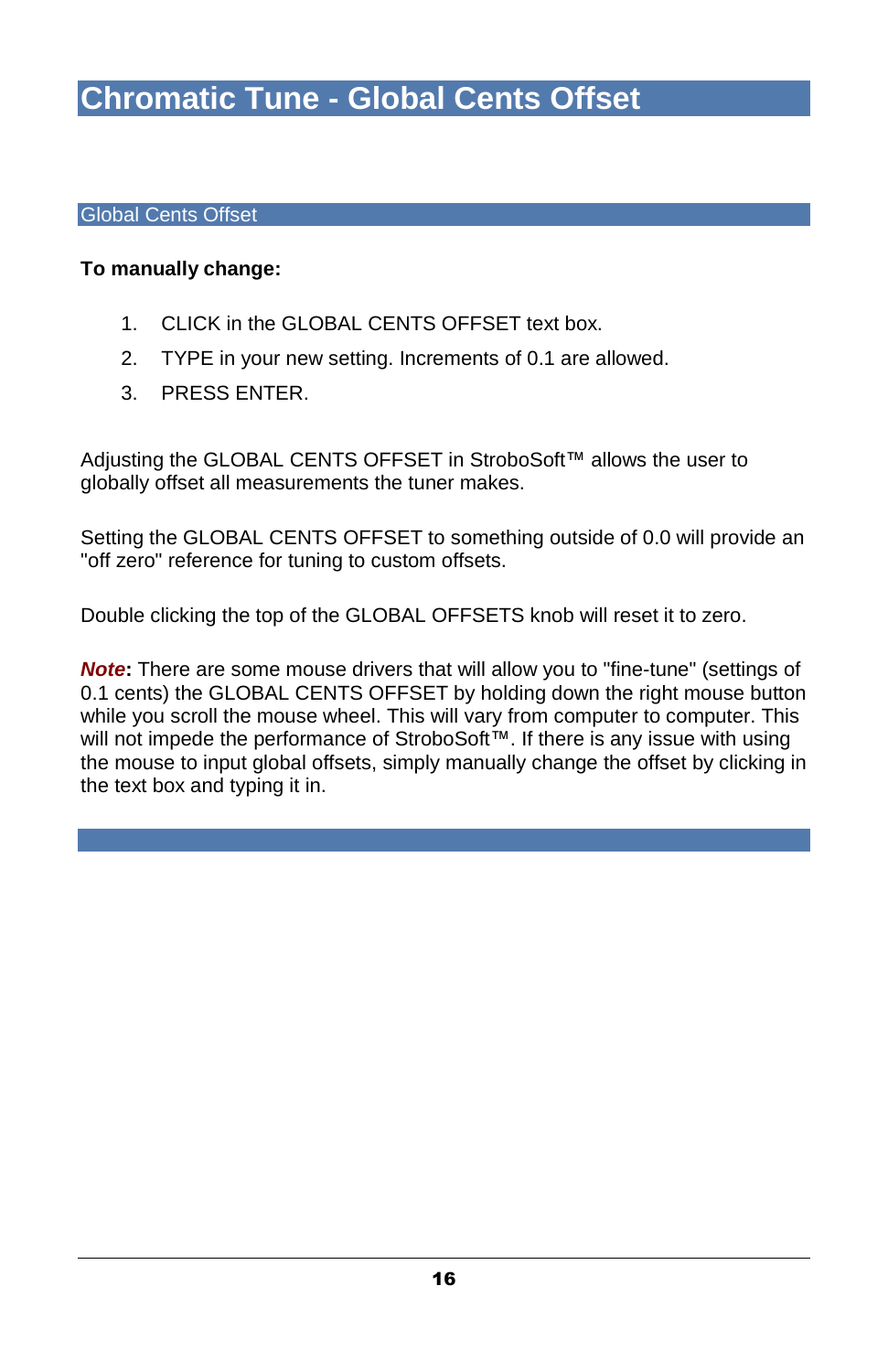StroboSoft™ Concert A Frequency Range

#### **To change:**

- 1. CLICK in the CONCERT A text box.
- 2. TYPE in your new setting.
- 3. PRESS ENTER.

#### **StroboSoft Concert A Range: 340Hz - 540 Hz**

Strobosoft has a default reference frequency off 440Hz (Concert A). The range of reference frequencies within StroboSoft™ can be changed from 340Hz to 540Hz in 0.1 Hz increments.

Adjusting the CONCERT A reference can be useful to allow tuning to recordings that have different reference frequencies or tune to instruments that do not use the typical 440Hz reference such as bagpipes, sitars, baroque type, or classic instruments.

Also, depending on the tone you are trying to achieve, tuning to a higher CONCERT A frequency allows your music to sound brighter.

The CONCERT A setting in StroboSoft™ is a global value that is not stored in your instrument presets. Make sure this is setat 440Hz when tuning regularly or your measurements may be incorrect.

C H R O M AT I C H R O M AT I C T U N E WAS CITED FOR A LITTLE WAY OF THE CHARGE OF THE CHARGE OF THE CHARGE O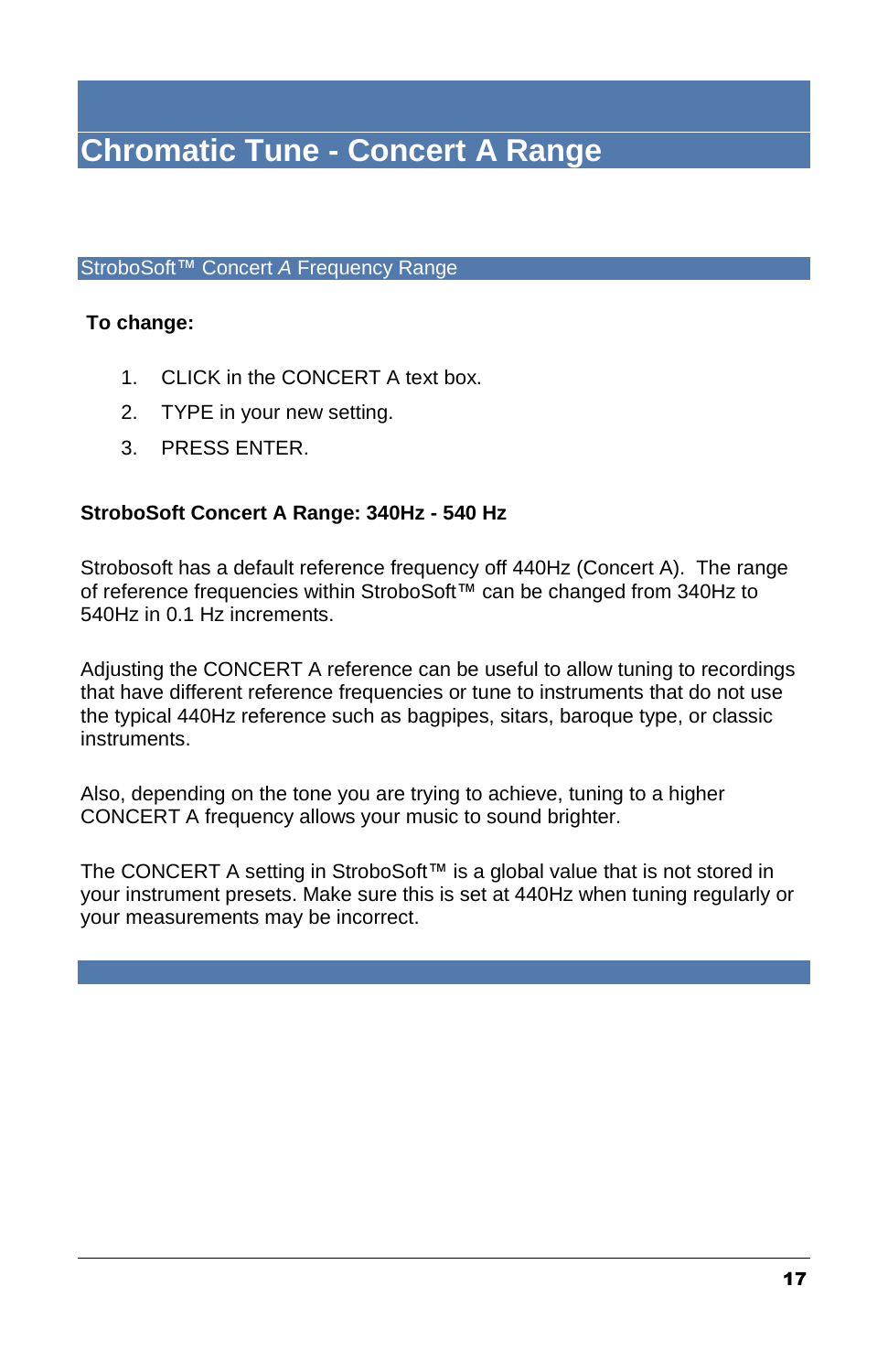### **Chromatic Tune - Temperaments**

#### Temperaments

#### **To change:**

- 1. CLICK in the TEMPERAMENT text box.
- 2. A dialog box opens.
- 3. SELECT your new setting.
- 4. PRESS ENTER.

Lately, the word "temperament" has entered the language of many musicians (notably guitarists and bassists) who never before had a term that could describe the tuning shortcomings of their instruments. Many modern instruments are constructed assuming "equal tempered" scale-note intervals. This is simply one of an infinite number of ways to tune one scale note relative to another, and it can create serious tuning shortcomings. However, by taking advantage of the distinct characteristics of certain instruments (guitar, bass, steel guitar) or prevalent key signatures (for the remaining "historical temperaments" in the list), alternate temperaments are possible which generally "sweeten" the chords and intervals played on these instruments without compromising the overall tuning relative to other pitched instruments being played.

By nature of a temperament being "unequal", some chords and keys—generally, major and minor keys at (or diatonically related to) the ROOT note on which the temperament is built—are "favored" while more remote keys have chords that sound worse than those of Equal Temperament.

In order to guarantee that a user can achieve a "favored sound" with any chosen temperament regardless of key signature, StroboSoft™ provides a ROOT setting (accessed under the TEMP menu item by pressing SET-UP then the TEMP button). The ROOT setting realigns the temperament to the "concert pitch " chosen. Thus, if one wants to play perfect 3rds in the diatonic key of D major, for example, one might choose the JSTM temperament with ROOT set to "D".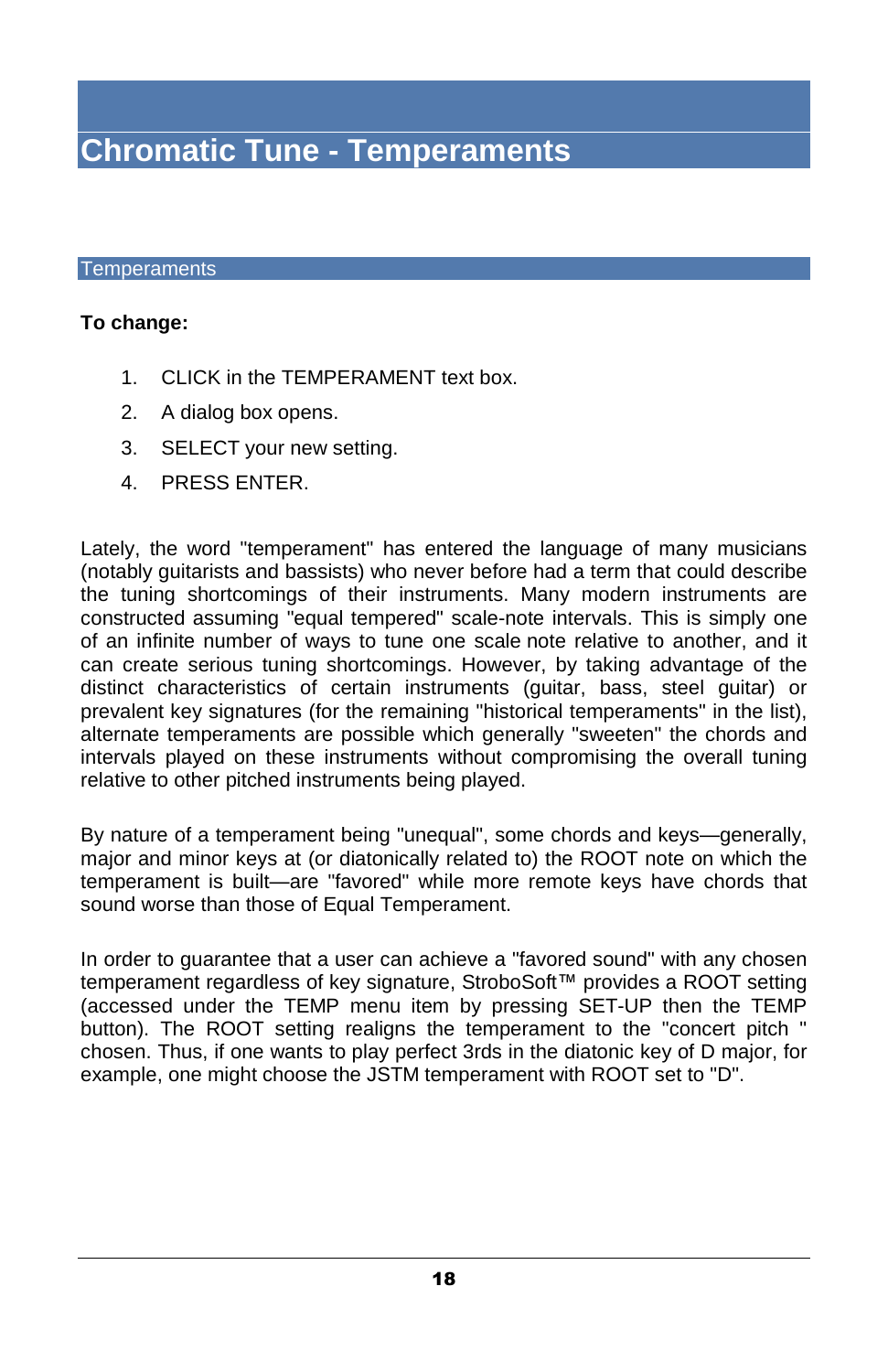#### User Temperaments

These Temperaments are created by the USER and displayed in the drop down box for quick access. Upon initial installation of StroboSoft™, there will not be any USER Temperaments displayed. They will only be displayed once the USER has created them.

C H R O M AT I C H R O M AT I C T U N E WAS CITED FOR A LITTLE WAY OF THE CHARGE OF THE CHARGE OF THE CHARGE O

See also Creating Temperaments.

#### Equal Temperament

**EQU** (Equal) is "standard" modern tuning (that would appear in a typical keyboard synthesizer, for example).

#### Meantone Temperaments

**4MNT** (1/4 Comma Meantone) is a fairly flexible "compromise temperament" producing good results in all major/minor keys based on the diatonic notes from the chosen root (except VII major and IV minor). It is a popular "historic" tuning for piano, organ, and baroque keyboard instruments (harpsichord, clavichord, etc).

**6MNT** (1/6th Comma Meantone) Widely used for Lute & Viol tuning, this temperament is milder than 1/4 comma Meantone.

**RAM** (Rameau) Baroque temperament also known as "Temperament Ordinaire". It allows for four pure thirds on Bb,F,C,G and an almost pure third on D.

**ZAR** (Zarlino) Only the C,F & G major and minor chords are purely consonant in this tuning.

#### Well - Tempered Temperaments

**JSTM** (Just Major) provides perfect beatless major 3rd and 4th/5th intervals in the root diatonic key. However, avoid using the II-major chord intervals for a given root ( $D - F# - A$  with Root = C, for example). JUST tuning is especially useful for brass, woodwind, and vocals.

**KLN** (Kellner) is "well-tempered" with a pleasing variation in key color and also suitable for historic tuning of piano, organ, and baroque keyboard instruments.

**KRN** (Kirnberger III) is a "well-tempered" historic temperament with strong "key color" differences, suitable for pipe organ and baroque keyboard instruments.

**PYT** (Pythagorean) produces perfect 4th/5th intervals. It is quite useful for open string tuning of bowed instruments.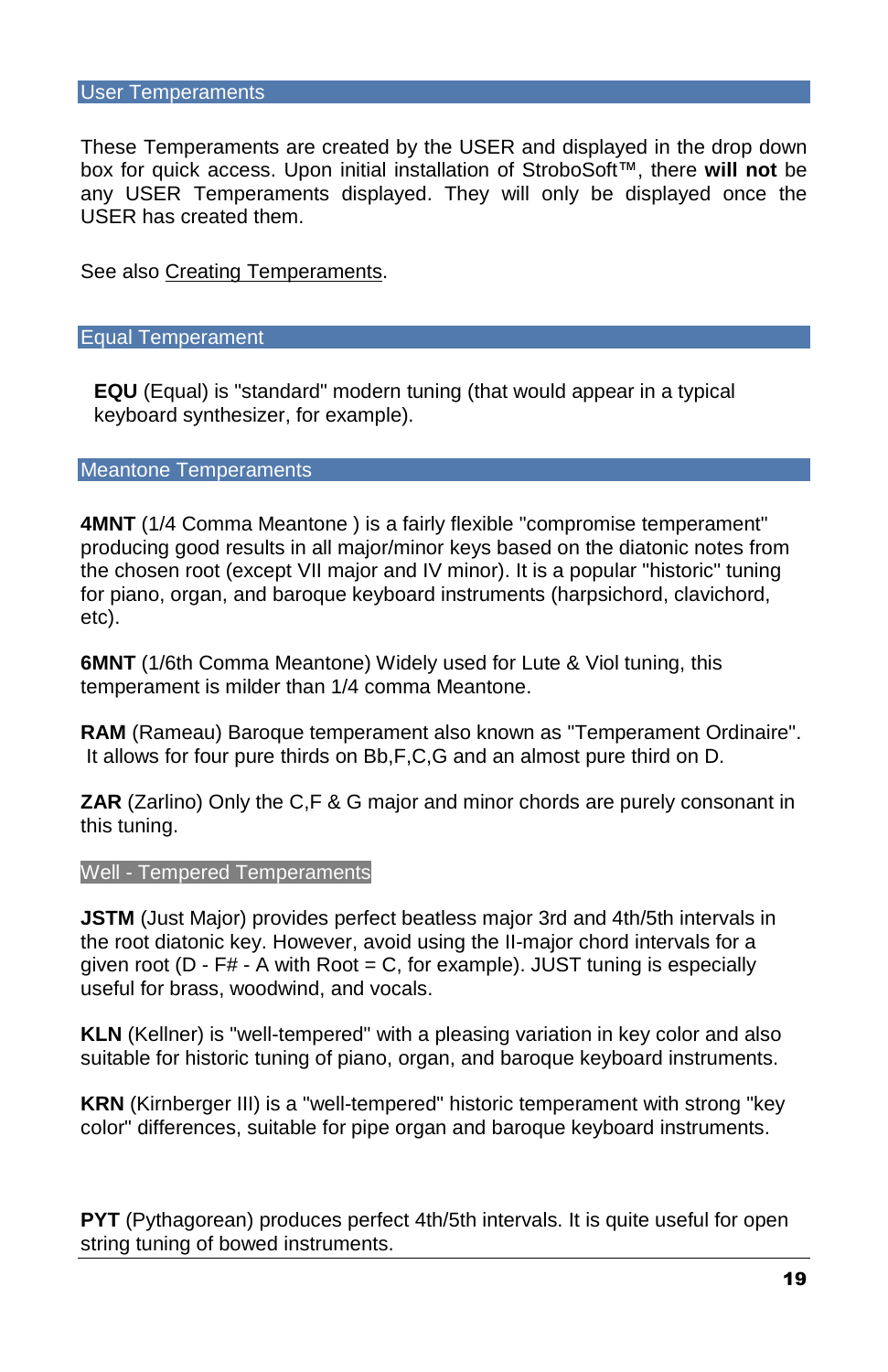#### STROBOSOFT OWNERS MANUAL

**VAL** (Vallotti) A relatively mild temperament where the comma is distributed equally to 6 consecutive fifths. Many late Baroque instruments are tuned using this temperament.

**WRK3** (Werckmeister III) is similar to Kirnberger III above but with a greater range of useful key signatures for a given root selection (in exchange for increased beating among some intervals in "favored" keys). It is yet another option for historic tuning of piano, organ, and baroque keyboard instruments.

**YNG** (Young) is "well-tempered'' with milder "key color" variations than the above historic temperaments (i.e., more similar to Equal temperament). It is yet another historic keyboard instrument temperament.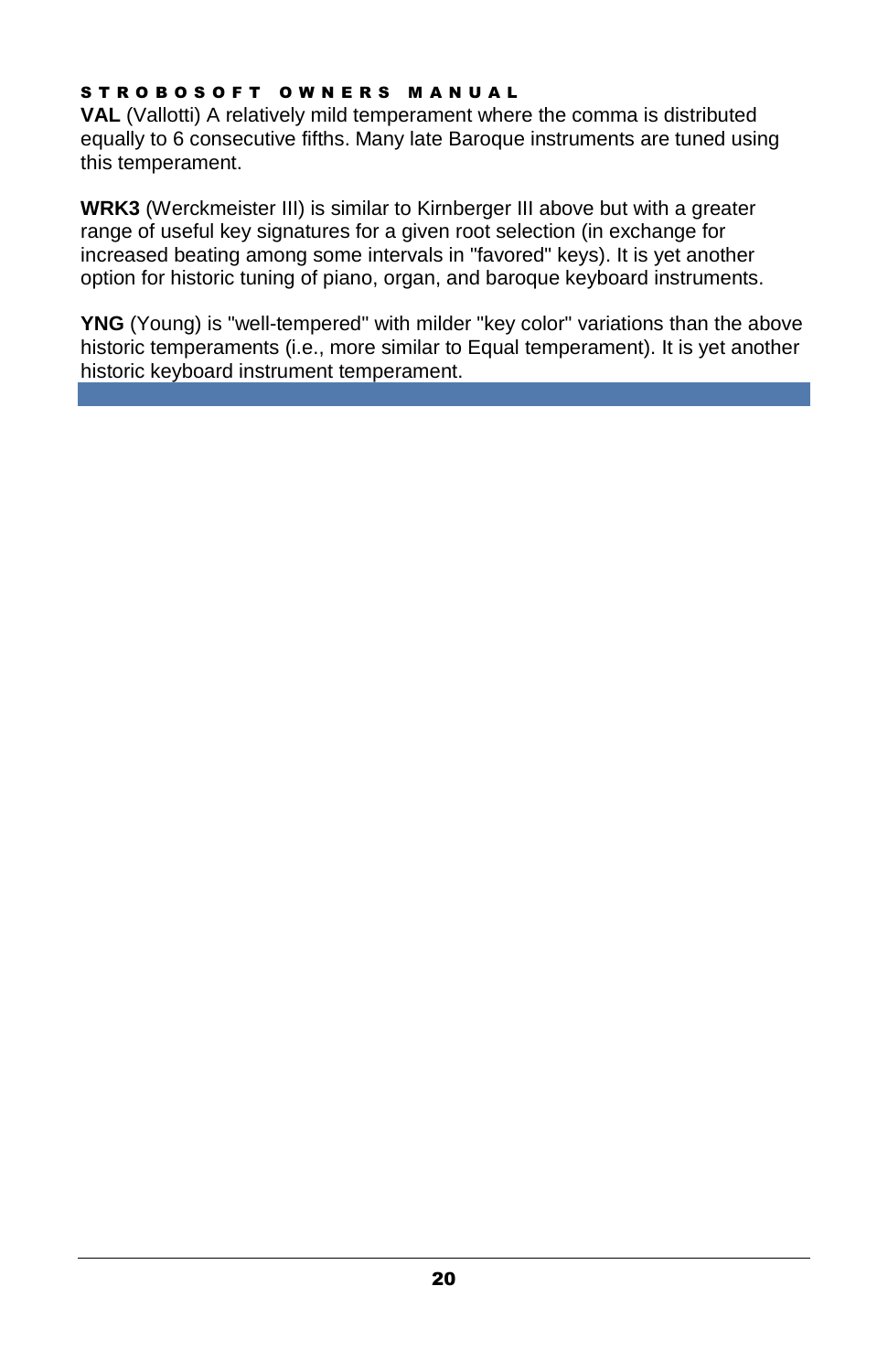**Chromatic Tune - Transpose/Drop/Capo** 

#### StroboSoft™ Transpose Settings

- +1 to +12 adjust for capo positions.
- -1 to -12 adjust for drop tuning positions.
- Return to 0 for normal display.

StroboSoft™ will allow you to transpose your note one complete octave !

**Deluxe Users Note**: This setting will be saved as part of your instrument preset.

See also Creating New Instrument Presets.

#### **To change:**

- 1. CLICK in the TRANSPOSE/DROP/CAPO text box.
- 2. SELECT your new setting.

You can set StroboSoft™ to display "normally" even if you are tuning a whole [step](javascript:kadovTextPopup(this)) or a half step down, or if you are using a capo. Simply go to TRANSP[OSE/DRO](javascript:kadovTextPopup(this))P/CAPO and select  $+/-1$  for one half step or  $+/-2$  for two half steps.

The TRANSPOSE/DROP/CAPO menu item provides a simple means of transposing note names for instruments built around something other than Concert C [pitch](javascript:kadovTextPopup(this)) (for example,  $a B =$  clarinet or  $E =$  saxophone).

For example, when a guitar is in its standard tuning, we commonly call the open [string](javascript:kadovTextPopup(this)) notes: E, A, D, G, B, and E. These are the Concert C key signature note names for those sound frequencies. However, guitarists co[mmo](javascript:kadovTextPopup(this))nly think of this tuning as standard E tuning because of the preponderance of Key of E notes.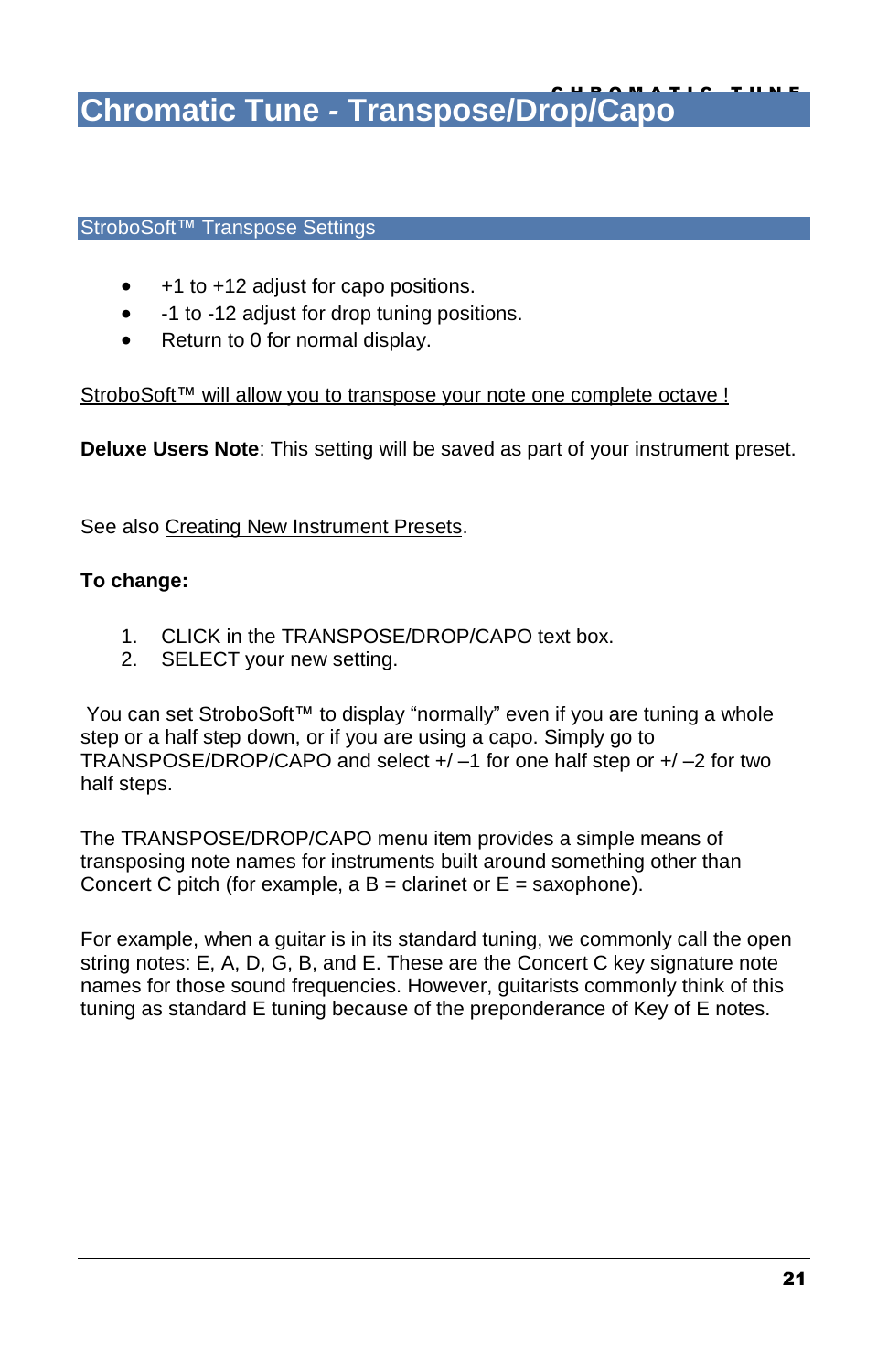#### STROBOSOFT OWNERS MANUAL

Obviously, this can get confusing.

The TRANSPOSE/DROP/CAPO function provides an optional numbering system for key transposition which corresponds to the equivalent fret "stop" of the strings. For example, if you apply a capo (on a standard-tuned guitar) on the 3rd fret, the new "open string" notes without key transposition would be:  $G, C, F, A\#$ , D, and G.

If you would like to tune these new "open string" notes without having to mentally transpose note names, you would simply select a TRANSPOSE/DROP/CAPO key value of "+3" which corresponds to the 3rd fret in this example. In this case, the "open string" notes will once again be displayed as  $E$ , A, D, G, B, and  $E$  on the screen.

To carry the analogy further, the open strings without a capo (the normal case of the nut stopping the strings) is equivalent to the 0th fret and so 0 yields the standard note names for the open strings. Further, if you detune the strings down as in  $\frac{4}{2}$ -step drop" (or "flat") tuning, this would be equivalent to having an "extra fret" as the stop in the opposite direction. Hence, the TRANSPOSE/DROP/CAPO value to use would be  $-1$ .

For advanced users employing non-equal temperaments, key transposition still affects only the note names for use with non-Concert C instruments. The tonic or root frequency of the temperament remains at Concert C pitch.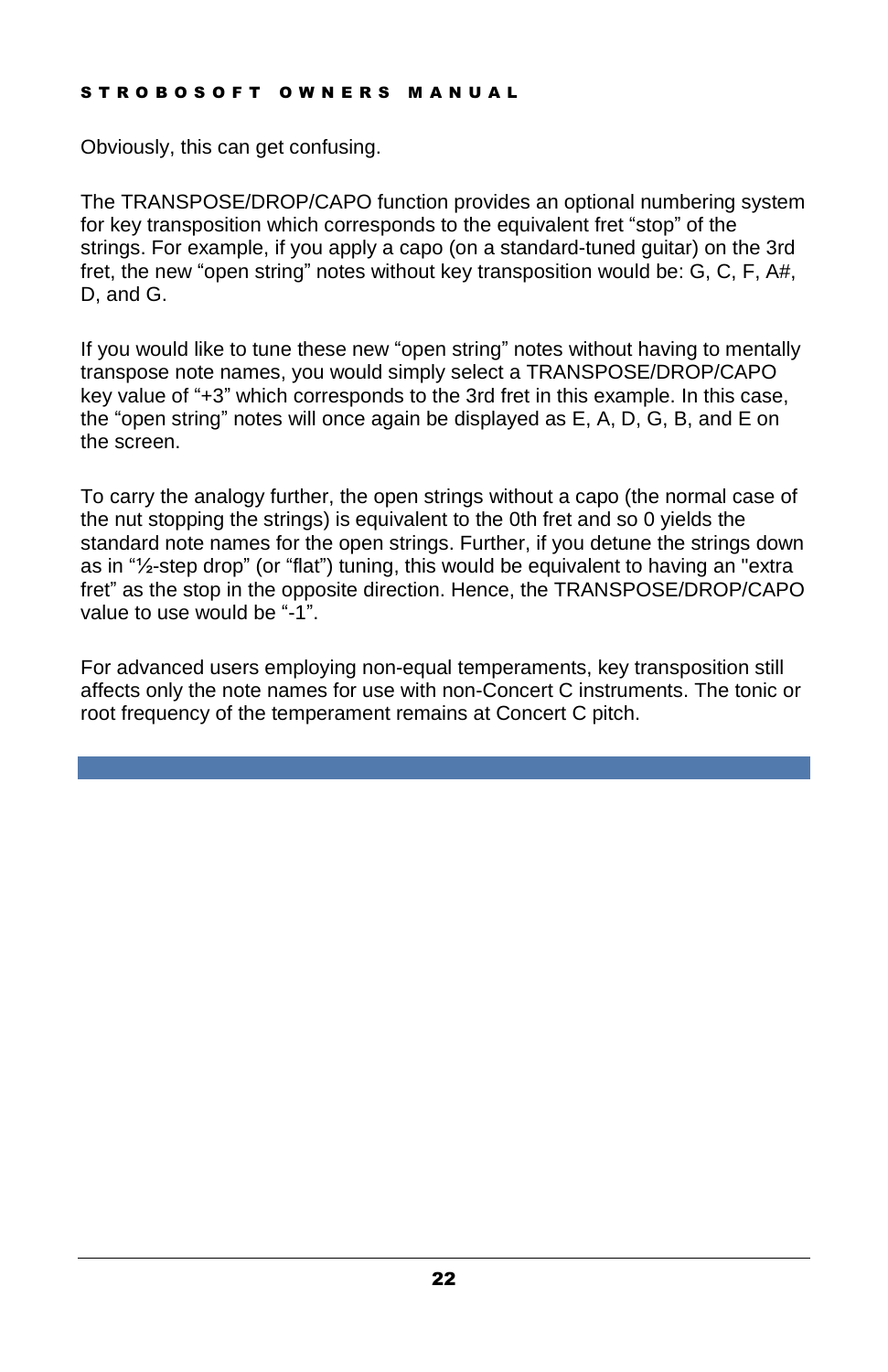#### StroboSoft™ TARGET-TUNE

#### **To use:**

- 1. FLIP the TARGET/INPUT switch to TARGET.
- 2. You can enable MANUAL NOTE SELECT or use the Auto-Detect feature to have StroboSoft™ locate your target note.
- 3. To view certain aspects of the note in the Multi-Function window, move the lever to toggle between CENTS, HERTZ, MIDI, and OFF.

TARGET TUNE switches the NOTE/OCTAVE window so the user can see what note they are trying to achieve rather than what note they are currently at. The TARGET TUNE function does not change StroboSoft™'s internal function when enabled and doesn't change any tuning parameters. It only displays the details of what note it is looking for (which is always there under the surface).

Target note is used anytime you want to view the MIDI note #, cents setting (for determining offsets), or frequency of a particular note. For example, if you are in Chromatic mode and switch Manual mode on, you can flip the Target switch on and see the frequency for that particular note you have set.

The Multi-Function Window will display the adjusted "target" cents, Hertz, and MIDI information if a Global Offset is used or a Temperament is added, or both.

C H R O M AT I C H R O M AT I C T U N E WAS CITED FOR A LITTLE WAY OF THE CHARGE OF THE CHARGE OF THE CHARGE O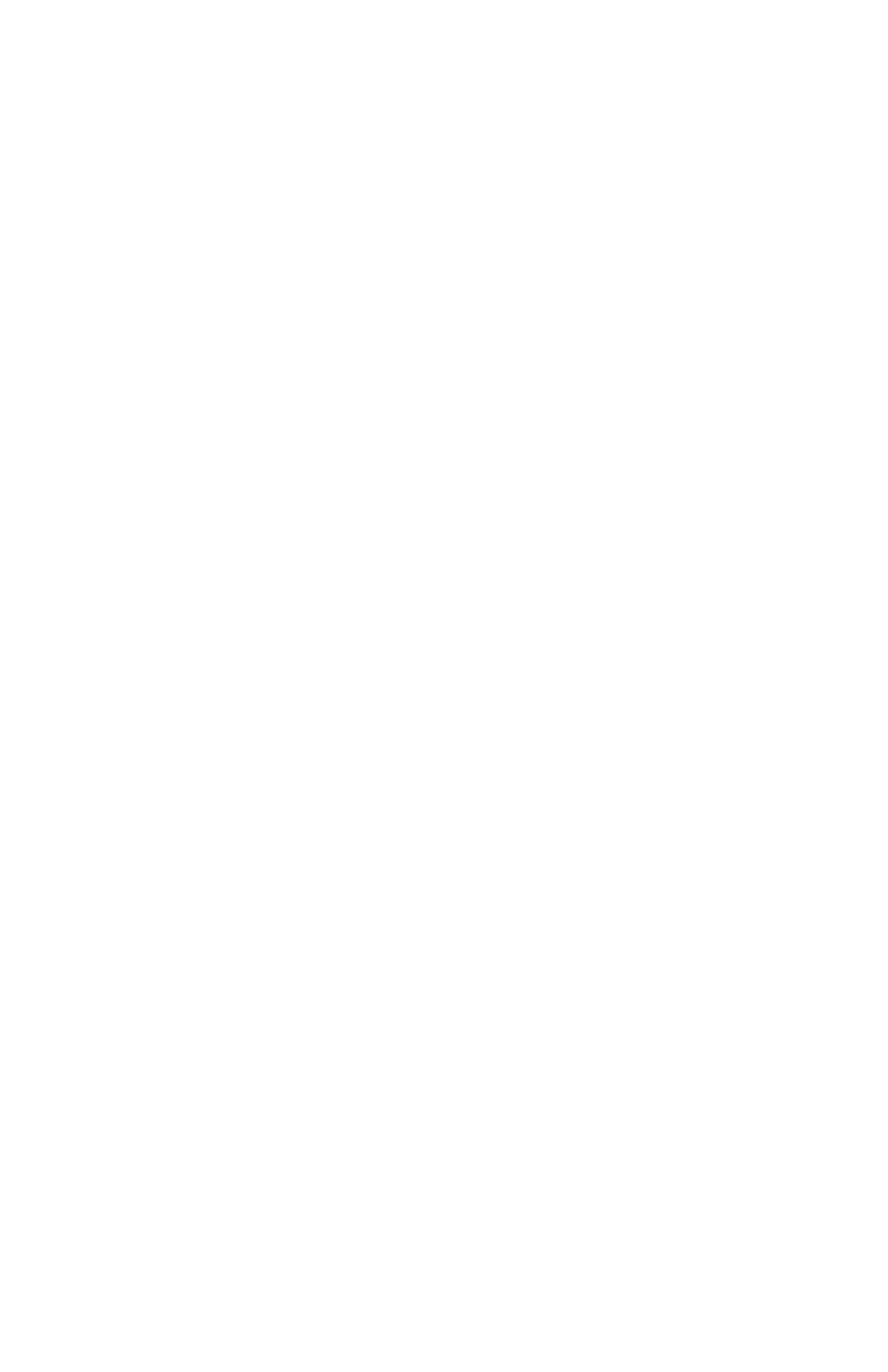### <span id="page-28-0"></span>Instrument Tune

### **Instrument Tune - Creating Instrument Presets (Deluxe Version Only)**

#### Creating new Instrument Presets

StroboSoft™ allows the user to create and save a complete instrument profile for all their instruments that includes tunings, sweeteners, and capo or drop settings. All of these settings can be changed and saved within a preset. However, you do not need to change all of the presets (TUNING or SWEETENER<sup>™</sup>), to create an Instrument Preset.

These presets can take advantage of StroboSoft™'s preset tunings and sweeteners or they can incorporate the user's custom tunings and sweeteners offering complete programming flexibility.

The selected instrument graphic will also be recalled for visual confirmation.

#### To creating a new Instrument Preset

Follow the steps below to create an **Instrument Preset** for your instrument. It is important to know the difference between a new tuning, new sweetener, and Instrument Preset. StroboSoft™ will allow you to create multiple tunings and sweeteners for the same instrument. These various tunings and/or sweeteners can be recalled and applied to the same instrument. An Instrument Preset, however, contains tunings, sweeteners, transposition settings and instrument type in memory. These settings apply to that instrument and that instrument only.

- 1. SELECT NEW.
- 2. NAME your preset in the PRESET text box. PRESS ENTER when you are finished.
- 3. SELECT your instrument by CLICKING in the INSTRUMENT text box.
- 4. (Optional) SELECT your tuning by CLICKING in the TUNING text box.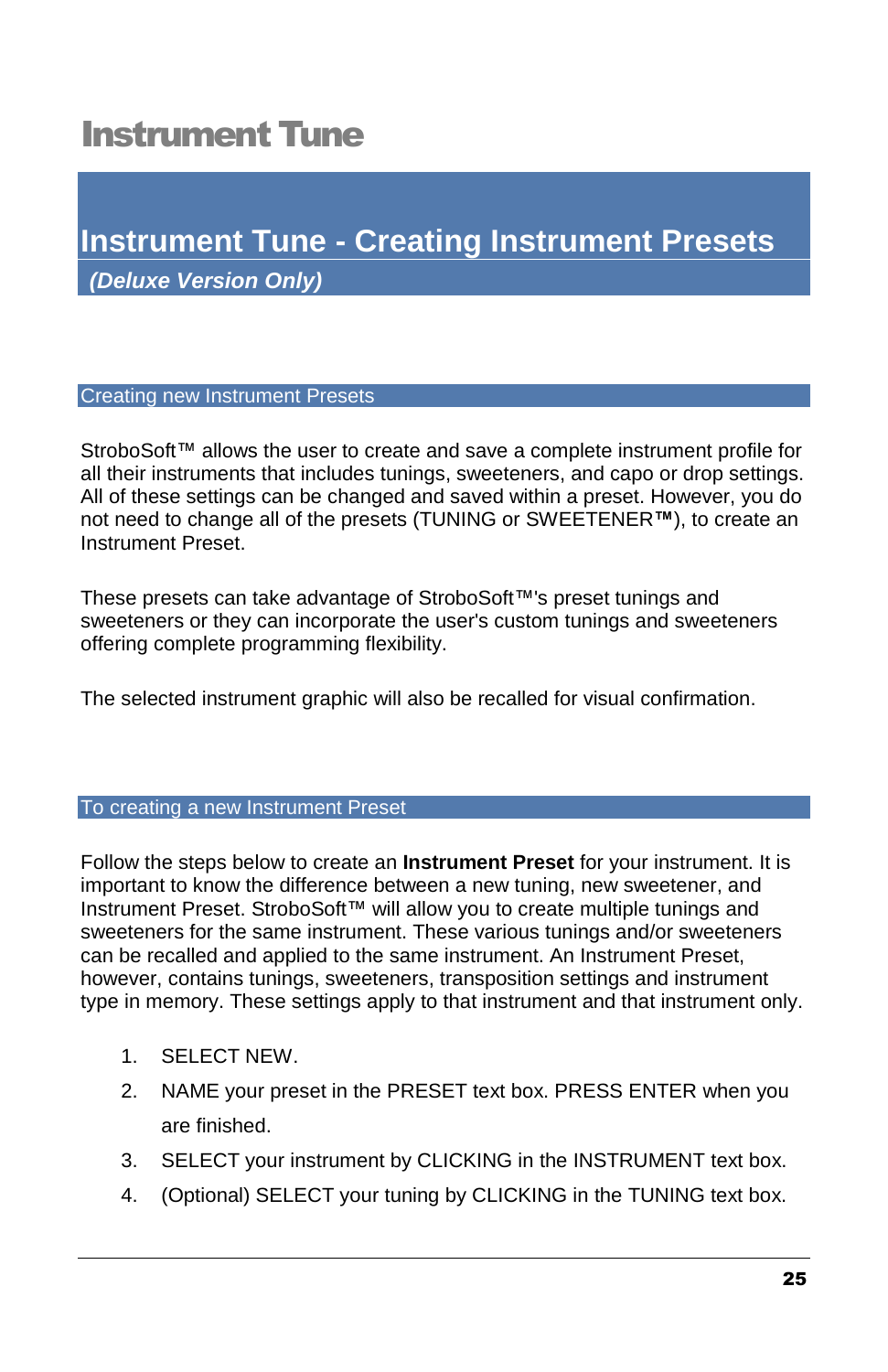- 5. (Optional) SELECT your sweetener by CLICKING in the SWEETENER™ text box.
- 6. CLICK in the TRANS(pose) text box and select a desired capo setting or drop tune setting if needed.
- 7. CLICK EDIT to save your new Instrument Preset.

#### To delete an Instrument Preset

If you wish to delete an Instrument Preset simply call the Preset you wish to remove and click the DELETE button. A warning box will appear asking you to confirm your selection. Click OK to proceed.

#### **WARNING!** Once Instrument Presets are deleted they cannot be restored.

**Note:** Deleting an Instrument Preset will remove all of your tuning and sweetener settings for that particular instrument. To delete individual tunings or sweeteners inside a preset, call up the tuning or sweetener you wish to delete and click DELETE. See also Creating New Tunings and Creating Sweeteners for more information on creating and managing presets.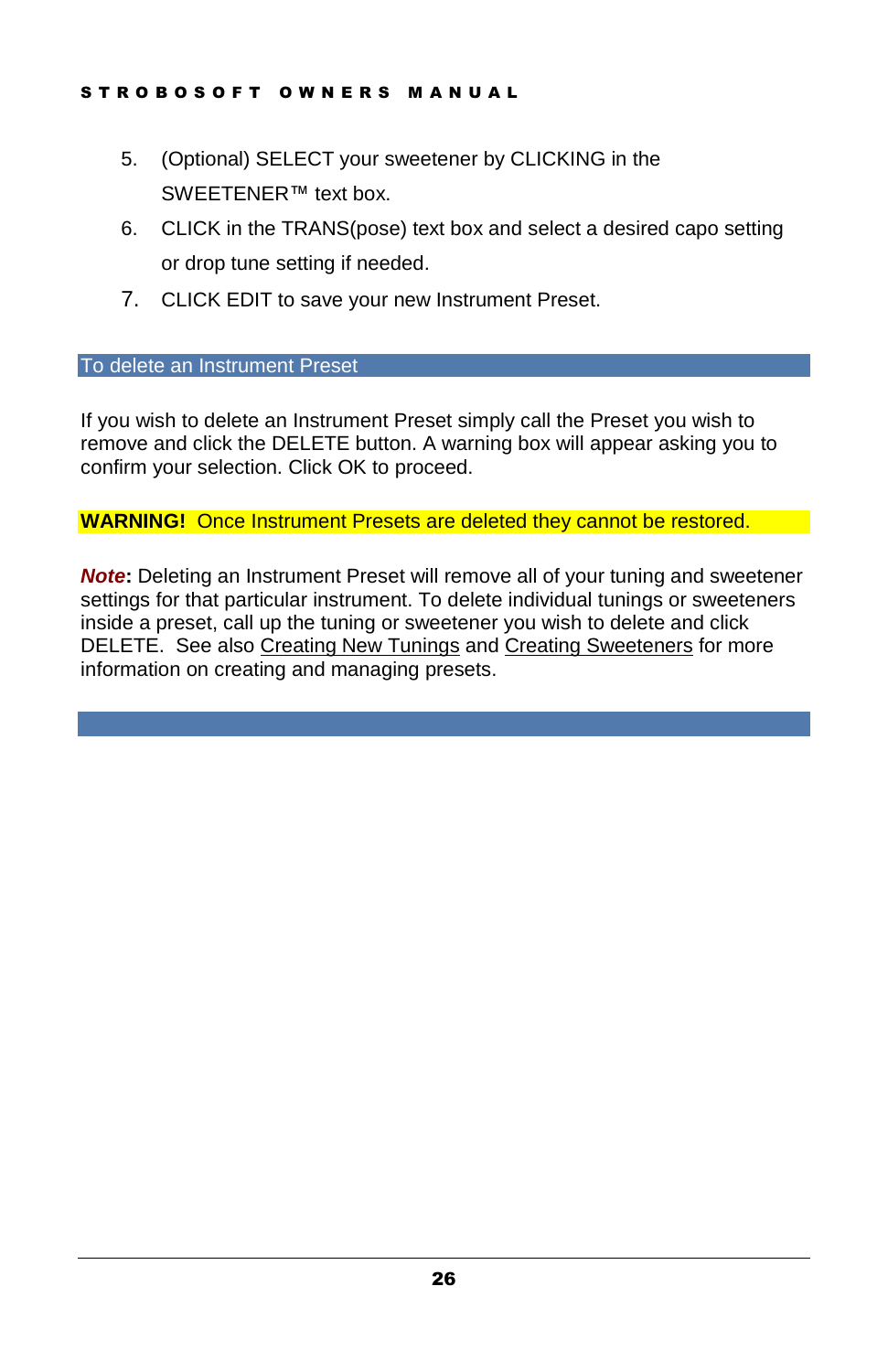I N S T R U M E N T T U N E

#### Creating New Tunings

StroboSoft™ allows you to create your own custom tunings and save them under the name of your choice for easy access in the future. These tunings can be song specific or instrument specific depending on your choice.

StroboSoft™ comes loaded with over 50 preset tunings for stringed instruments!

The TUNING window (where you name the new tuning) would be an ideal place to enter the song title if you are creating tunings on a song by song basis.

**Note:** The TUNING section is part of the complete profile you can create and store inside StroboSoft™ for your selected instrument. It should be noted that the tunings created are particular to the instrument selected. You cannot apply a bass guitar setting to a cello, for example. Therefore, it's important that the correct instrument is selected in the tuning.

Also a "new" tuning will copy the currently selected tuning to give you a starting point, so it's convenient to start with a tuning that's close to what you want to make editing easier.

Notes can also be adjusted by the mouse wheel, not just the menu, which can be faster in many cases.

To create a new Tuning

- 1. CLICK the INSTRUMENT TUNE button.
- 2. CLICK the TUNINGS button.
- 3. SELECT NEW.
- 4. NAME your tuning in the TUNING text box. PRESS ENTER when you are finished.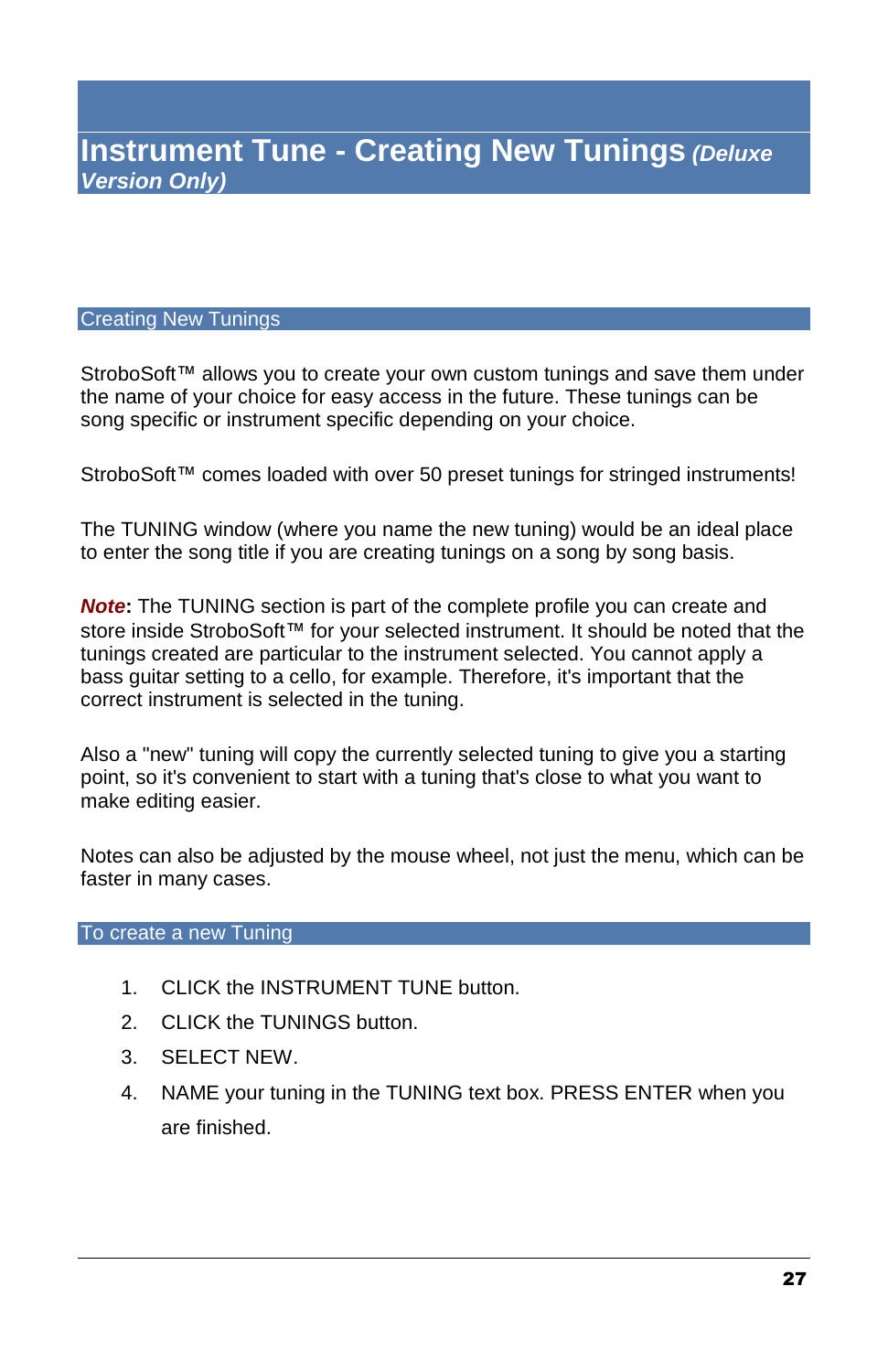- 5. SELECT your instrument by CLICKING in the INSTRUMENT text box.
- 6. CLICK in the NOTE text box on the desired string you wish to change the tuning for.
- 7. SELECT your note from the pop-up list.
- 8. REPEAT the steps 6 and 7 for any other notes you wish to change.
- 9. CLICK EDIT to save your new tuning.<br>To delete a tuning

If you wish to delete a tuning simply call the tuning you wish to remove and CLICK the DELETE button. A warning box will appear asking you to confirm your selection. CLICK OK to proceed.

**WARNING!** Once tunings are deleted they cannot be restored.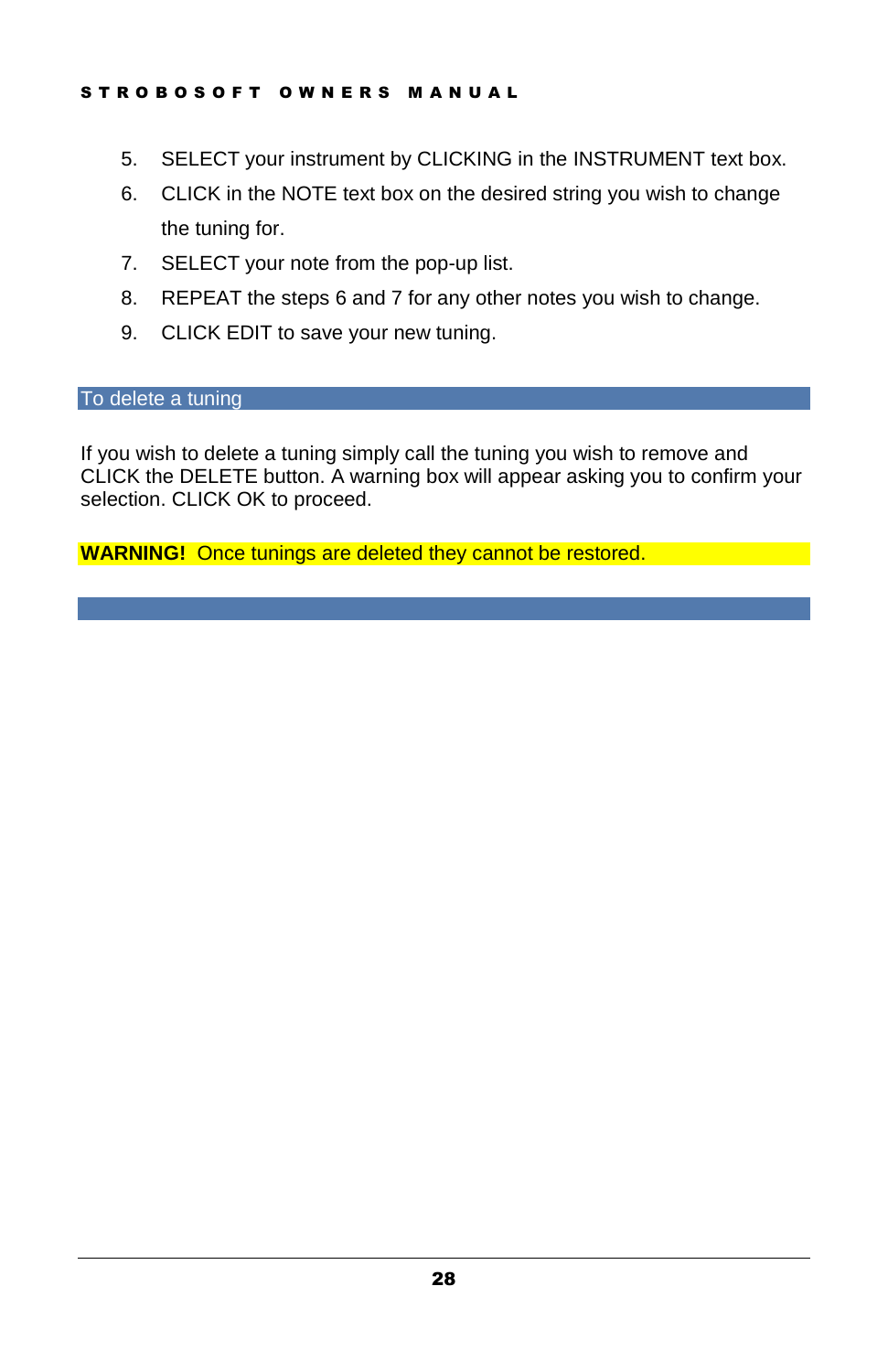### **Instrument Tune - Creating Sweeteners (Deluxe Version Only)**

I N S T R U M E N T T U N E



#### StroboSoft™ Preset Sweeteners<sup>1</sup>

- GTR™ (Peterson) is a proprietary electric and acoustic guitar setting geared toward "sweetening" the 4th and 5th intervals on a standardtuned or ½-step-flat guitar (and bass when played in combination with a GTR-tuned guitar). GTR improves other intervals as well. For best results, use the default EQU temperament for intonation (string length setting), then tune open strings using GTR. Click here for more information about GTR setup.
- **BAS<sup>™</sup>** (Peterson) is a proprietary bass sweetener useful for percussive playing and when playing along with a stretch-tuned keyboard (acoustic piano or other string or bar-struck keyboard). For best results, use the default EQU temperament for intonation (string length setting), then tune open strings using BAS.
- **BFTS**™ (Buzz Feiten Tuning System) The Buzz Feiten Tuning System is a tempered tuning formula which uses a compensated nut and saddle to correct intonation problems on stringed, fretted instruments. Buzz Feiten equipped instruments can take advantage of preset open string and intonation settings within StroboSoft™.

**Note** : The SWEETENERS<sup>™</sup> section is part of the complete profile you can create and store inside StroboSoft™ for your instrument. It should be noted that sweeteners apply to a particular tuning and the creation of new sweeteners rely on the tuning being appropriate for the instrument.

#### To create a new Sweetener

- 1. CLICK the INSTRUMENT TUNE button.
- 2. CLICK the SWEETENERS button.
- 3. SELECT NEW.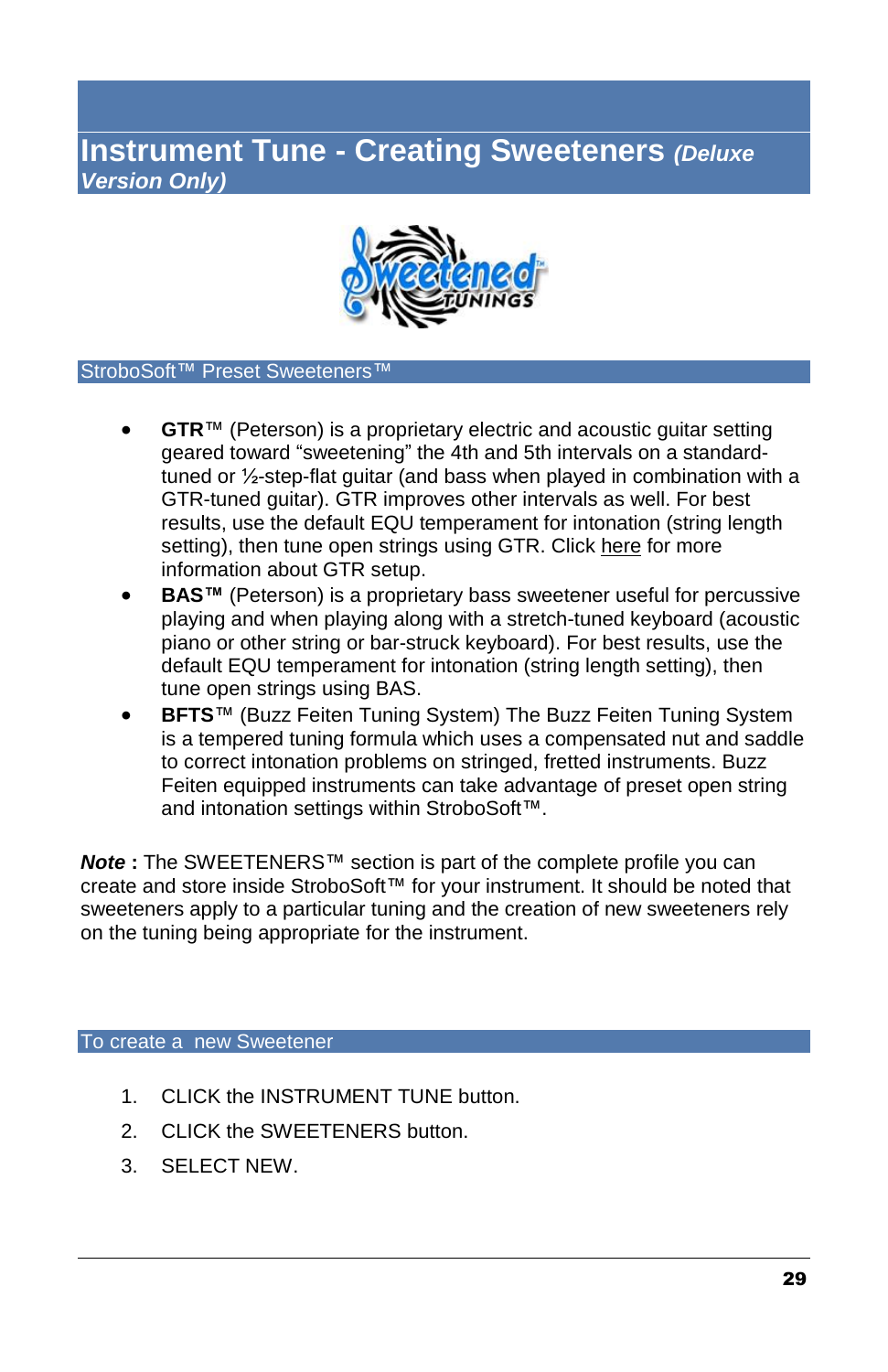- 4. NAME your sweetener in the SWEETENER text box. PRESS ENTER when you are finished.
- 5. SELECT your instrument by CLICKING in the INSTRUMENT text box.
- 6. SELECT your tuning by CLICKING in the TUNING text box.
- 7. CLICK in the OPEN text box and enter the desired offset for the selected string.
- 8. REPEAT step 7 for the +1 OCTAVE text box.
- 9. REPEAT the steps 7 and 8 for any other strings you wish to change.
- 10. CLICK EDIT to save your new sweetener.

To delete a sweetener

If you wish to delete a sweetener simply call the sweetener you wish to remove and CLICK the DELETE button. A warning box will appear asking you to confirm your selection. CLICK OK to proceed.

**WARNING!** Once sweeteners are deleted they cannot be restored.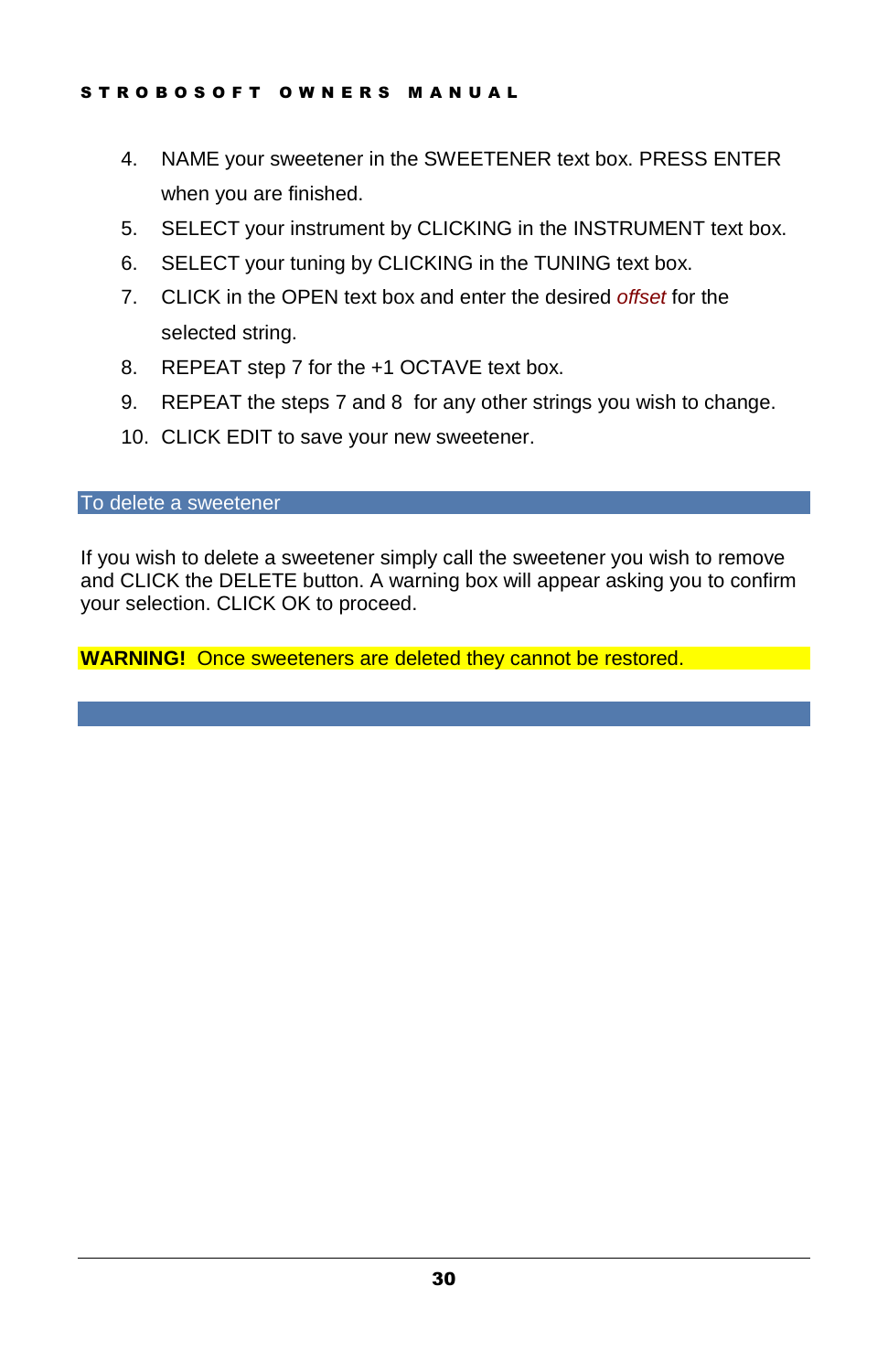I N S T R U M E N T T U N E

#### Manual String and Intonation

StroboSoft<sup> $m$ </sup> will allow users to manually select a string from their particular instrument graphic to assist in tuning. This type of manual string tuning is different than the MANUAL NOTE SELECT option found in the CHROMATIC TUNE page. The Chromatic Tune page offers a note/octave combination while the MANUAL STR SELECT option in the INSTRUMENT TUNE page is a dedicated utility for tuning open notes only.

Use the MANUAL STR SELECT to help tune difficult to read notes and to assist with instrument intonation.

New guitar players may find this screen easier to tune in since they have the visual graphic showing which string is being tuned. The NOTE/OCTAVE window will also ignore other note/octave combinations giving the user complete "focus" when tuning a particular open string.

**MANUAL MODE** can help if you find that certain strings are hard to tune because of noise or because other strings are resonating (indicated by the strobe and note/octave being unstable). Selecting MANUAL MODE restricts the range over which StroboSoft™ looks so that these "noise" signals can be ignored.

When in MANUAL MODE, the string can be selected by clicking on the string, or by pressing the SPACE BAR on the keyboard to select the next string.

**AUTO MODE** has a wider note detection range. If the note has an extremely high or low octave and StroboSoft™ cannot detect it properly switch to manual mode.

**Note:** While in INSTRUMENT TUNE mode (not CHROMATIC TUNE mode) 50/60Hz hum will be ignored because STROBOSOFT will only look around 5 or 6 semitones below the lowest note in the current tuning. This is not true for instruments that emit tones lower than 50 or 60Hz, however. Instruments such as a bass guitar will still have their signals affected by mains hum.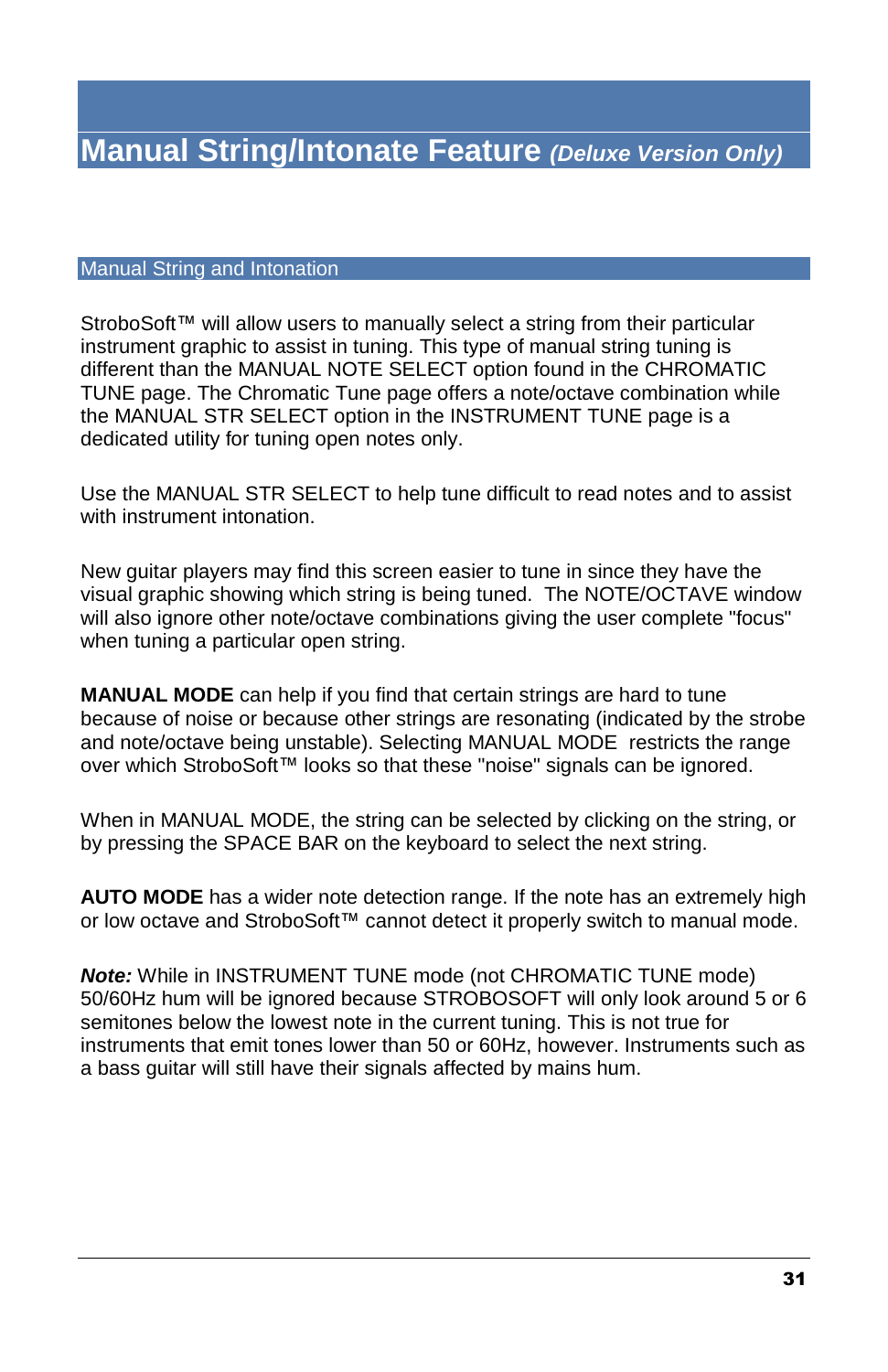More experienced players will find the innovative INTONATE function to be a true advantage. You can now intonate all your stringed instruments and save the cost guitar specialty shops would charge for this service.

Normally, StroboSoft™ will only detect the open strings. To set intonation, you need to be able to measure the pitch of the 12th fret position (octave). Enabling the intonation option will allow both open strings and the octave positions to be measured simply by playing those notes (you don't need to turn intonate off to measure the open string note). The open string is indicated by an open circle, the octave (fretted string) is indicated by a closed, red, circle. In AUTO MODE, this allows you to very quickly setup the intonation of an instrument "hands-off" (without having to use the mouse or keyboard). When the open strings are not in tune, it is best to leave intonation off because un-tuned open strings may be incorrectly identified as an octave position.

**Note:** Intonation can be performed in MANUAL STR SELECT mode or in AUTO DETECT mode. To default to the AUTO DETECT mode simply switch off the MANUAL STR SELECT LED. Manual and auto mode will have exactly the same precision in detecting the 12th fret.

See also Intonation with StroboSoft<sup>™</sup>.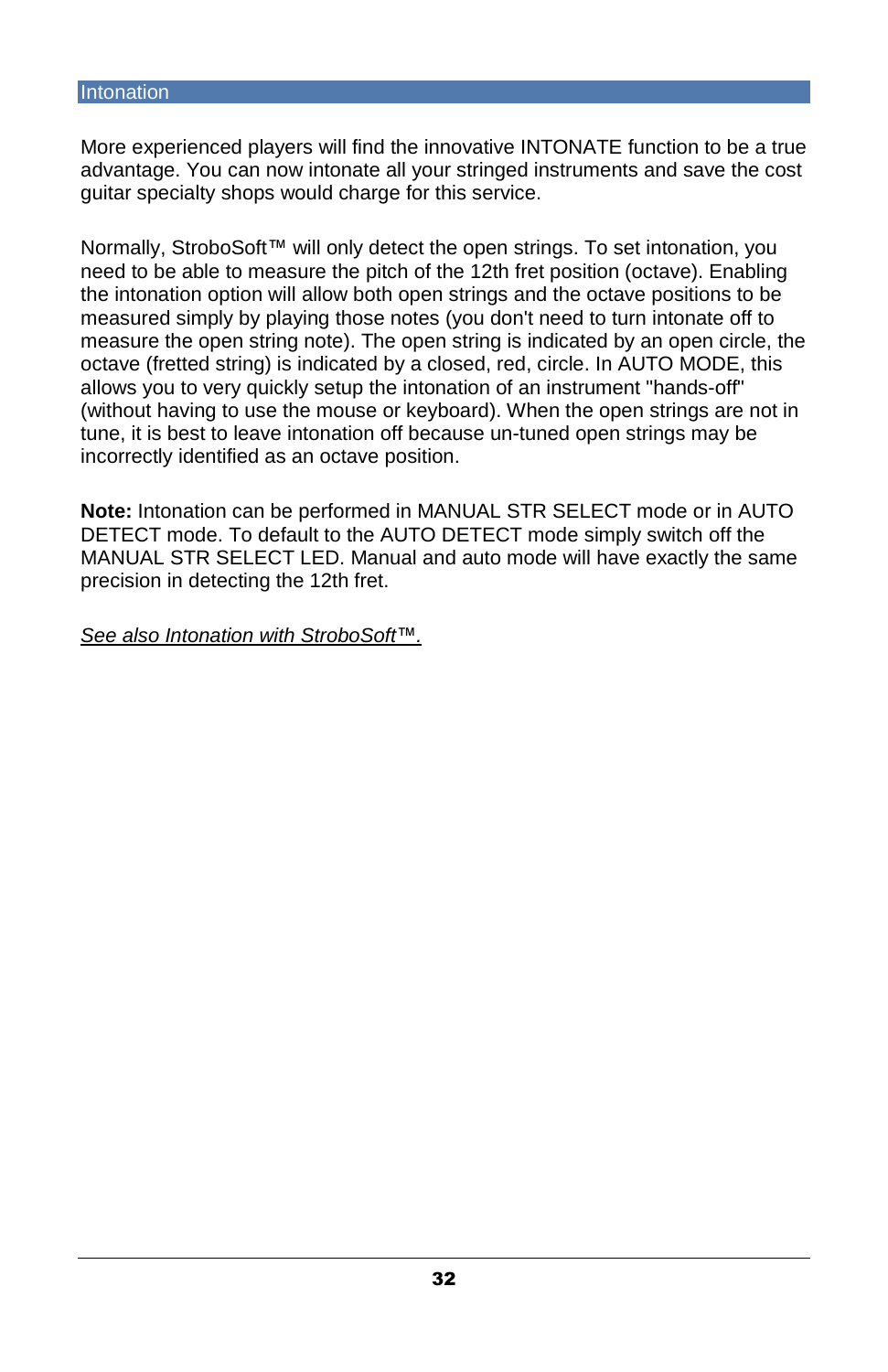# Set-Up Screen

# **Set-Up Page**

#### StroboSoft™ SET-UP page:

**OSCILLOSCOPE** - An oscilloscope is a useful instrument for testing signals because it allows you to see the signals at different points. The oscilloscope allows the user to view the actual shape of the signal coming into StroboSoft™. The x-axis (horizontal) is related to time while the y-axis (vertical) is related to amplitude.

 $X = time$ 

#### $Y =$ amplitude.

The Y-axis is auto-scaled to whatever signal is coming in. So you use it to see the shape of the signal more than the actual incoming amplitude level. This measurement is uncalibrated.

**SPECTRUM ANALYZER** - The spectrum analyzer offers a real-time view of the spectral components on the input signal. The x-axis is calibrated and displays frequency in Hertz on a logarithmic display from 10 Hz to 5500 Hz. The y-axis is calibrated and displays the signal power in 10 decibel (dB ) steps (note 10 dB corresponds to a power increase of 10 times). This measurement is calibrated.

The analyzer can be extremely useful in finding noise present in the incoming signal helping to identify reading difficulties. Harmonic detections and visual recognition of fundamental frequencies can also be seen in the analyzer view.

Running the noise filter with the spectrum analyzer open will give you a good idea of how StroboSoft™ analyzes frequencies. In the above picture, you can see how the noise filter affects the incoming signal. You can see a large presence of signal around the 50 Hz area before the filter is applied. Typical 50/60Hz cycle hum is displayed here. The noise filter is typically set to filter out 50/60Hz noise.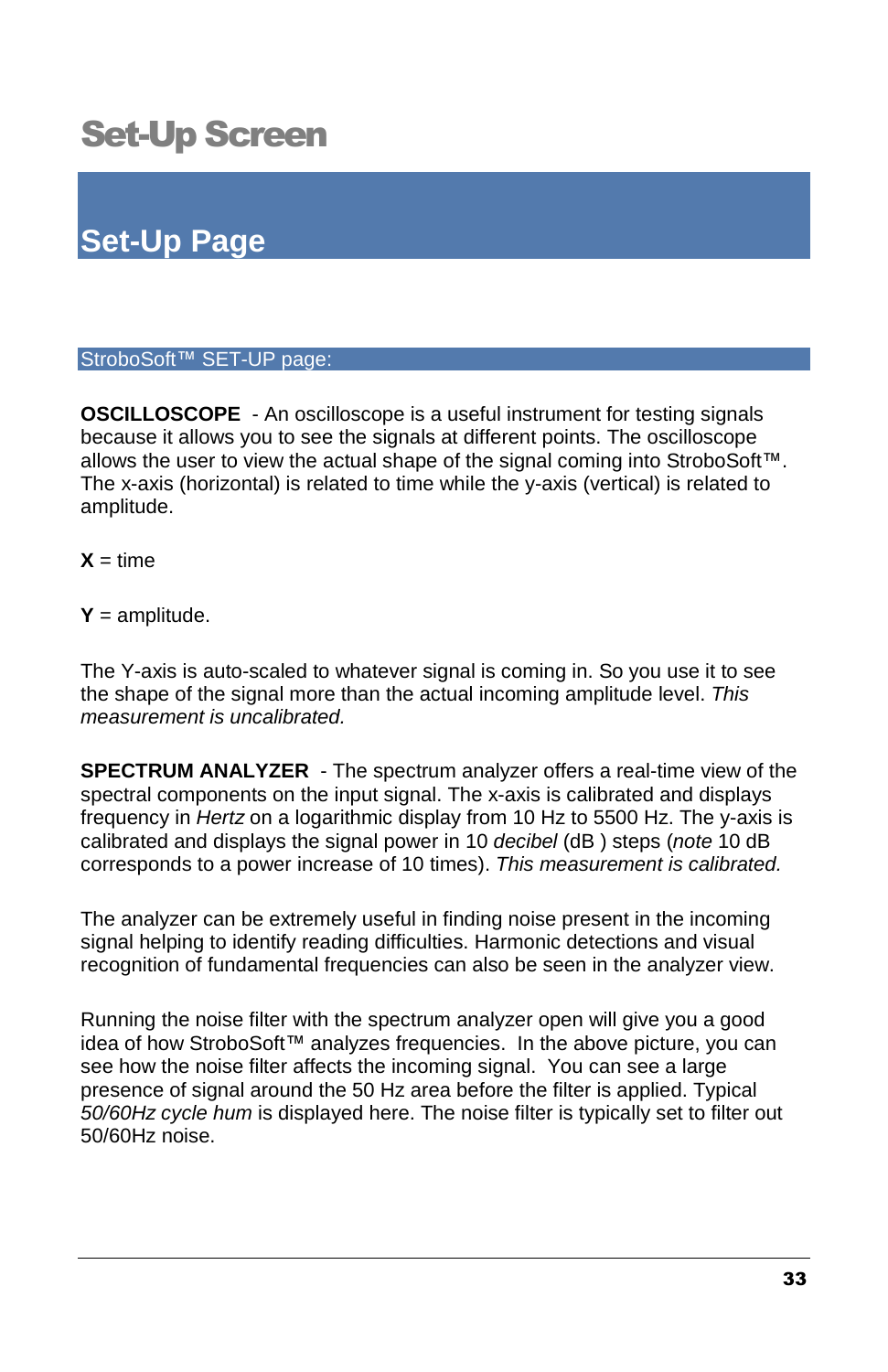#### STROBOSOFT OWNERS MANUAL

**NOISE FILTER** - As mentioned above, StroboSoft™ comes equipped with a noise filter to remove typical 60 cycle hum. The noise filter should be run with the instrument plugged into the sound card and on.

**It is extremely important that when the filter is run, no noise is made (plucking strings, handling noise, etc.).** Doing so will result in more frequencies being attenuated from the input than desired. Instruments with linelevel signals, such as electric guitars, may not need the noise filter engaged since the signals emerging from this type of instrument are generally stronger in amplitude. StroboSoft™ will be able to "lock" onto them without any problem. However, instruments without pickups or those that require using a microphone to be measured, may need the filter engaged to remove unwanted background noise.

**Tip:** Leaving the LED engaged allows the noise filter to run every time StroboSoft<sup>™</sup> is started.

**Note:** While in INSTRUMENT TUNE mode (not CHROMATIC TUNE mode) 50/60Hz hum will be ignored because StroboSoft will only look around 5 or 6 semitones below the lowest note in the current tuning. This is not true for instruments that emit tones lower than 50 or 60Hz, however. Instruments such as a bass guitar will still have their signals affected by mains hum.

**STROBE SPEED** - The strobe speed slider will adjust the non-linear relationship between cents-out-of-tune and strobe speed. A FAST strobe speed allows viewing of quick changes in pitch while a SLOW speed provides a more steady display. Fast pitch changes will be detected quickly but using the STROBE SPEED slider will reduce the amount of strobe movement.

**SENSITIVITY** - The sensitivity slider controls how sensitive StroboSoft™'s reaction to incoming signals are handled. A LOW sensitivity setting lowers StroboSoft™'s ability to react quickly to quiet input signals while a HIGH sensitivity setting increases StroboSoft<sup>™'s</sup> ability to measure quiet signals. It is best set with your sound card and instrument connected. Experiment with different settings and see which position offers the best performance.

For optimal "usage experience" this should be adjusted so that with no note playing, the strobe remains dimmed (i.e., nothing measured). and with a very quiet note being played, the note is measured (strobe lit). When this is done, it gives you confidence that when the strobe is lit, a real note is being measured, not noise.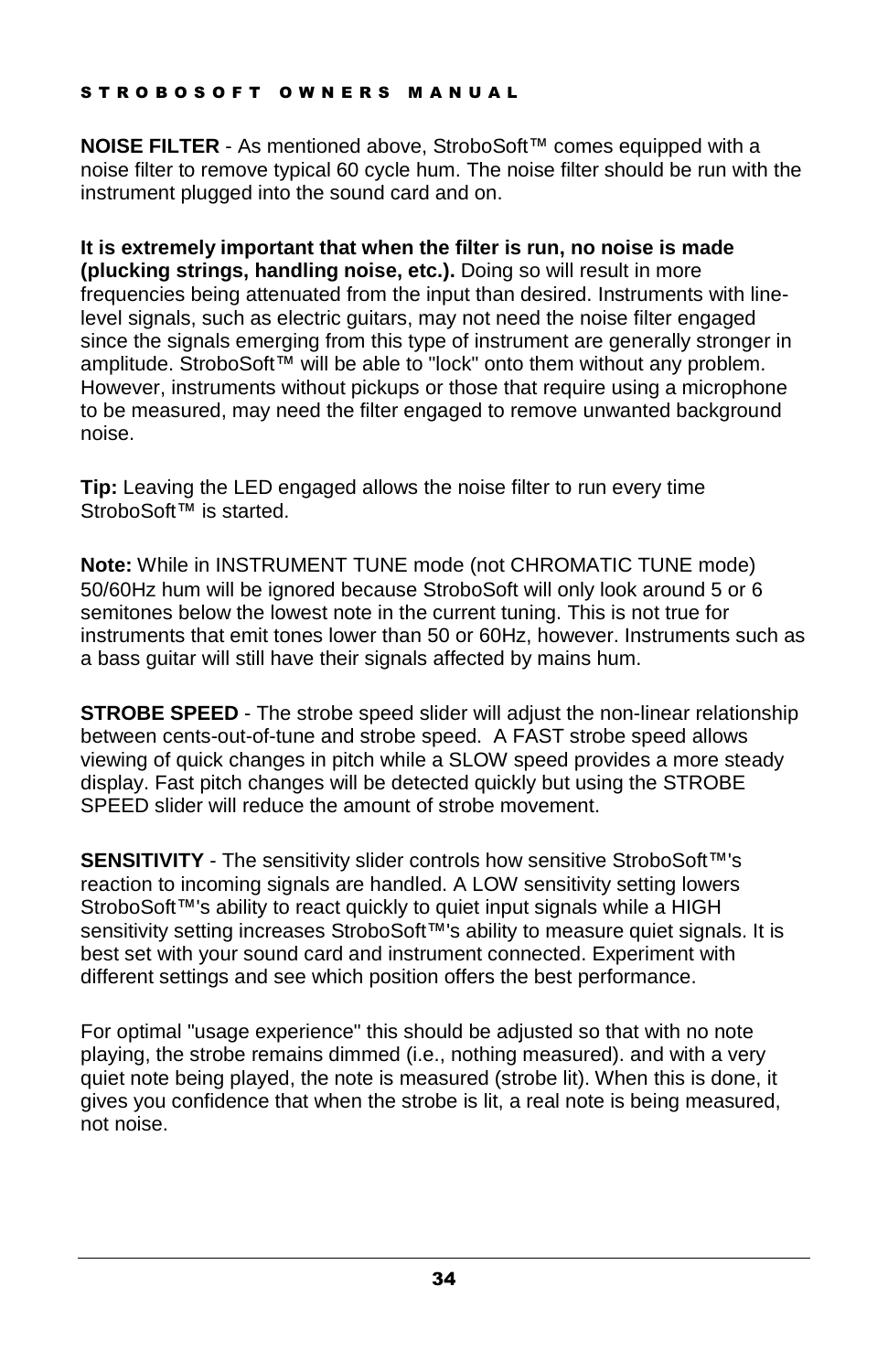See also **Input Device Setup**.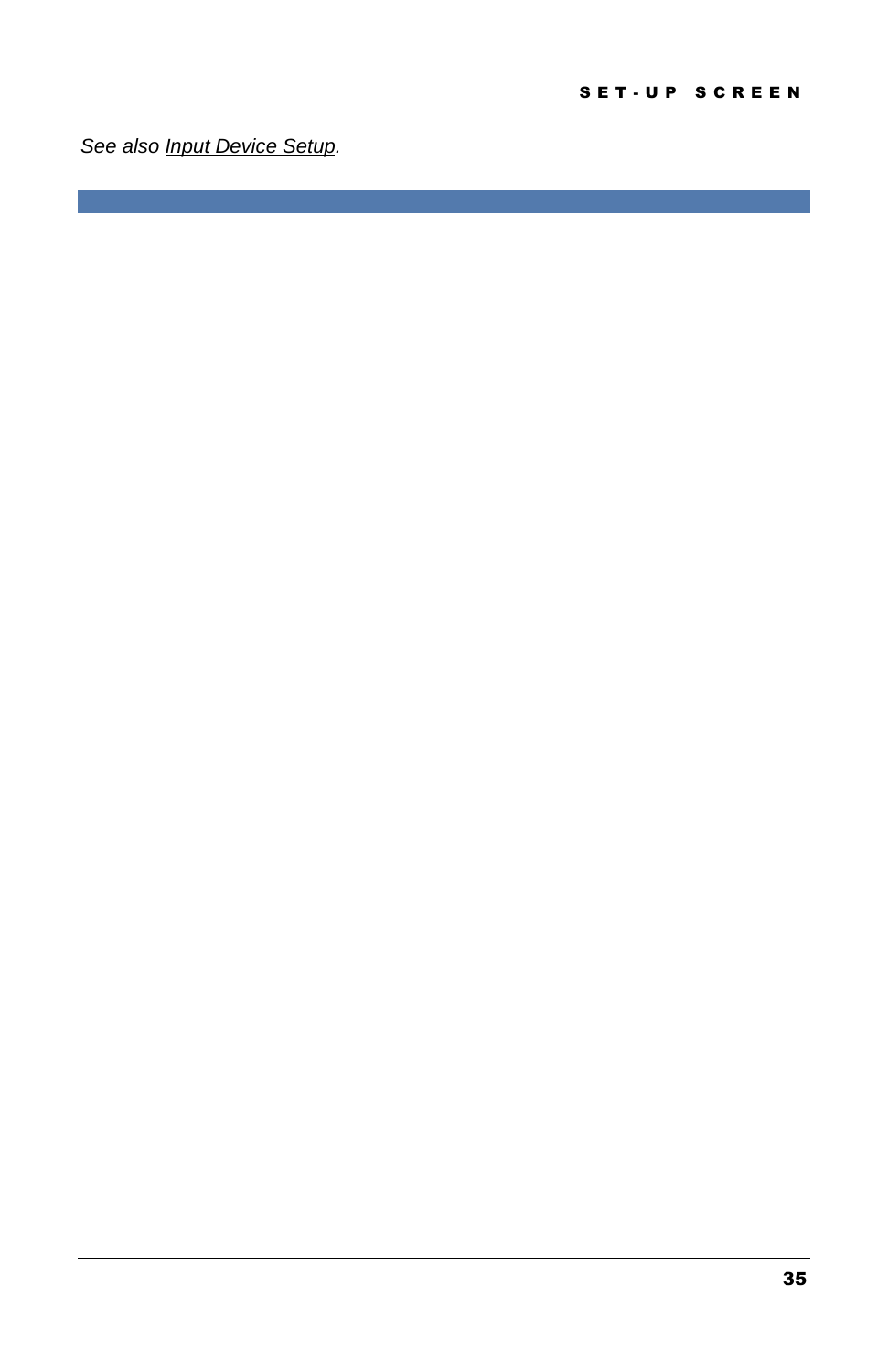#### Creating Temperaments

Tempering a tuning means to redefine where the notes are in relation to each other on the musical scale. The most common temperament is the Equal Temperament (EQU), which places all notes at equal intervals from each other. This means that each of the notes are evenly spaced and are all exactly 100 cents apart. However, this is only true of certain instruments with guitars and pianos being the most common examples. Other temperaments place the notes at unequal distances from each other to suit a particular instrument, or to attain different tonal colors.

StroboSoft™ allows users to view offset settings for many known and several lesser known temperaments in the TEMP screen located inside the SET-UP page.

#### **(Standard Version)**

Users can modify the ROOT NOTE and ANCHOR note and have the capability to save these settings. These settings will be recalled when StroboSoft™ is powered on. New temperaments cannot be designed or existing temperaments cannot be modified, however.

#### **(Deluxe Version)**

Users can modify the ROOT NOTE and ANCHOR note with the ability to save their settings under a custom name. In addition, for the advanced user, new temperaments can be created from scratch.

The ANCHOR note in a temperament is the note that remains at a constant relative to Equal temperament. Most tuners are fixed at Concert A, whereas StroboSoft can be set to Concert A, B, C etc. This is important for non-equal temperaments (basically everything except Equal which by nature has neither root nor anchor).

Example: a Dobro player will want his root and anchor to be the same, whereas a classical viola de gamba player will want the root at C but the anchor at A.

Our Sweetened tunings are based on a C root and anchor by default. The rootis the pivot or axis around which the temperament revolves when you change the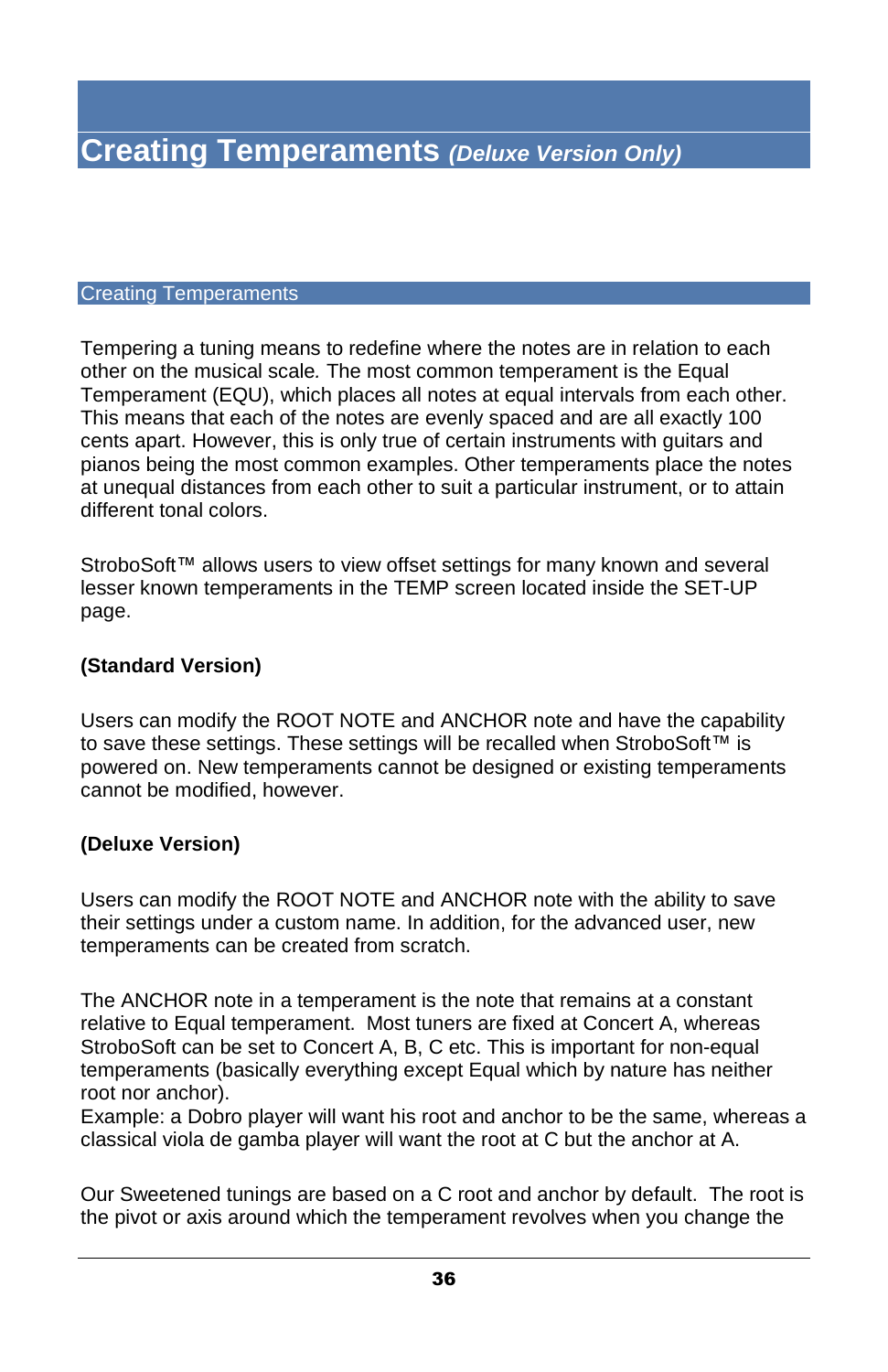tonic note of that temperament, whereas the anchor is the note that is "joined at the hip" to Concert pitch.

To create a temperament:

- 1. CLICK the SET-UP button.
- 2. CLICK the TEMP button.
- 3. SELECT NEW.
- 4. NAME your temperament in the TEMPERAMENT text box. PRESS ENTER when you are finished.
- 5. SELECT your ROOT NOTE by CLICKING in the KEY text box.
- 6. SELECT your ANCHOR NOTE by CLICKING in the ANCHOR text box. (This feature must be enabled to use by CLICKING theLED next to USE ANCHOR.)
- 7. CLICK in the OFFSET text box and enter the desired offset for the selected note.
- 8. REPEAT step 8 for the remaining notes you would like to enter offsets for.
- 9. CLICK EDIT to save your new temperament.

#### To delete a custom temperament:

If you wish to delete a temperament simply call the temperament you wish to remove and CLICK the DELETE button. A warning box will appear asking you to confirm your selection. CLICK OK to proceed.

**WARNING!** Once temperaments are deleted they cannot be restored.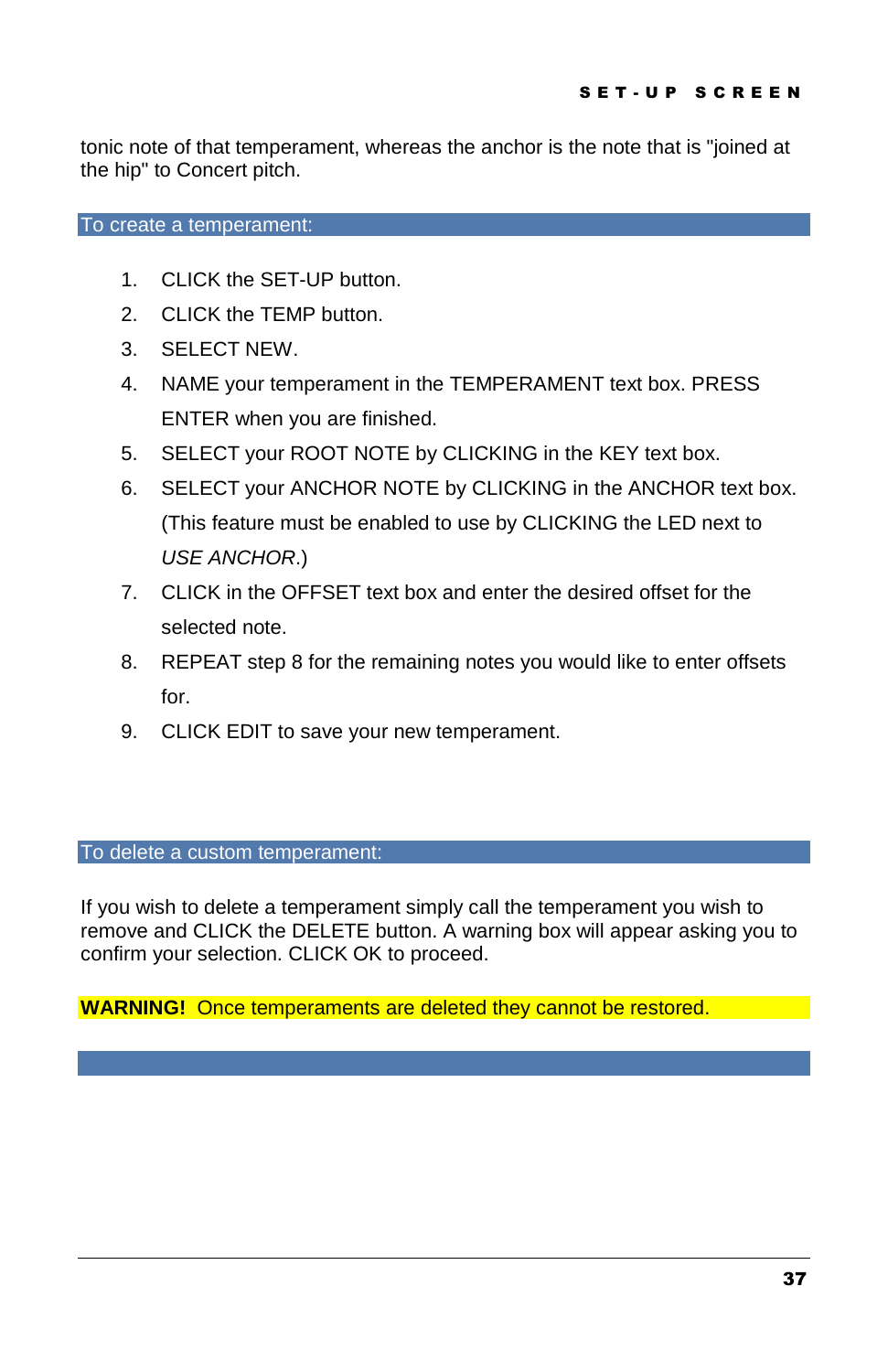#### Calibrating StroboSoft™

Although many sound cards have very accurate reference clocks, there are a number whose clocks are not well calibrated, in particular in many notebook computers. To allow these input devices to be used to accurately tune instruments, StroboSoft™ has a calibration feature which will independently allow it to calibrate to the input device. This calibration is remembered permanently until you remove it.

Calibration is performed in the SET-UP page under the CALIBRATE tab. When the input device that you want to calibrate to is ready, enter the desired calibration frequency in the text box and press the MEASURE button

**Note:** Power must be on to perform a calibration.

You must have an accurate 440Hz signal with which to calibrate StroboSoft $\mathbb{M}$ . Typically, a 440Hz tuning fork, or electronic reference tone would be used. Alternatively, if you have a Peterson V-SAM™, VS-II™, or AutoStrobe 590™ you can use this to calibrate the inaccurate sound card to StroboSoft™. For example, you may use a V-SAM to calibrate a lower-quality sound card in a notebook computer to StroboSoft™ by using a specified reference tone. When calibrating, any tone can be used to calibrate StroboSoft<sup>™</sup> outside of a 440Hz tone as long as it is accurate.

When calibrating, the 440Hz signal is analyzed by StroboSoft™ for up to 10 seconds. When StroboSoft™ has captured enough good measurements, the calibration will be complete. If StroboSoft<sup>™</sup> cannot "lock" to the calibration signal, no calibration will be done and any existing calibration will remain untouched. The following screen will be displayed if the calibration signal is not found by StroboSoft<sup>™</sup>.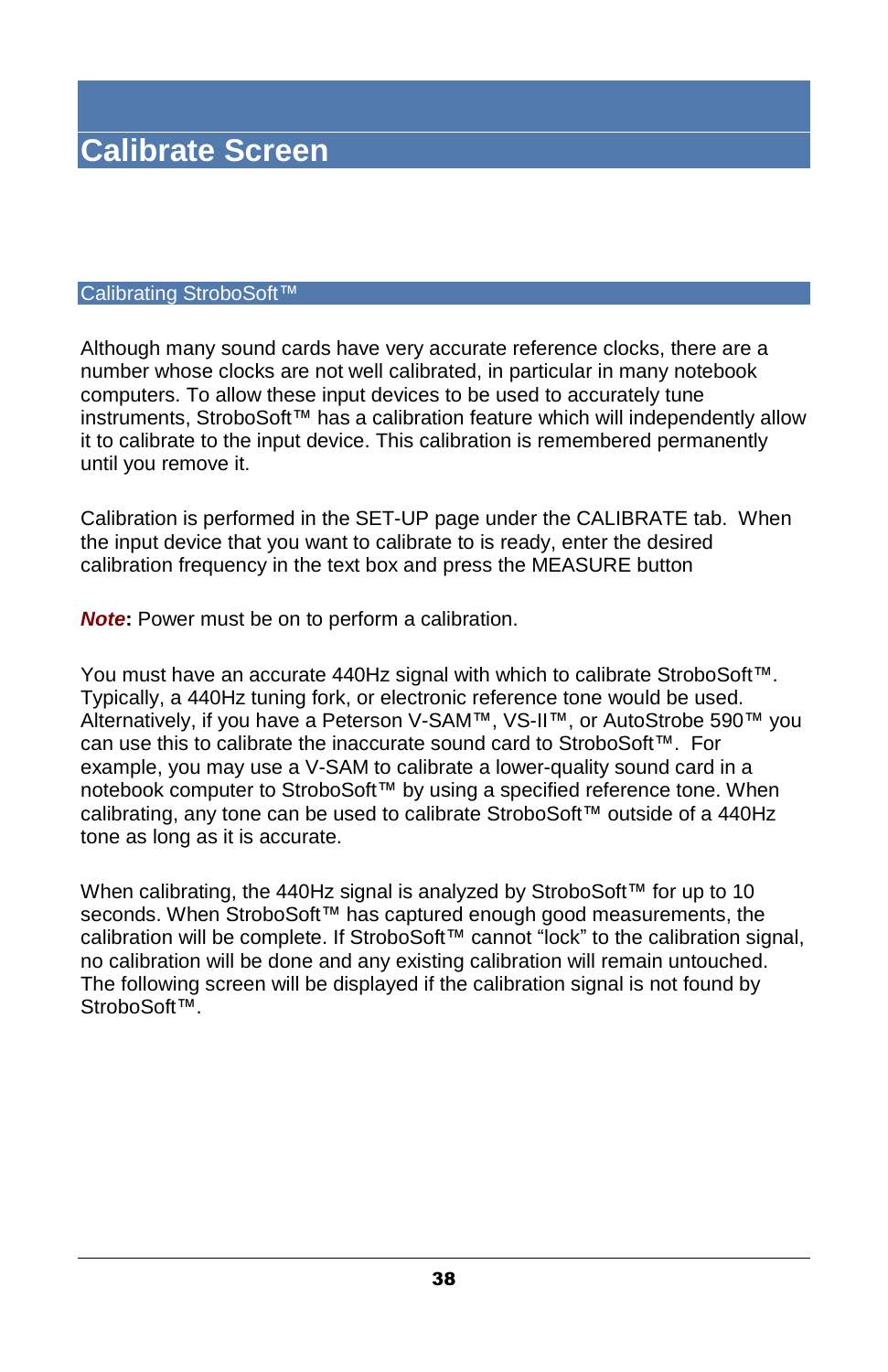

You can click MEASURE to stop calibration once it has started, if desired.

If you have an existing calibration that you want to remove, simply select CLEAR under the MANUAL CALIBRATION section. Calibrations are shown in the CALIBRATION FACTOR window as a % adjustment. 100.000% means that no calibration has been applied.

You can also type the calibration into the box. This can be useful if you have taken a note of the calibration factors and accidentally clear the calibration value and don't have the calibration signal available; you simply reenter the previous calibration you had noted.

These calibrations are remembered when StroboSoft™ is closed.

**Note:** It is important to know that the NOISE FILTER should be switched OFF while calibrating. The noise filter will re-trigger after calibration is complete and assume that the calibration signal used should be overlooked in measurement. To avoid this, disable the NOISE FILTER before calibrating StroboSoft™ to another device.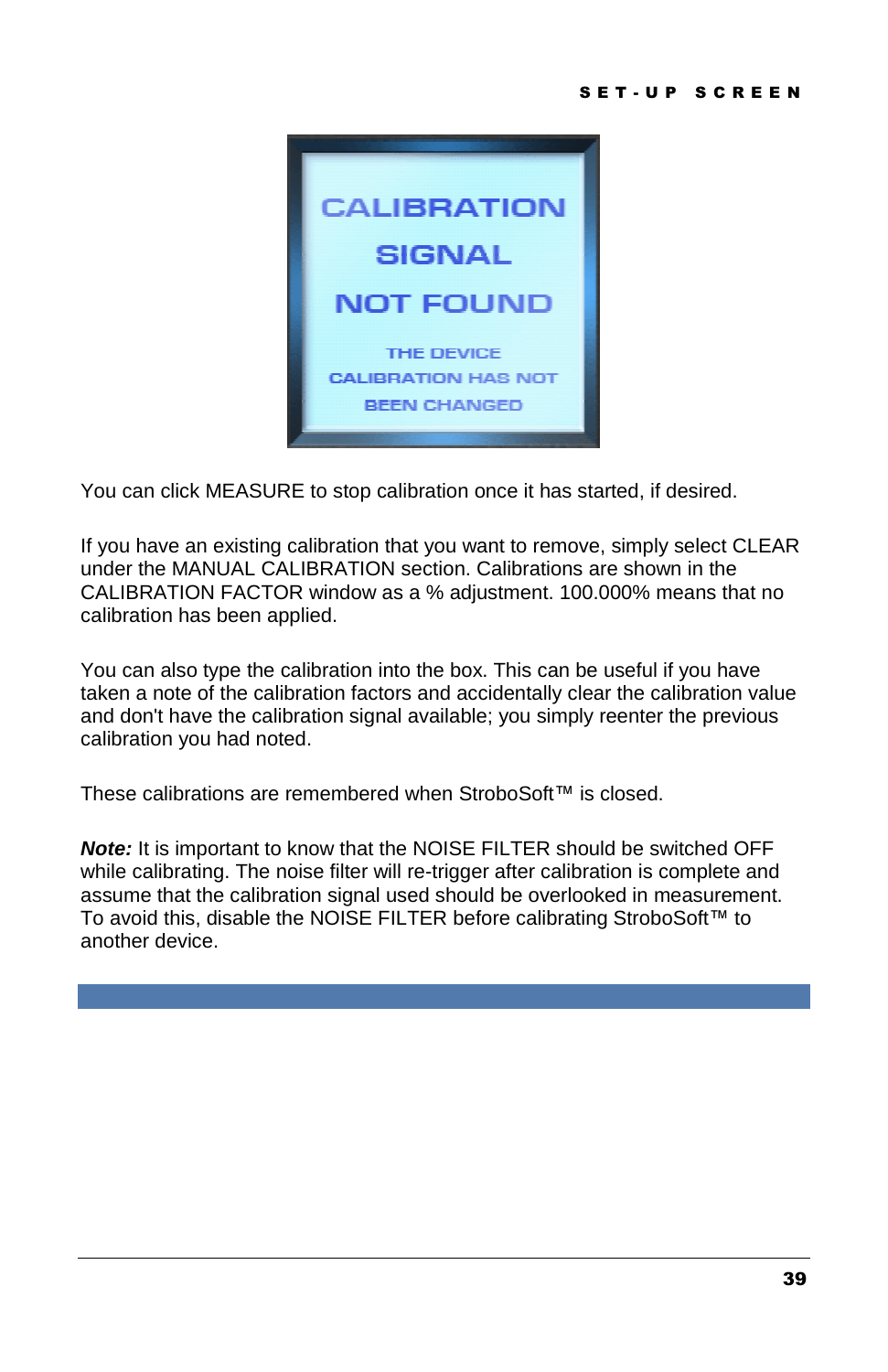#### StroboSoft™ User Preferences:

**AUTO POWER OFF** - Use this option to allow StroboSoft™ to "power down" when it is not the main program being used. For example, if StroboSoft™ is positioned over a recording application (locked in place with the "T") and you begin to work in your audio application, StroboSoft™ will release its requirement on your audio inputs and "live" in the background. When you CLICK in the StroboSoft™ window again, it will power up and re-activate its settings. This will release the inputs on your sound card from StroboSoft™ and allow you to route them to another audio application.

StroboSoft™ will also power-off when it is minimized in the toolbar.

**SHOW 0.1 CENTS** - This option allows the Multi-Function window to display the cents value in 0.1 cent increments. This is required for settings that have 1/10th cent positions.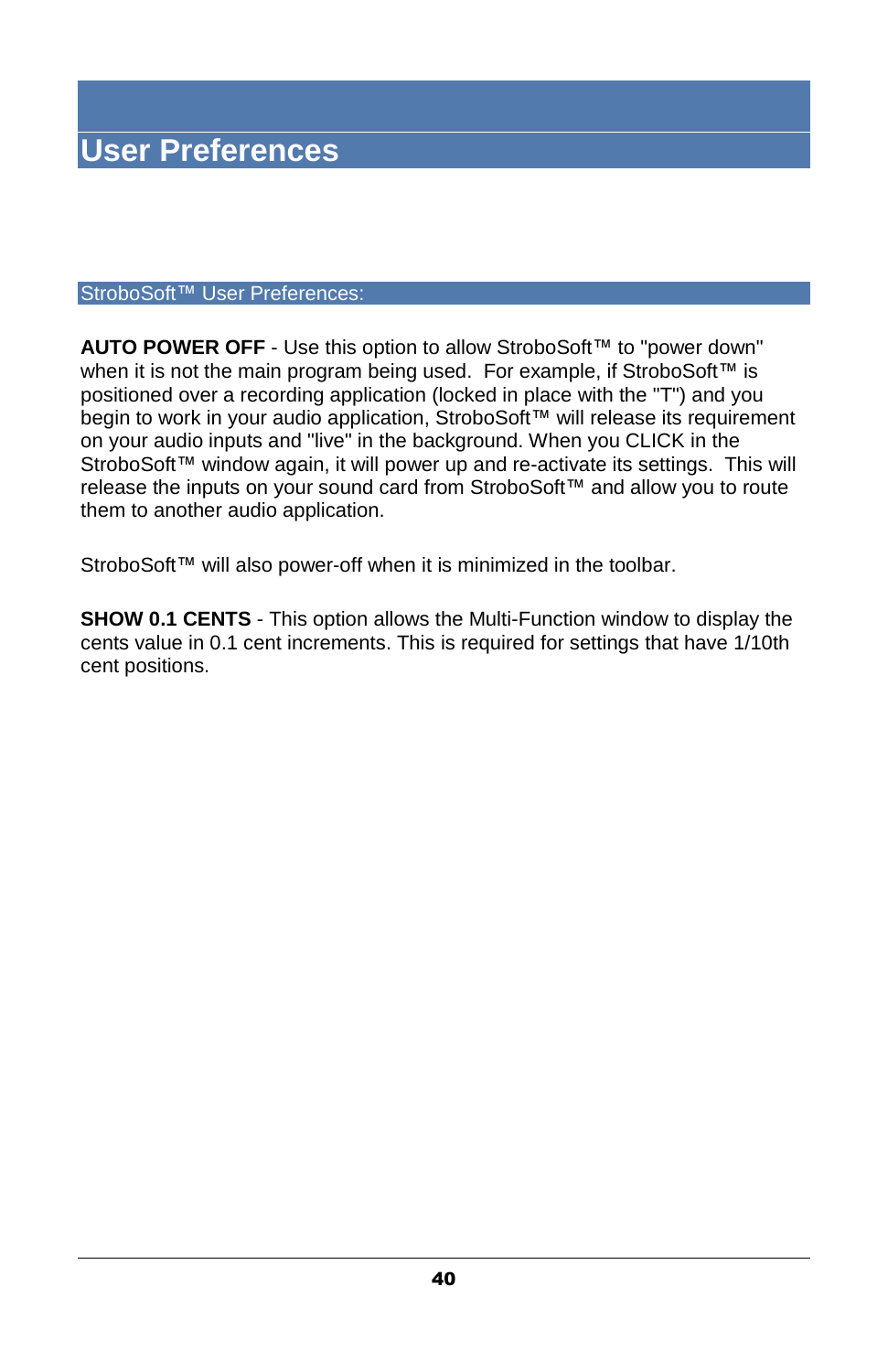# **Tutorials**

# **General Tuning Workshop**

Tuning any musical instrument is easy once you get the hang of it. If you are reading this, then you either need to know some basics about tuning, or you are just interested in how other people tune their instruments.

Tuning with a strobe tuner takes a little practice before you can get comfortable enough to tune "on the fly" at a gig. Generally, the reliance of that needle or the warm, little glow of a red LED is all some players had to work with. The accuracy and speed of tuning with a strobe tuner far surpasses all of the benefits of these conventional, market-type tuners.

#### Warning: Strings can break!

The first thing to mention is really the most important, especially for novices. When you tighten a string to tune it, you are putting it under a lot of tension. Under normal circumstances this is not a problem, but if your instrument has some rough parts that can snag a string, or if you incorrectly tune it and overtighten the string, it will break. Damage to the instrument may result or personal injury can occur. BE CAREFUL.

#### Do not over-tighten strings, if in any doubt, tune DOWN!

If you are an octave too low you will realize soon enough. If you're an octave too high, you might damage your guitar, or yourself! Be warned.

#### Tune one string at a time:

It is usually best to start with the bottom string (the fattest one). The reason for this is that this string usually has the most tension and its "pulling" effect on the instrument's neck is the highest. The force that each string exerts on the neck causes the neck to bend slightly. As it bends, all of the other strings detune. If you tune the heaviest string, you will detune all the other instrument strings, but this is less important if you still have to tune the other strings. This effect is more pronounced if your guitar has a tremolo.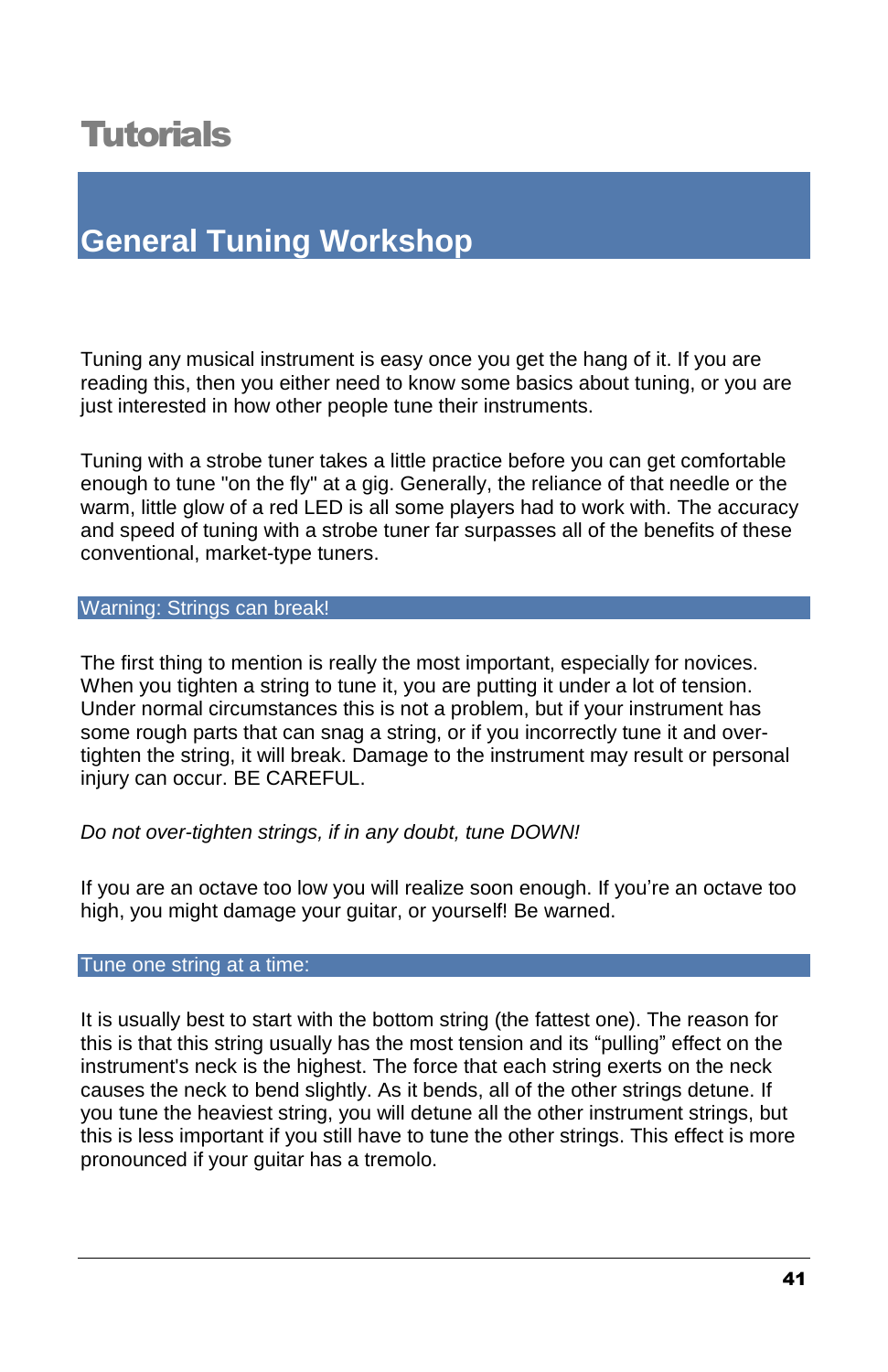#### STROBOSOFT OWNERS MANUAL

Before you begin tuning, you need to connect your instrument to your computer sound card, either directly or with a microphone. Then you must ensure that you have a good quality signal.

See INPUT DEVICE SET-UP for more information on how to get connected to StroboSoft™

#### Tuning a string:

Tuning a string is very simple if you follow one basic rule: ALWAYS tune UP to the note. What this means is that once you get close to the correct note, you should end the tuning procedure whilst you are increasing the pitch of the string. The reason for this is simple: if you end whilst decreasing the string's pitch the string can slip on the tuning peg, making the string detune again. By always ending as you increase the pitch, you make string slippage less likely and therefore your instrument will stay in tune longer.

To begin tuning, strike a clear note with StroboSoft™ on. If StroboSoft™ is correctly set up, the strobe display will illuminate a note indicator will begin to move. If this is not the case, you will have to ensure that StroboSoft™ has been set-up properly. If the display is rolling upwards your note is sharp. If the display is rolling downward, the note is flat. The faster the speed, there further your note is out of tune. The slower the speed, the closer you are to being in tune. In most cases you will not have to turn the peg very far. Remember, try to end whilst tuning UP.

#### Tuning with StroboSoft™:

To tune the remaining strings, simply repeat the above procedure until all strings have been tuned. Your instrument will probably not be tuned yet! As mentioned above, as you tune one string, all the other strings detune slightly. Therefore you should repeat the above procedure starting at the heaviest string. Repeat this procedure until all strings are in tune (a few cents sharp or flat is acceptable in most cases). The number of times you tune each string depends on what kind of guitar you have.

Whether in Chromatic or Instrument mode, tuning with StroboSoft™ brings you to within 0.1 cent of the desired frequency. The number of vibrations per second of a musical pitch is usually measured in Hertz (Hz). The measurement of error is less than 1/10th of a cent for all frequencies within 20Hz to 5000Hz.

After you have repeated the procedure a few times you will realize that tuning with StroboSoft<sup> $m$ </sup> is not only 30 times more accurate than tuning with the average LED or needle based tuner but you will find thatyou can tune in a lot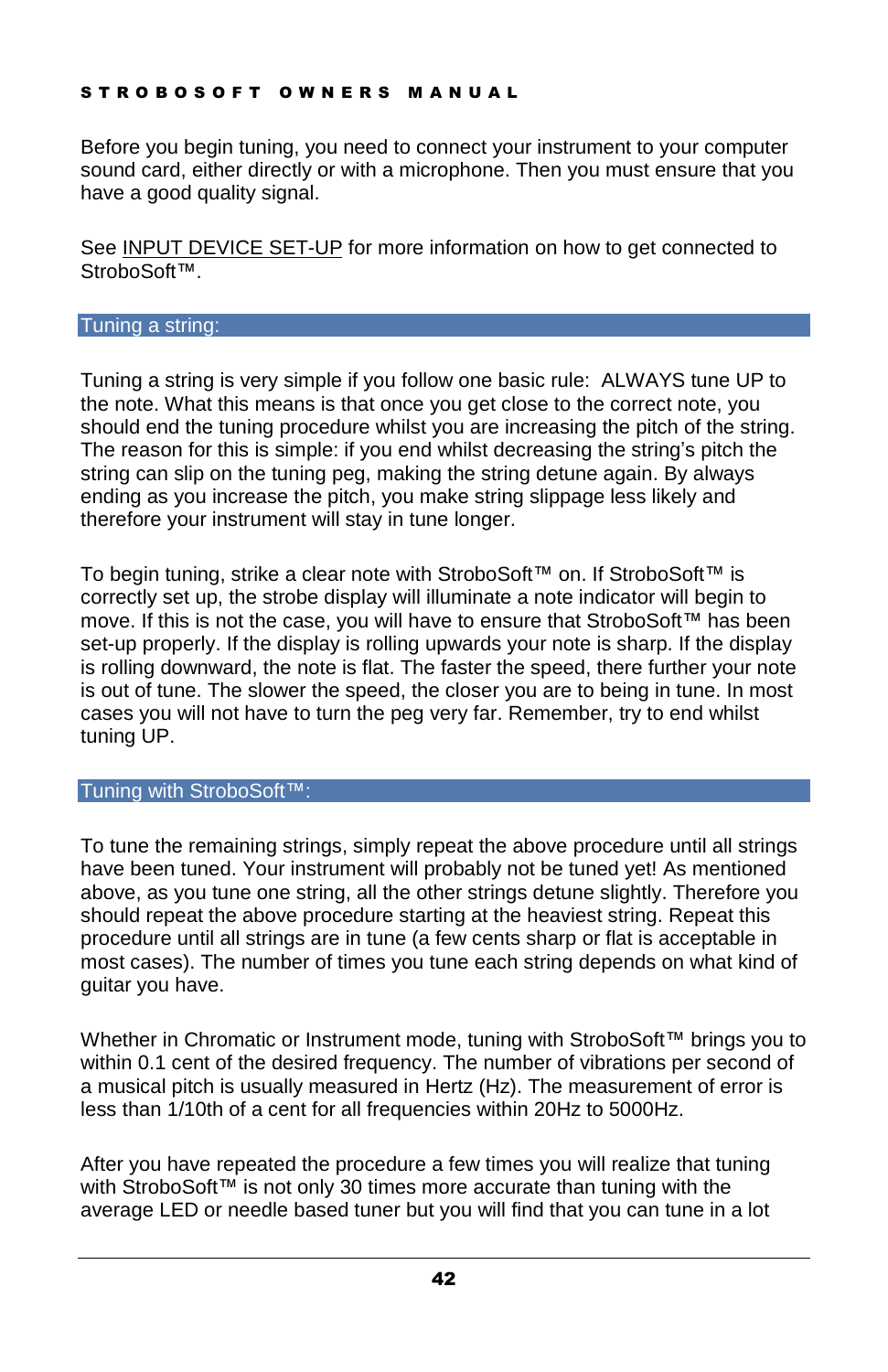less time! The ease of the strobe display offers instant visual feedback of your note. All measurements are in real-time.

Once you get the hang of tuning, it is time to intonate your instrument.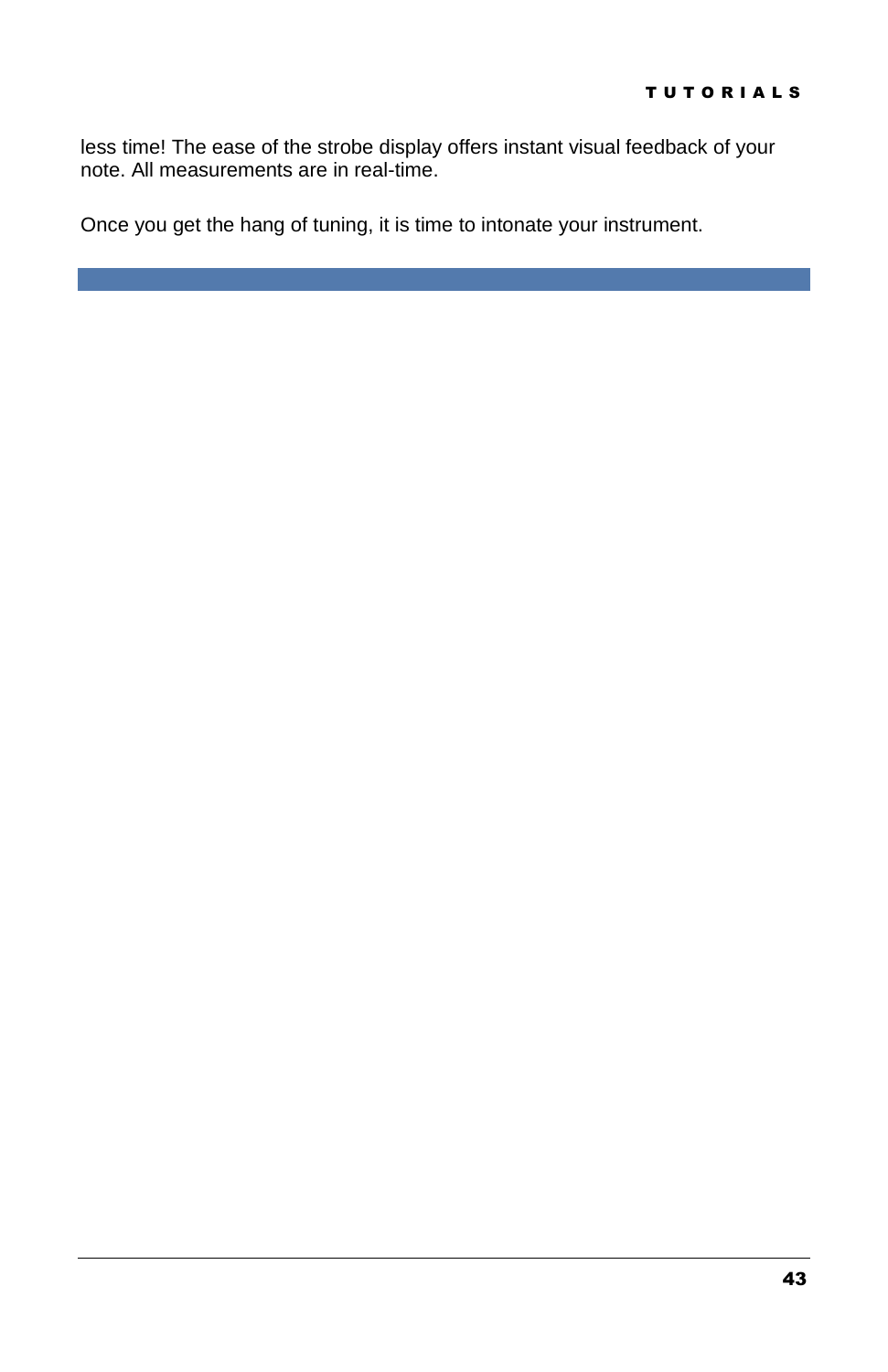# **Tuning Pedal Steel with StroboSoft™** (Deluxe **Version only)**

StroboSoft™ with its included presets of E9th and C6th tuning can be used to tune your 10 or 12-string Pedal Steel Guitar. Since StroboSoft™ contains an unlimited amount of presets, multiple pedal and lever combinations can be saved under special tuning names and recalled for future use.

StroboSoft™ contains Pedal Steel Graphics for 10 and 12-string instruments. 10-String users can take advantage of StroboSoft™'s built-in Sweeteners<sup>™</sup> that include:

Sweeteners™ for E9 Neck Tuning on a 10-String Steel

- Newman Steel Offsets 9th (Jeff Newman Offsets for 10-String Steel)
- Steel Offsets 9th Straight (Offsets for 10-String Steel Guitar)

Sweeteners™ for C6 Neck Tuning on a 10-String Steel

 Newman Steel Offsets - 6th (Jeff Newman Offsets for 10-String Steel)

Additionally, 12 string users can apply an E9th Universal Tuning or an E9th/C6th Tuning (E9/B6 Neck Tuning).

#### Programming Pedal and Lever settings

Follow the steps below to create an **Instrument Preset** for your Pedal Steel Guitar. It is important to know the difference between a new tuning, new sweetener, and Instrument Preset. StroboSoft™ will allow you to create tunings and sweeteners individually. These various tunings or sweeteners can apply to the same instrument. An Instrument Preset, however, contains tunings, sweeteners, transposition settings and instrument type in memory. These settings apply to that instrument and that instrument only.

Please refer to the Instrument Tune section of this Help File for more information on creating tunings, sweeteners and Instrument Presets.

- 1. Click on the INSTRUMENT TUNE button.
- 2. Click NEW.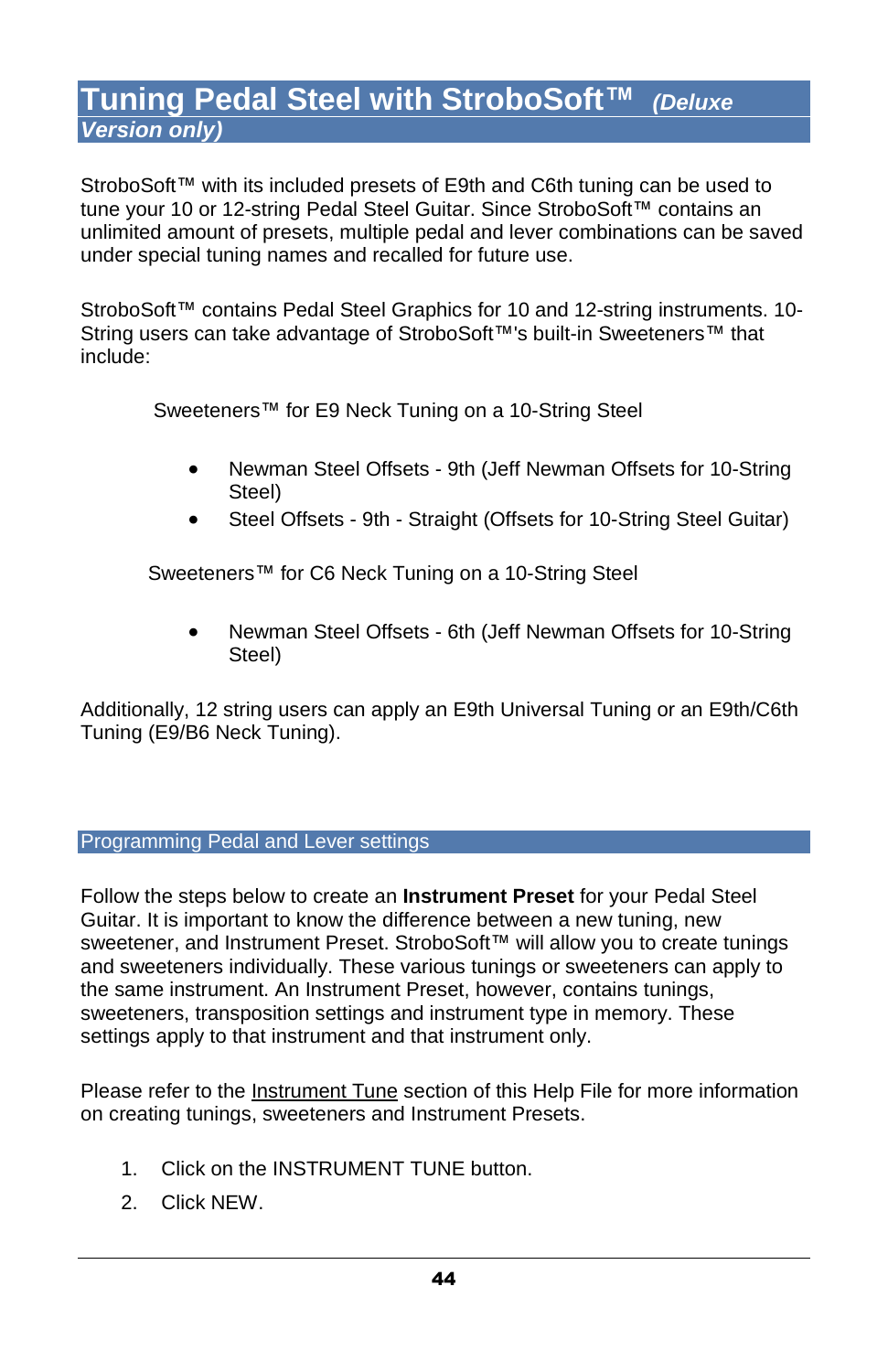- 3. Name your preset in the PRESET text box.
- 4. Select your instrument from the INSTRUMENT drop down boxes.
- 5. Click the TUNINGS button. You will see information box below with the displayed STRING and NOTEs for the current selected tuning.
- 6. Click NEW.
- 7. Name your custom tuning in the TUNING text box. (For example, name it Pedal 1.)
- 8. Click in the NOTE text fields next to the string note you want to change. A pop-up box with various note selections will appear. Select the desired note you want to change for each string position.
- 9. Click EDIT to save your changes. Repeat the same procedure for the remaining pedals. For easy reference, remaining pedals can be referenced to as Pedal 2, Pedal 3, etc.
- 10. You can now program your offsets, if desired, for the notes you changed or for other notes.
- 11. To program offsets, click SWEETENERS. You see open string and octave settings appear in the information box next to the strings they correspond to.
- 12. To change any of them, click NEW.
- 13. Name your sweetener in the SWEETENER text box. (For example, Pedal 1 offset.)
- 14. Click in the OP. and OCT. text fields to change the values to your desired settings.
- 15. Click EDIT when you are finished to save your settings.
- 16. Repeat the same procedure for the remaining pedals.
- 17. If you would like to program lever settings, follow the same procedures above for tuning and sweetener positions. You will need to determine if you want to program StroboSoft™ to recall tuning or sweetener information regarding levers by programming lever information into the correct fields, TUNING or SWEETENER.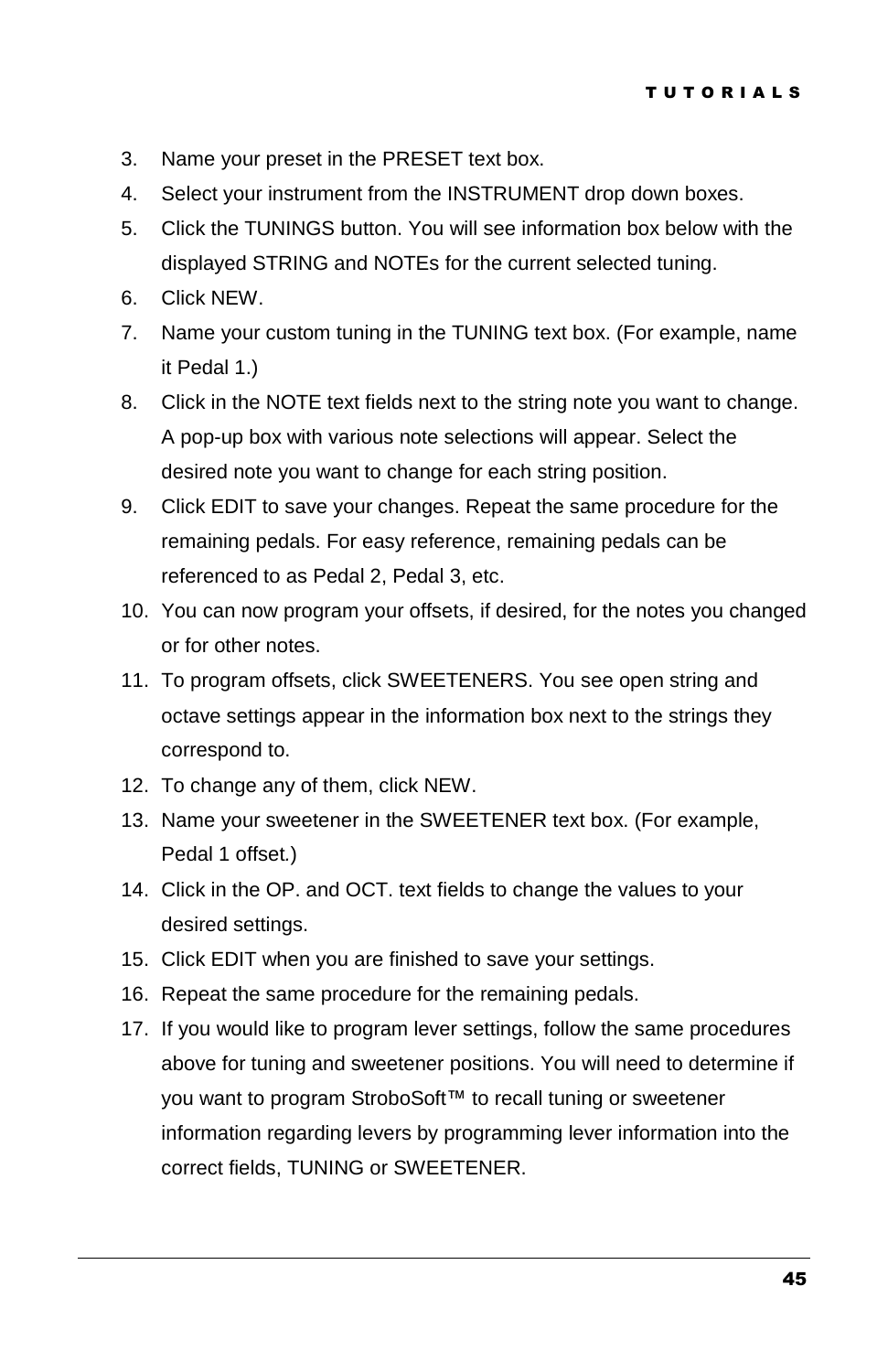To edit or change any of these settings, you do not have to create another Instrument Preset. Simply,

- 1. Open the Instrument Preset you created above by clicking in the PRESET text box and selecting it.
- 2. Click on the item you wish to edit whether TUNING or SWEETENER, or both.
- 3. Click EDIT to make the changes.
- 4. Click EDIT to save your changes.

#### To delete an Instrument Preset

If you wish to delete an Instrument Preset simply call the Preset you wish to remove and click the DELETE button. A warning box will appear asking you to confirm your selection. Click OK to proceed.

#### **WARNING!** Once Instrument Presets are deleted they cannot be restored.

**Note:** Deleting an Instrument Preset will remove all of your tuning and sweetener settings for that particular instrument. To delete individual tunings or sweeteners inside a preset, call up the tuning or sweetener you wish to delete and click DELETE. See also Creating New Tunings and Creating Sweeteners for more information on creating and managing presets.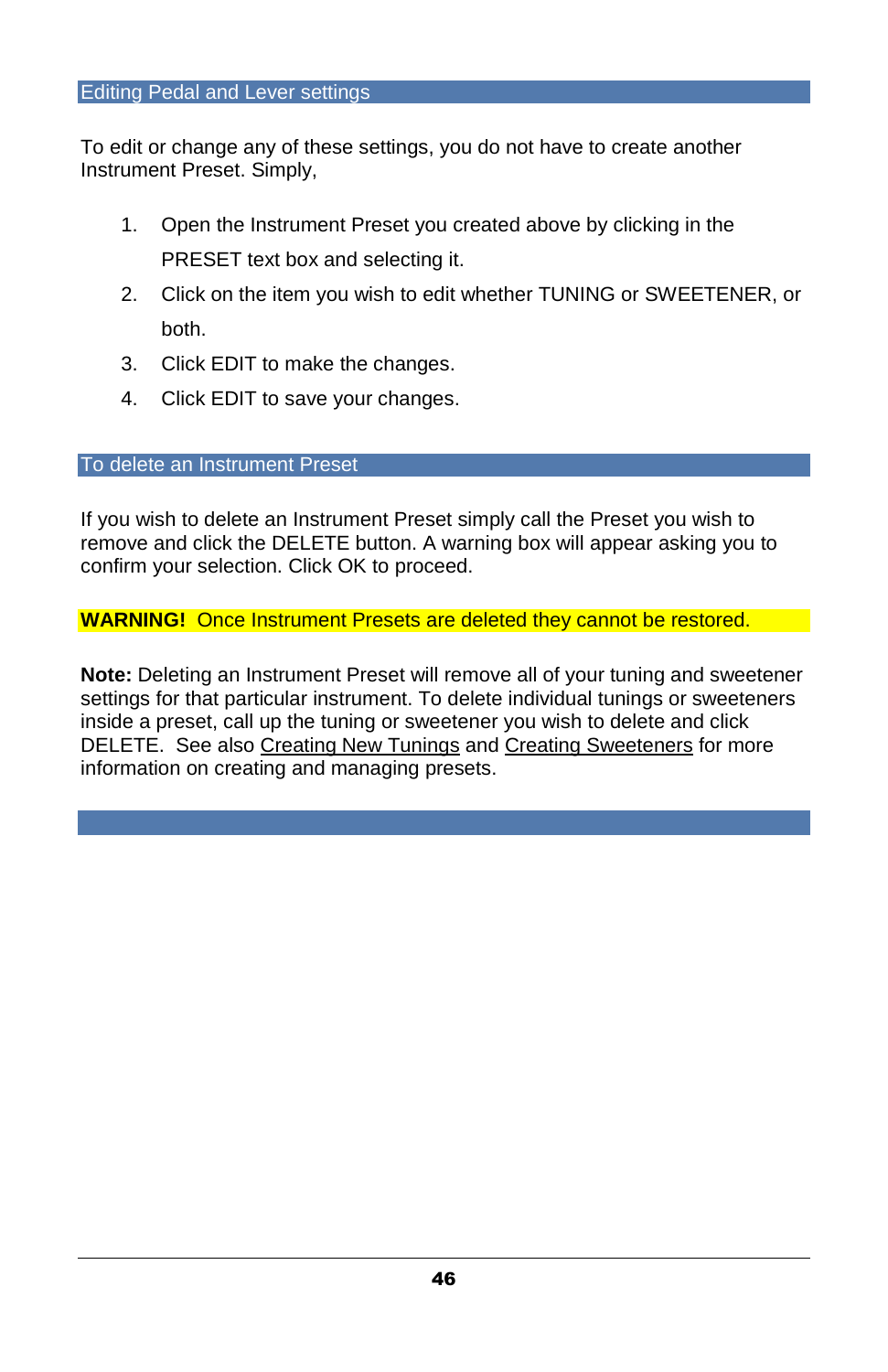# **Intonating with StroboSoftô (Deluxe Version Only)**

#### **Standard Intonation Procedure (not BFTS)ô**

After deciding on string gauge, string height setting (nutand bridge), and neck relief—factors that affect guitar or bass intonation considerably—the individual string lengths must be adjusted.

• Lower the pickups away from the strings to avoid "doubling" and electromagnetic pull.

• Lay the instrument flat on a bench to adjust it, but always check the intonation with the instrument in the playing position as the readings will be visibly (and later audibly) different. You should always aim to freeze or "cage" the image of the StroboSoft™ strobe display; the less overall movement up or down, the more accurate the results.

• Where setting the intonation is concerned, an often-used technique is the 12th fret & flageolet (chime) comparison method.

In this method, the open string is first tuned...



...then the open string (you can also use the flageolet tone or "harmonic " over the 12th fret) is compared to the string fretted at the 12th fret...

T U T O R I A L S I A L S I A L S I A L S I A L S I A L S I A L S I A L S I A L S I A L S I A L S I A L S I A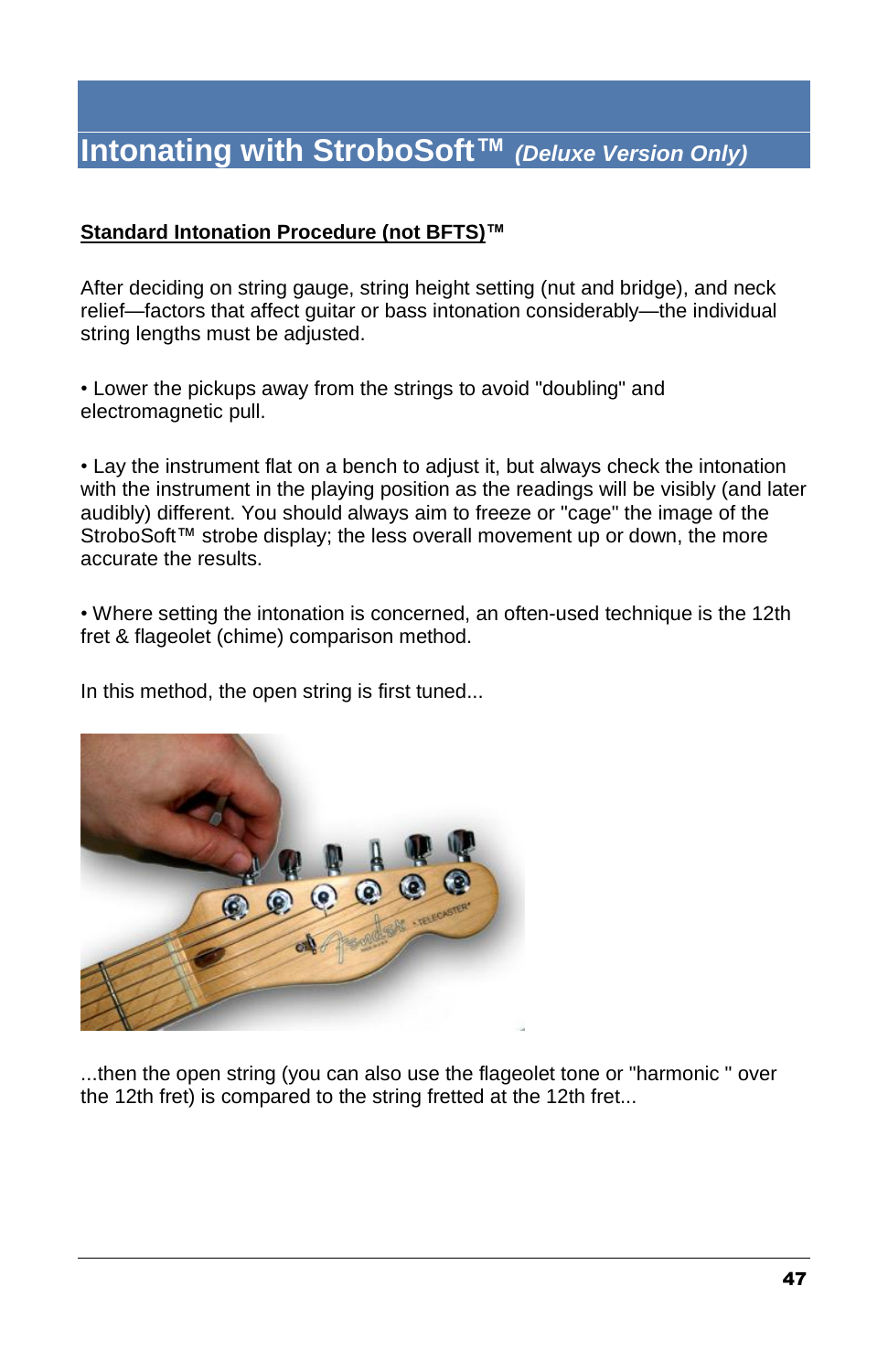

...saddle position is carefully adjusted as follows:

• If the fretted note is flat compared to the open string or flageolet tone, move the bridge saddle forward to shorten the string (turn the saddle screw counter clockwise)...



• If the fretted note is sharp compared to the open string or flageolet tone, move the bridge saddle back to lengthen the string (turn the saddle screw clockwise)...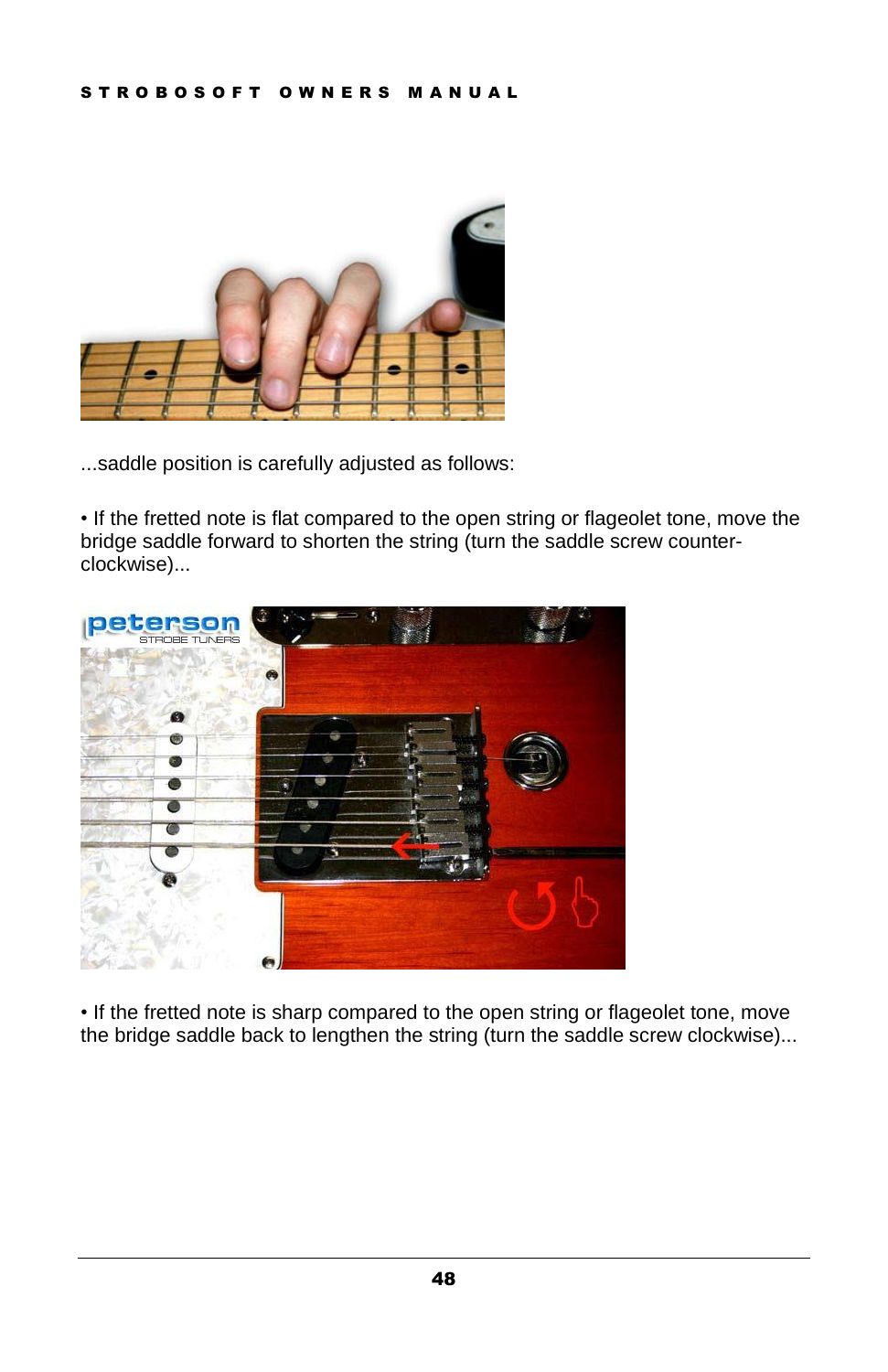

• Always re-tune the open string after adjusting the saddle position before rechecking the result...



...check the string fretted on the 12th fret again...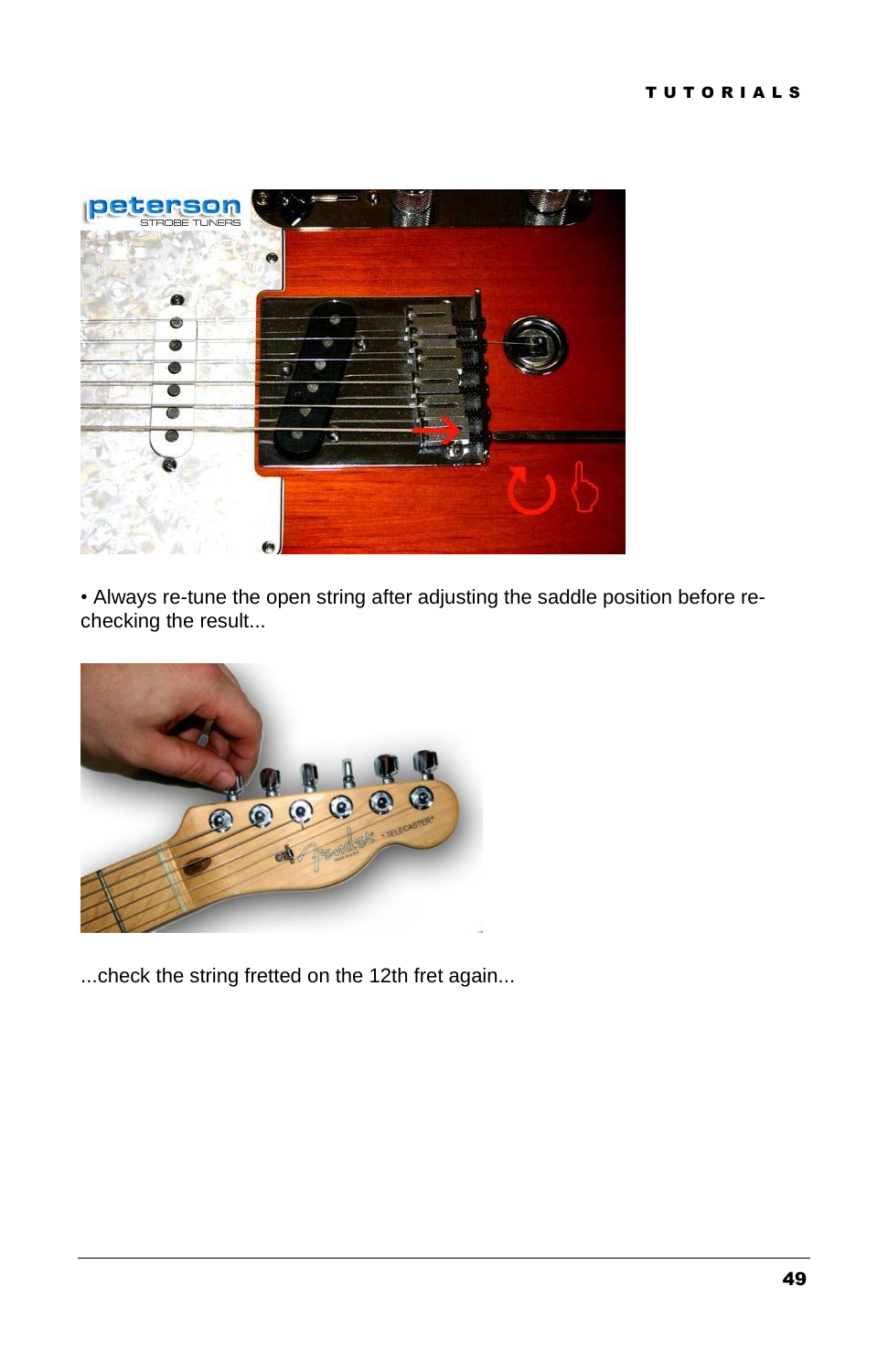

 Adjust until both fretted note and open string (or flageolet tone) are identical in pitch.

While this is a common system, it is not always the most satisfactory.

One popular alternative is to adjust each string so that it is in tune at two points an octave apart from each other on the fret board using a strobe tuner.

Using the 5th and 17th fret as an example:

• Tune a string at the 5th fret.

• Check the string at the 17th. If sharp, move the saddle back, thus lengthening the string (turn the saddle screw clockwise).

• If flat, shorten the string by moving the saddle forward (turn the saddle screw counter-clockwise).

• Always re-tune the open string after adjusting the saddle position before rechecking the result.

• Remember to fret the string using the pressure that you would normally apply while playing.

• Keep repeating this process until each string is in tune as much as possible at both the 5th and 17th frets.

This method takes time, and has to be repeated if you change string gauges, but if properly executed, yields very satisfactory results.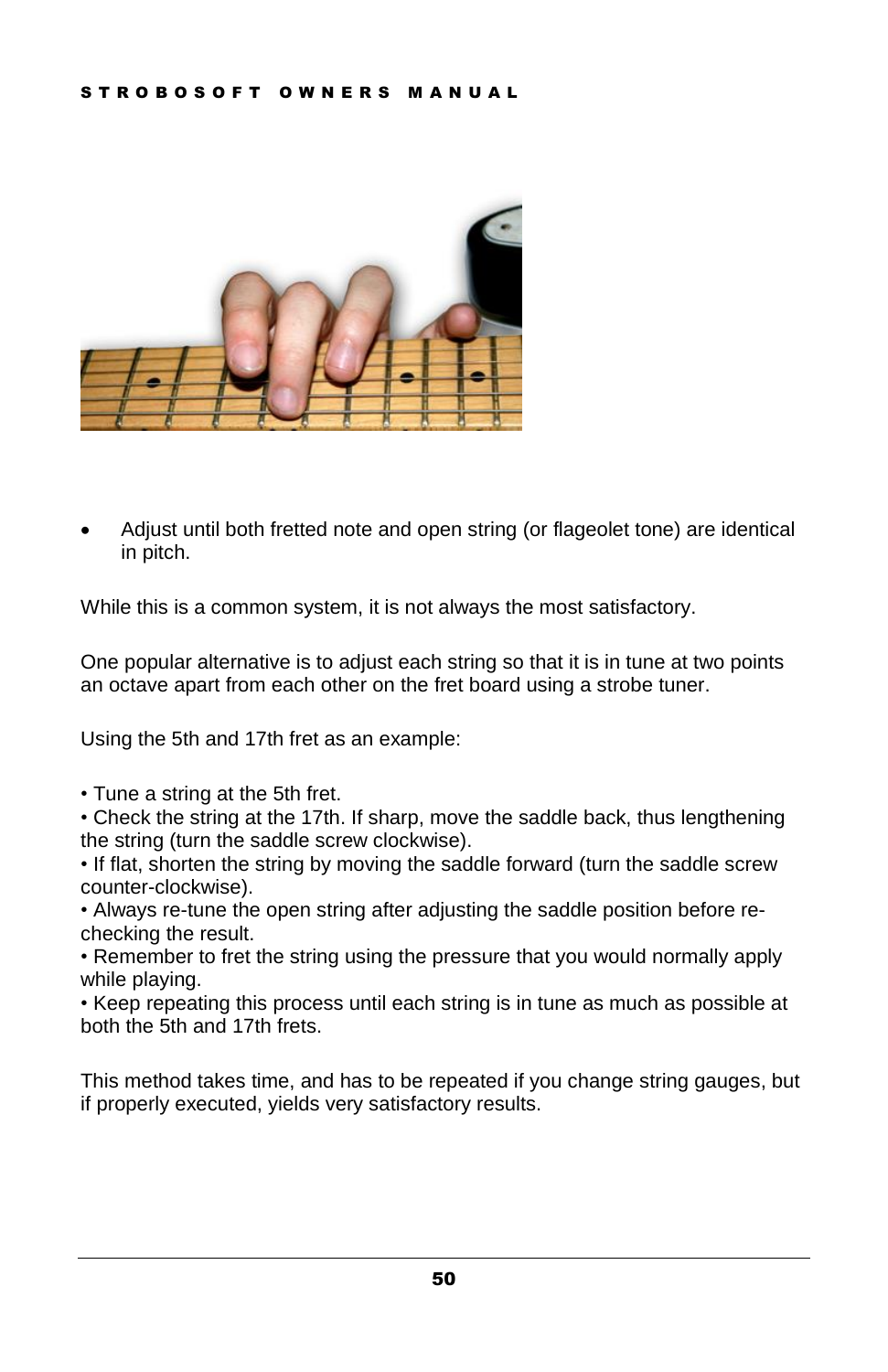Now, before you play music with a lot of 5ths on your guitar (e.g. power chords), tune the guitar using the GTR, P5 or G5 setting, depending on which model of strobe tuner you own, otherwise use the EQU (default) setting to tune your guitar.

Now, tune your guitar or bass using the default EQU temperament setting in StroboSoft™, or for added tuning quality try the GTR, BAS, or BFTS settings. (See also Creating Sweeteners.)

The methods above are within anyone's reach, all you need are your ears and StroboSoft<sup>™!</sup>

\* Please note that we have not referred to any method involving structural changes such as shortening the fretboard or relocating the nut.This is best discussed with a professional instrument technician.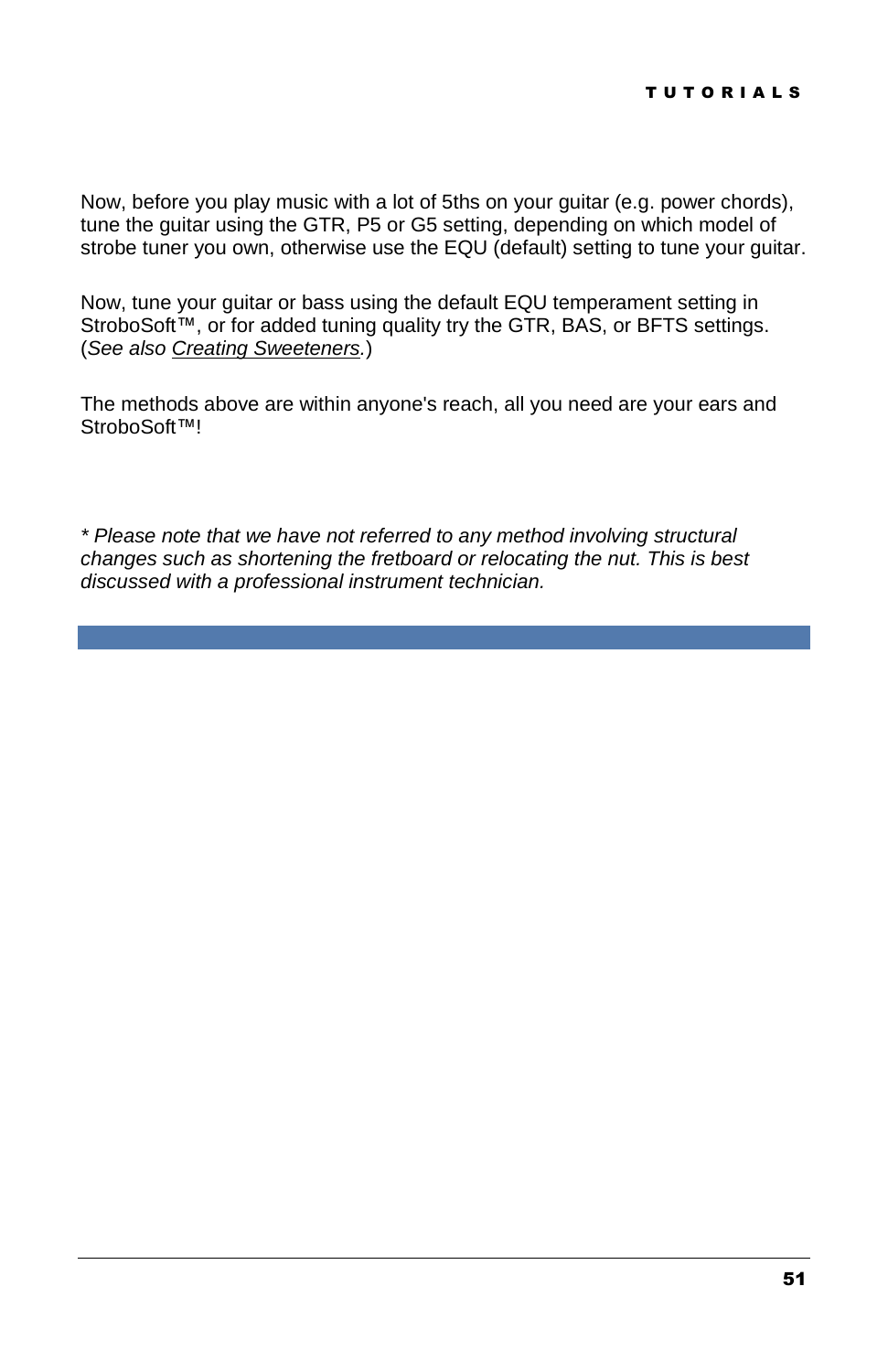# Intonating with the Buzz Feiten Tuning System® **(Deluxe Version Only)**

### **Using StroboSoftô with the Buzz Feiten Tuning SystemÆ \***



StroboSoft™ comes pre-loaded with all the open string and intonation settings for Buzz Feiten equipped instruments. There is no need to remember the offsets and load them manually. StroboSoft™ has done all the work for you. Simply select the BFTS for either acoustic instruments, BFA, or electric instruments, BFE.

When tuning the open strings, please make sure the Buzz Feiten Sweetener is selected in the SWEETENER text box.

After you have completed your open string tuning with BFTS, you can proceed to intonate your instrument by clicking the INTONATE LED in the upper right of the instrument graphic.

For further information on Buzz Feiten please visit: www.buzzfeiten.com

\*Buzz Feiten Tuning SystemÆ is a registered trademark of Buzz Feiten Design.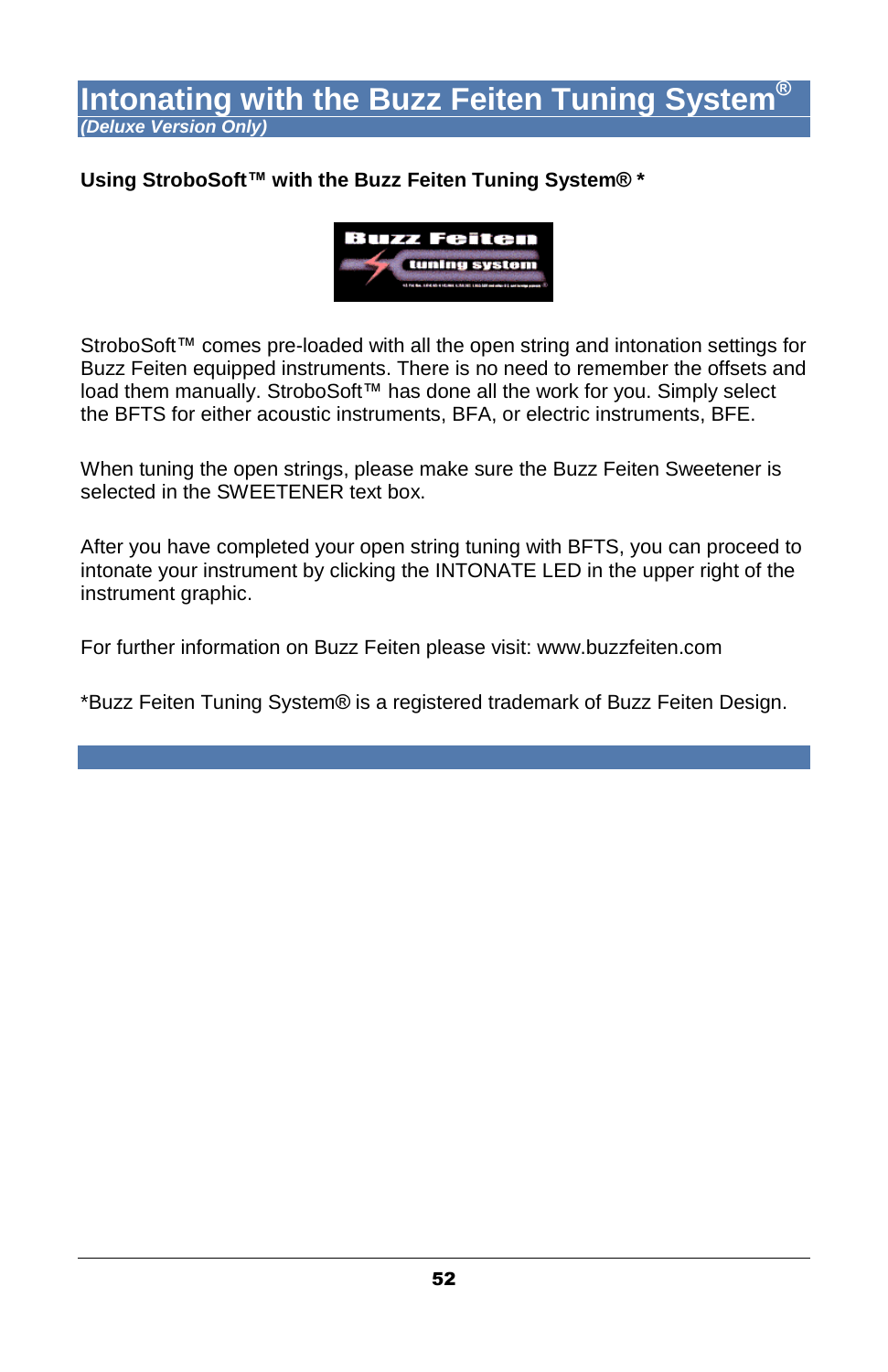# **Intonating with Earvanaô (Deluxe Version Only)**

#### **Using StroboSoftô with the Earvana Compensating Nutô \***



If you are installing the Earvana<sup> $\text{m}$ </sup> Nut on an acoustic guitar there are a couple of things to consider. You cannot adjust the bridge without re-slotting and moving it. Most techs say the best results come when the bridge is moved forward. Many people buy these for acoustic guitars, it could involve a bridge re-slot, which costs more money, and is a modification best left to a professional technician.

#### **What is recommended forthe installation:**

Check the intonation at the 12th fret before removing the existing nut. If the guitar reads sharp at the 12 fret with the original nut, you should not have to move the bridge forward. Even without moving the bridge, you will enjoy an improvement. You fine-tune an electric guitar much easier, quicker and inexpensively than an acoustic.

Also, when using a wound G-string the compensated G block on the nut top must be filed back. Recommendation is to start slow and check it on the tuner and play some chords as you file slowly back. Never go past the D string block! Generally most people find right even at the D string block sounds best. Work slowly. If you need assistance with this, please contact **Earvana™** tech support or call 1-(805)459-3393.

Intonation is first set at the bridge in the conventional manner using StroboSoft™ in either Chromatic mode or Instrument tune mode. The configuration at the bridge will definitely change with the Earvana™ Nut. It will flatten out.

Make sure all strings intonate correctly at the 12th fret. The next step is to adjust the nut to attain correct intonation at the 1st fret. A simple way to do this is to fret the Low "E", then the High "E" string at the 1st fret ("F" note ). The goal is to make the tuner read "00.0" cents flat or sharp at the 1st fret ("F" note). Adjusting the first fret on these two strings will automatically set the other strings. Make certain the tuner reads "00.0" cents sharp or flat when fretting these notes.

To find out more on the Earvana Tuning System please visit: [www.earvana.com](http://www.earvana.com)

\*Earvana<sup>™</sup> is a trademark of Earvana<sup>™</sup> LLC.

T U T O R I A L S I A L S I A L S I A L S I A L S I A L S I A L S I A L S I A L S I A L S I A L S I A L S I A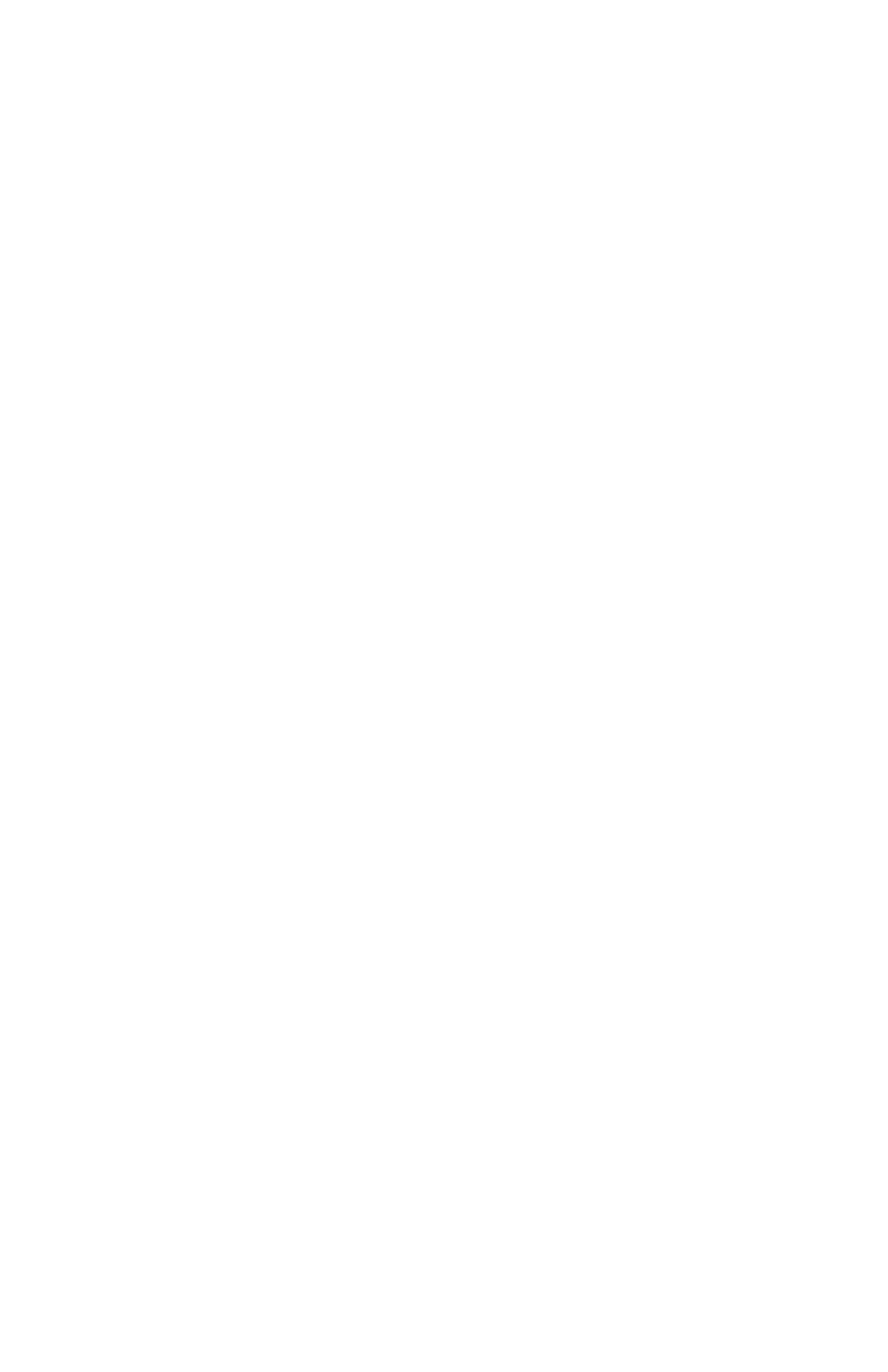# Trouble Shooting

# **StroboSoftô TroubleShooting**

| <b>PROBLEM</b>                                                                                                    | <b>POSSIBLE SOLUTION</b>                                                                                                                                                                                                                                         |
|-------------------------------------------------------------------------------------------------------------------|------------------------------------------------------------------------------------------------------------------------------------------------------------------------------------------------------------------------------------------------------------------|
| I can't see the ™offsets when I select<br>a BFTS™ or Peterson Sweetener                                           | The Buzz Feiten Tuning<br>System™ or the Peterson<br>Sweetened Tuning™ logo<br>appears when these are<br>selected because these are<br>proprietary settings.                                                                                                     |
| I am using a mono 1/8" to 1/4" adaptor<br>and can't get any reading from<br>StroboSoft™.                          | Make sure either the STEREO or the<br>L/mono buttons are engaged under the<br><b>INPUT DEVICE</b> settings.                                                                                                                                                      |
| Some of the LEDs are hard to see.                                                                                 | You can also click on the text to<br>activate the function.                                                                                                                                                                                                      |
| I created a preset but now I can't find<br>it.                                                                    | All presets are recalled by clicking in<br>the respective preset location. A drop<br>down menu will appear. Select your<br>stored preset from there.                                                                                                             |
| I can't make any adjustments in<br>StroboSoft™.                                                                   | Is the POWER button on? StroboSoft™<br>will allow you to navigate through its 3<br>main function windows (Chromatic,<br>Instrument, Set-Up) with the power off.<br>Turn the power on and make sure the<br>strobe display is on before making any<br>adjustments. |
| I can't get the strobe to "cage" or<br>stabilize. It moves too quickly for me to<br>try and adjust my instrument. | Try reducing the STROBE SPEED<br>slider located in the SET-UP page by<br>moving it to the left.                                                                                                                                                                  |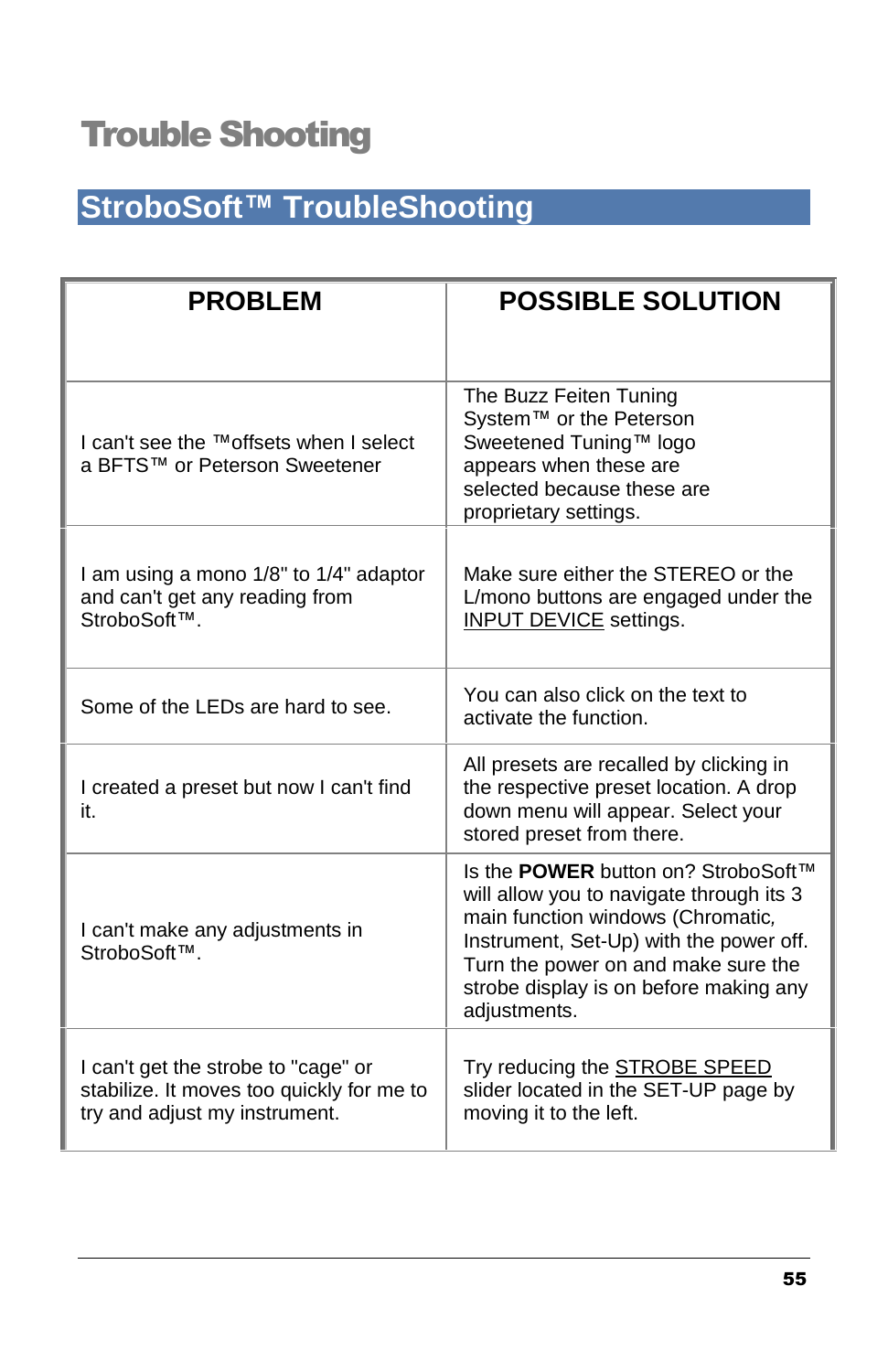| I can't get StroboSoft™ to measure my<br>mic'd instrument.                                | Make sure your input cabling is<br>connected properly.<br>Look at the input LEDs. If they are<br>barely moving raise your<br>Windows microphone volume<br>setting inside the Windows mixer.<br>Check the <b>SET-UP</b> page to make<br>sure your sound card type is<br>selected.<br>Use the Noise Filter to reduce the<br>amount of background noise<br>present in your computer. |
|-------------------------------------------------------------------------------------------|-----------------------------------------------------------------------------------------------------------------------------------------------------------------------------------------------------------------------------------------------------------------------------------------------------------------------------------------------------------------------------------|
| In INSTRUMENT MODE, I can't get<br>StroboSoft™ to measure anything but<br>the open notes. | <b>INSTRUMENT MODE was designed to</b><br>assist with open note tuning and<br>intonation settings. For regular<br>chromatic tuning, use the CHROMATIC<br>TUNE MODE.                                                                                                                                                                                                               |
| I can't measure a particular note or<br>string.                                           | Try enabling MANUAL NOTE SELECT<br>on the Chromatic Tune page or<br>MANUAL STR SELECT on the<br>Instrument Tune page for that<br>particular note. This will allow<br>StroboSoft™ to "home-in" on that note<br>for easier measurement.                                                                                                                                             |
| I keep getting the "AUDIO DEVICE<br>PROBLEM DETECTED" error.                              | Try reducing the buffer size (latency) of<br>your sound card. This is done in your<br>sound card's control panel.                                                                                                                                                                                                                                                                 |
| In INSTRUMENT MODE, I can't get<br>StroboSoft™ to "cage" the display.                     | Do you have a sweetener<br>$\bullet$<br>engaged? SELECT the<br><b>SWEETENER</b> text box and<br>disable by selecting<br>Unsweetened.<br>Do you have a Global Offset<br>applied?                                                                                                                                                                                                   |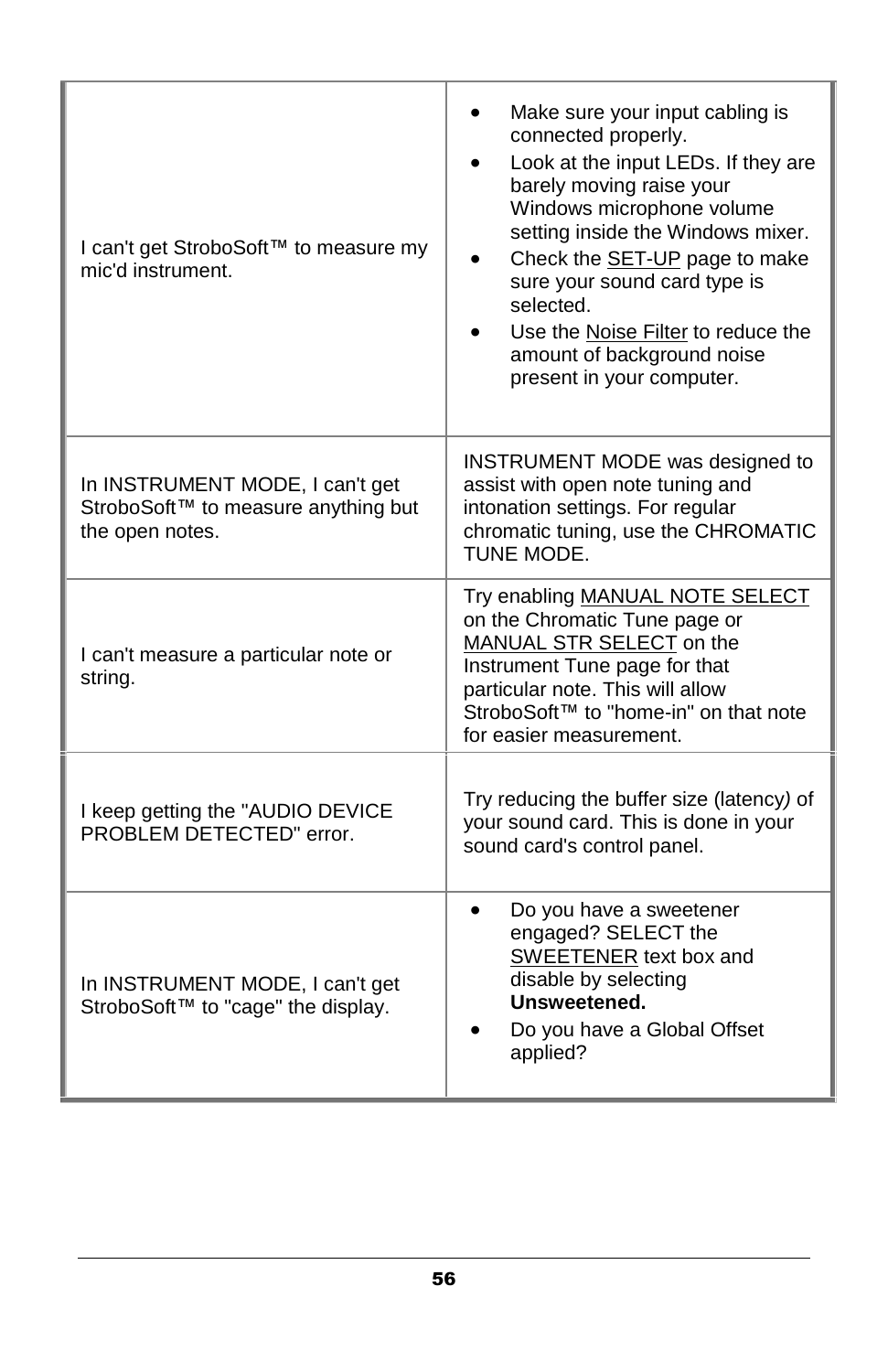If you are experiencing something that we have not covered in this troubleshooting guide, please email us at:

# **StroboHelp@petersontuners.com.**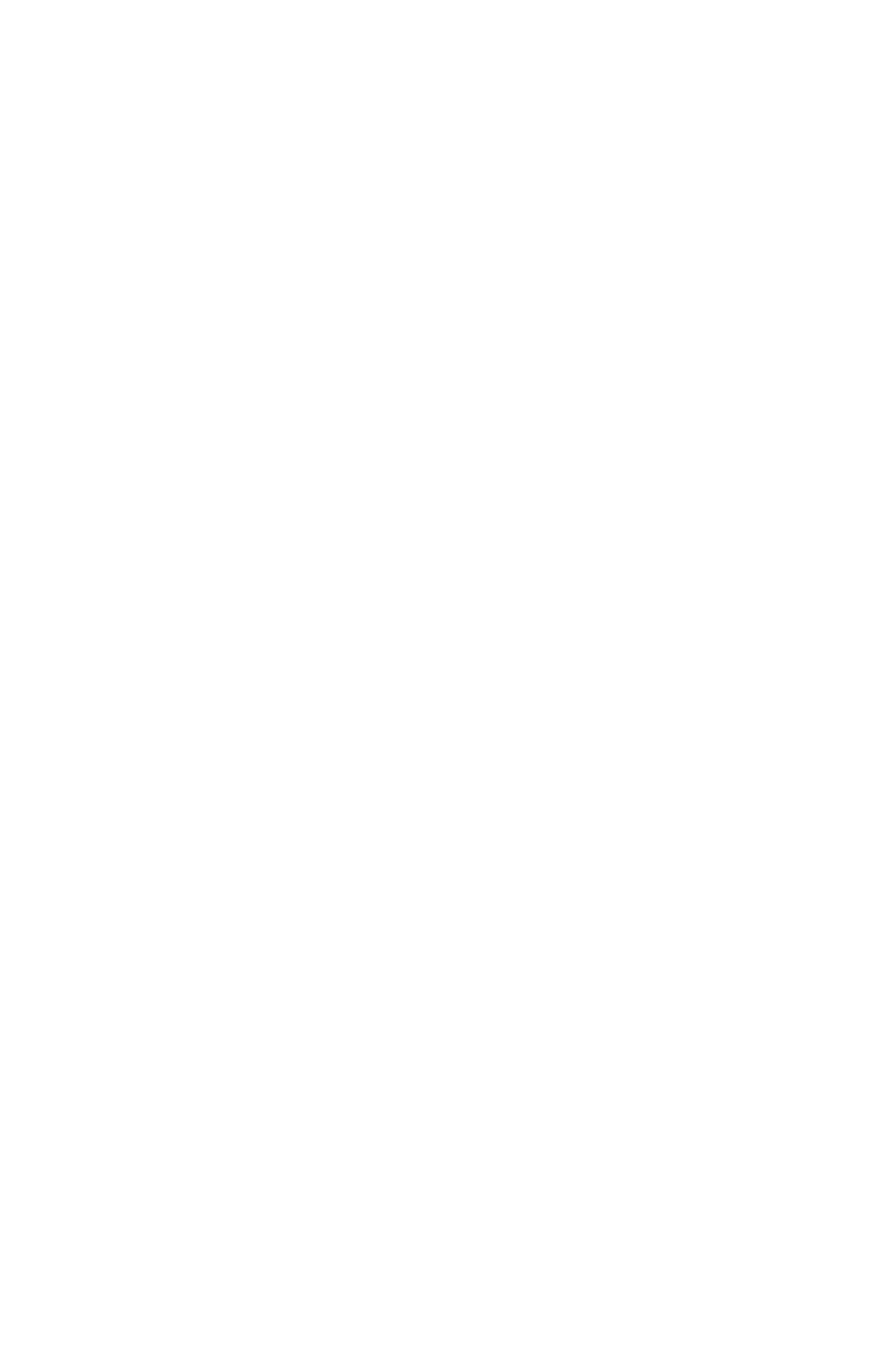# Upgrade StroboSoft

# **Upgrading Standard Version (For StroboSoft***ô* **Standard users only)**

There are two different ways you can upgrade your StroboSoft $M$  Standard to the Deluxe version from the StroboSoft™ interface.

1. **Click** on the **Strobo Soft** by **peterson** logo located at the bottom of every screen. A splash screen will open. In the bottom right corner of the screen there will be a **buy Dellayse** link. **Click** it and you will be taken to StroboSoft™'s checkout page where the upgrade can be purchased.



2. **Click** on the **Set-up** button. The **SET-UP** tab in this window will display two icons that will assist you in upgrading your StroboSoft™ Standard version. The **Sbuy Delause** icon will take you to the checkout page where you could purchase the upgrade.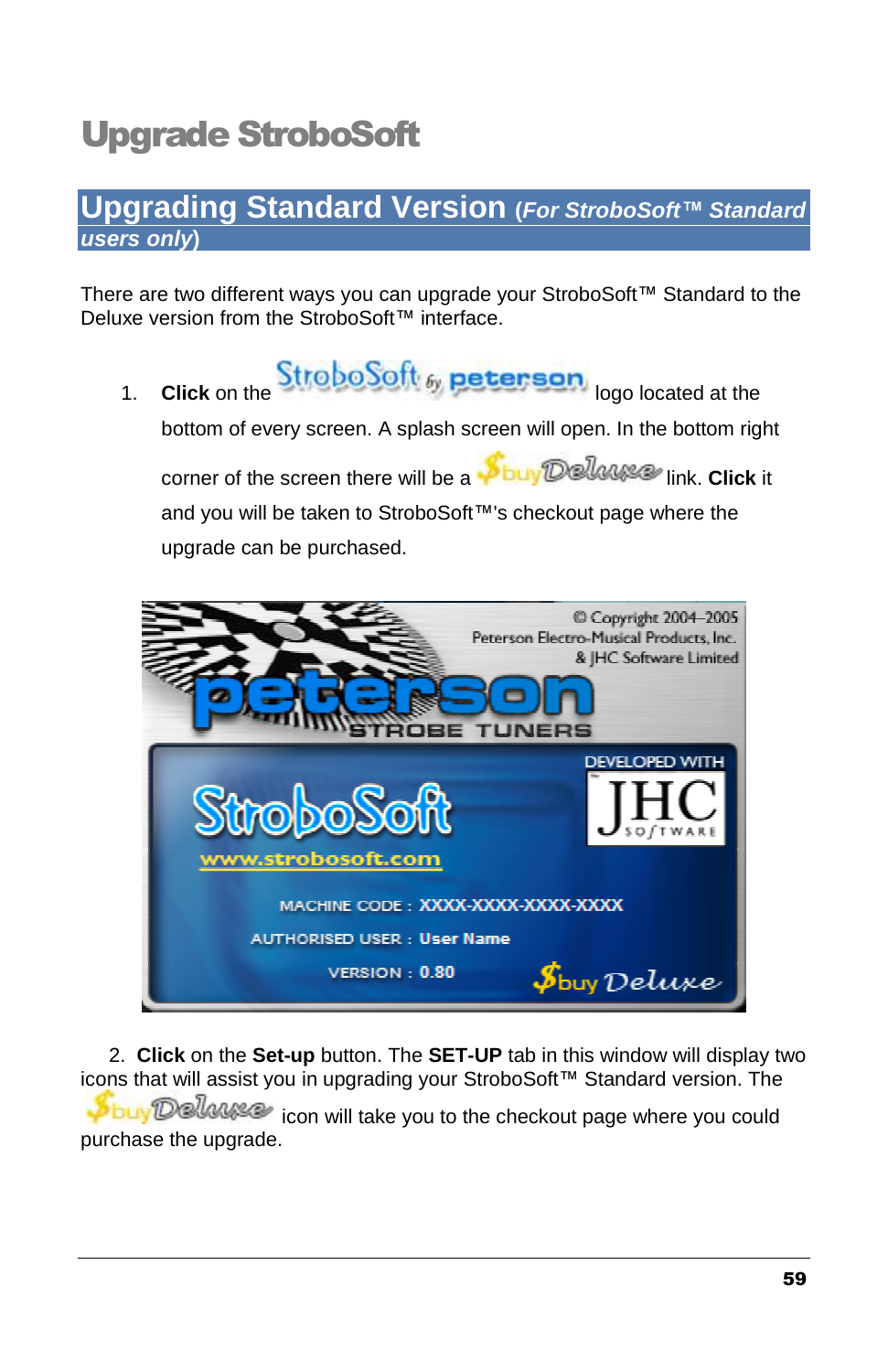

#### After Purchase:

After the purchase, you will be emailed a new SERIAL NUMBER. When you

receive it, click the **interval Unioc Delayse** icon. This will display the following message:



Click OK to clear your existing StroboSoft<sup>™</sup> unlock code. The next time you restart StroboSoft™ you will be prompted for the new UNLOCK code by this page: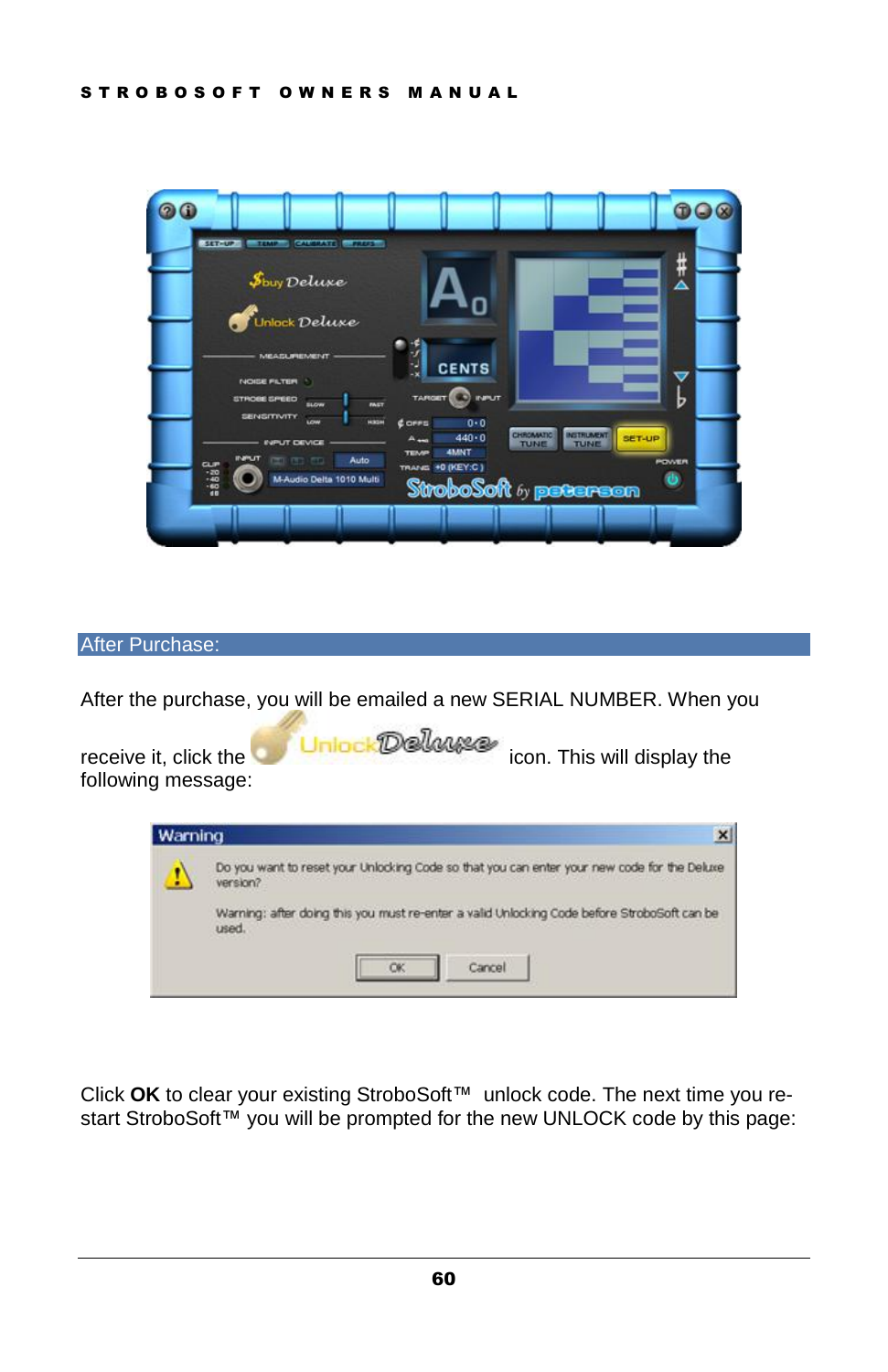# **Glossary**

#### **#**

**50/60Hz cycle hum:** Noise caused by the mains power supply.

## **A**

**anchor note:** The note in a temperament that remains at a zero offset.

**ASIO:** (Audio Streaming Input/Output) "Open standard" driver developed by Steinberg for use with virtual studio applications. Mostly used by Cubase. Low latency makes this a good driver choice over MME.

### **C**

**capo:** A device for transposing a fretted string instrument such as the guitar.

- **cent:** An audio frequency interval which is defined by the division of an equallytempered semitone interval into 100 equal ratio steps.
- **chord:** The sounding of two or more notes (usually at least three) simultaneously.
- **chromatic:** Any music or chord that contains notes not belonging to the diatonic scale
- **chromatic scale:** A scale which divides the octave into its semitones. There are twelve semitones, or half steps, to an octave in the chromatic scale.
- **concert pitch:** The tuning pitch of an ensemble. Instruments in a band or orchestra tune to the concert pitch which is typically the universal standard A' = 440Hz. While concert pitch is non-transposing, a variety of wind instruments, such as the trumpet, clarinet, and horn are transposing instruments, indicating that the pitch A', as relating to that instrument, will not be sounded as an A' concert pitch but rather a pitch called an A' on that instrument. Thus, when a B-flat trumpet plays an A' (first and second valves), the instrument is actually sounding a G' concert pitch.
- **Core Audio:** Mac OSX method of processing audio developed by Apple. There is no Core Audio Driver for PC.

#### **D**

**db:** Unit used to measure the intensity of a sound.

**decibel:** See db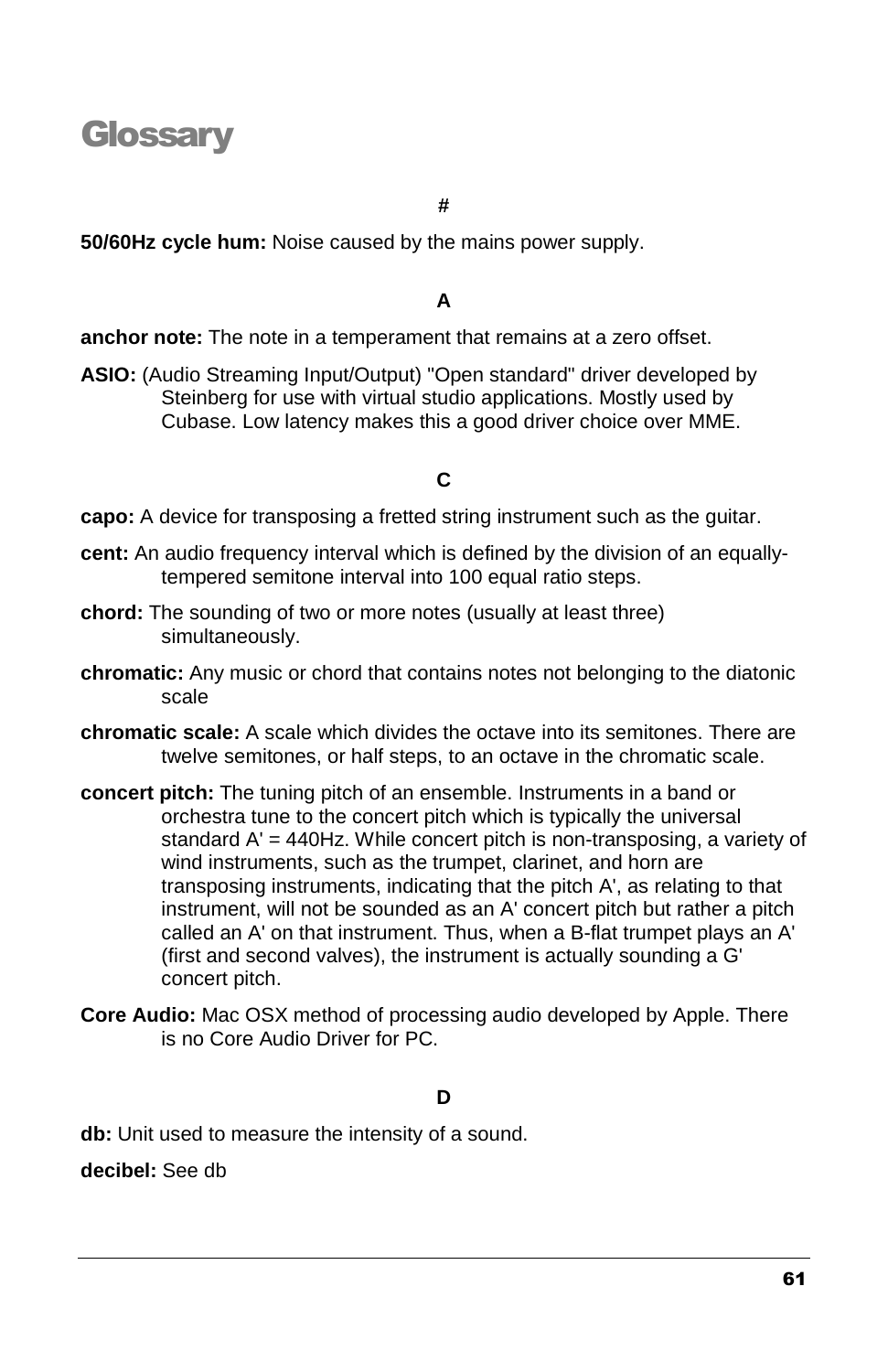#### STROBOSOFT OWNERS MANUAL

**diatonic:** The order of the octave based on five tones and two semitones. The major and natural minor scales and the modes are all diatonic In the major scale, the semitones fall between the third and fourth tones and the seventh and eighth tones. In the minor scale, the semitones fall between the second and third tones and the fifth and sixth tones.

#### **E**

- **equal-tempered:** Type of note scaling within a musical octave in which a perfect 2:1 octave frequency ratio is divided into.
- **equal temperament:** A musical scale in which the scale notes are at equal ratios from one to the next.

### **F**

**flageolet:** The harmonic or "chime" at the 12th fret used for intonation.

- **flat:** An accidental symbol placed to the left of a note, indicating that it's pitch should be lowered by a half step.
- **frequency:** The number of vibrations per second of a musical pitch, usually measured in Hertz (Hz).
- fret: A narrow strip of wood, ivory, or metal set into the neck of some stringed instruments (such as the guitar) which mark the exact points where the string should be "stopped" to produce the notes more brilliantly and in tune.
- **fundamental frequency:** A base frequency from which a series of harmonics is produced.

#### **H**

**half step:** A semitone.

- **harmonic:** The overtones that are present with any fundamental tone. That is, the series of sounds heard when any note is sounded, consisting of the original note, which is the fundamental or first harmonic, then the tone an octave above that called the first overtone (also called the second harmonic), then the fifth above the first overtone, then the perfect fourth above that, then the major third above that, etc., in increasingly smaller intervals.
- **hertz:** The unit in which the frequency of a note is measured. One hertz is one cycle per second.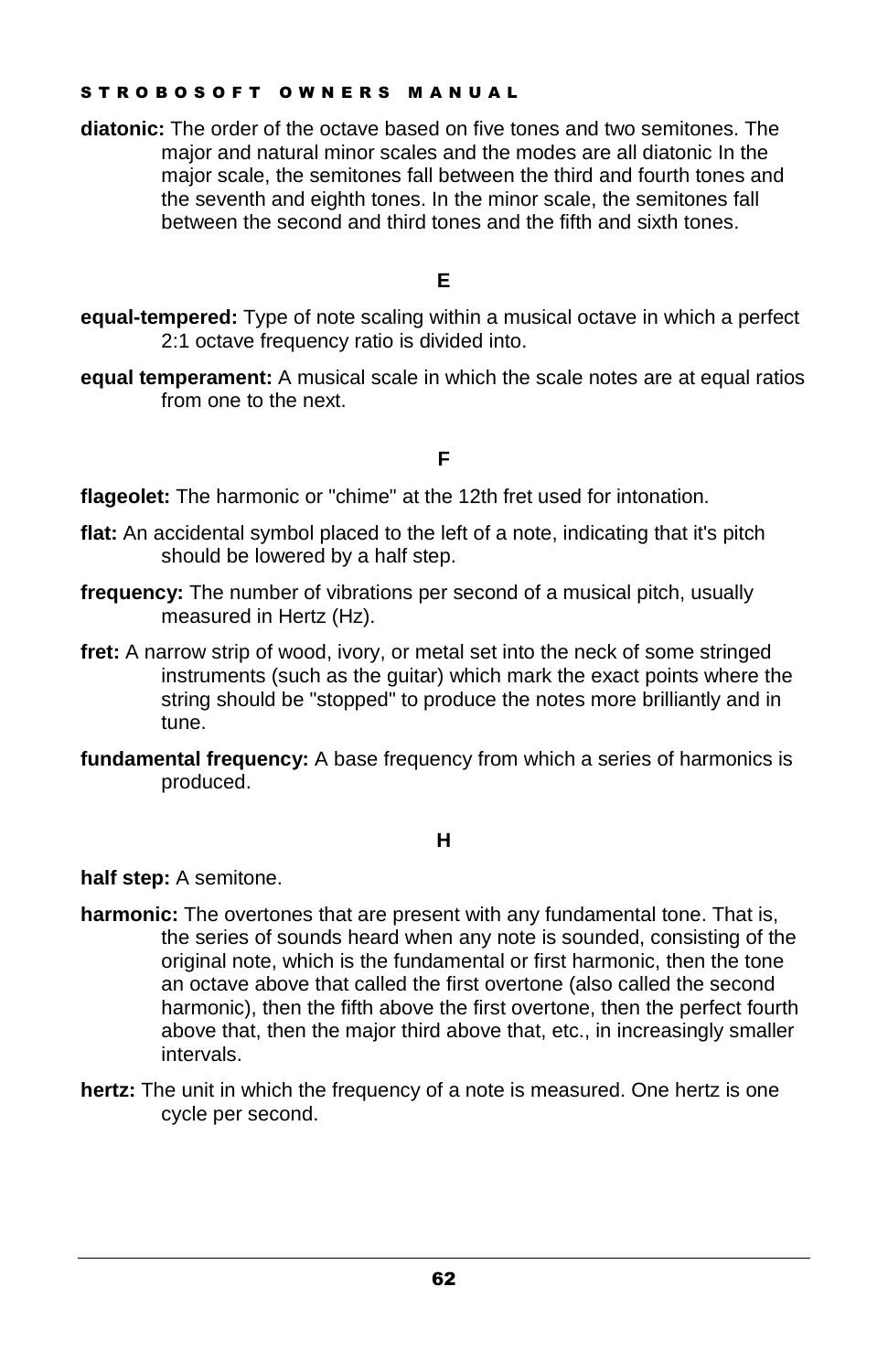- **intonate:** A term referring to the proper production of a tone so that it is exactly in tune.
- **intonation:** How a given instrument plays in tune with itself; a guitar string should produce the same note played as a harmonic at the 12th fret as it does when you fret that string at the same place

#### **K**

**key:** A specific scale or series of notes defining a particular tonality.

**key signature:** The sharp, flat, or natural signs placed at the beginning of a staff indicating the tonality of the composition.

#### **L**

**latency:** A delay in time that is a combination of the sound card and the drivers.

**line-level:** A standard audio signal, such as from a CD player or electric guitar. It has a higher power rating than mic-level.

#### **M**

- **major scale:** Term referring to a sequence of notes that define the tonality of the major scale. This series consists of seven notes: the tonic, followed by the next note a whole step up from the tonic, the third is a whole step from the second, the fourth is a half step from the third, the fifth is a whole step from the fourth, the sixth is a whole step from the fifth, the seventh is another whole step, followed by the tonic, a half step above the seventh. Thus the first and eighth tones are exactly an octave apart.
- **MIDI:** Musical Instrument Digital Interface; protocol for controlling devices, such as synthesizers and sound cards, that emit music.
- **minor scale:** The minor scale has the same tones as the major scale, but uses the sixth tone of the major scale as its tonic.
- **MME:** (MultiMedia Extension) Standard Windows driver that sets the rules for recording and playback. This driver is slower since it is controlled by the operating system. Mostly all sound cards have MME drivers available.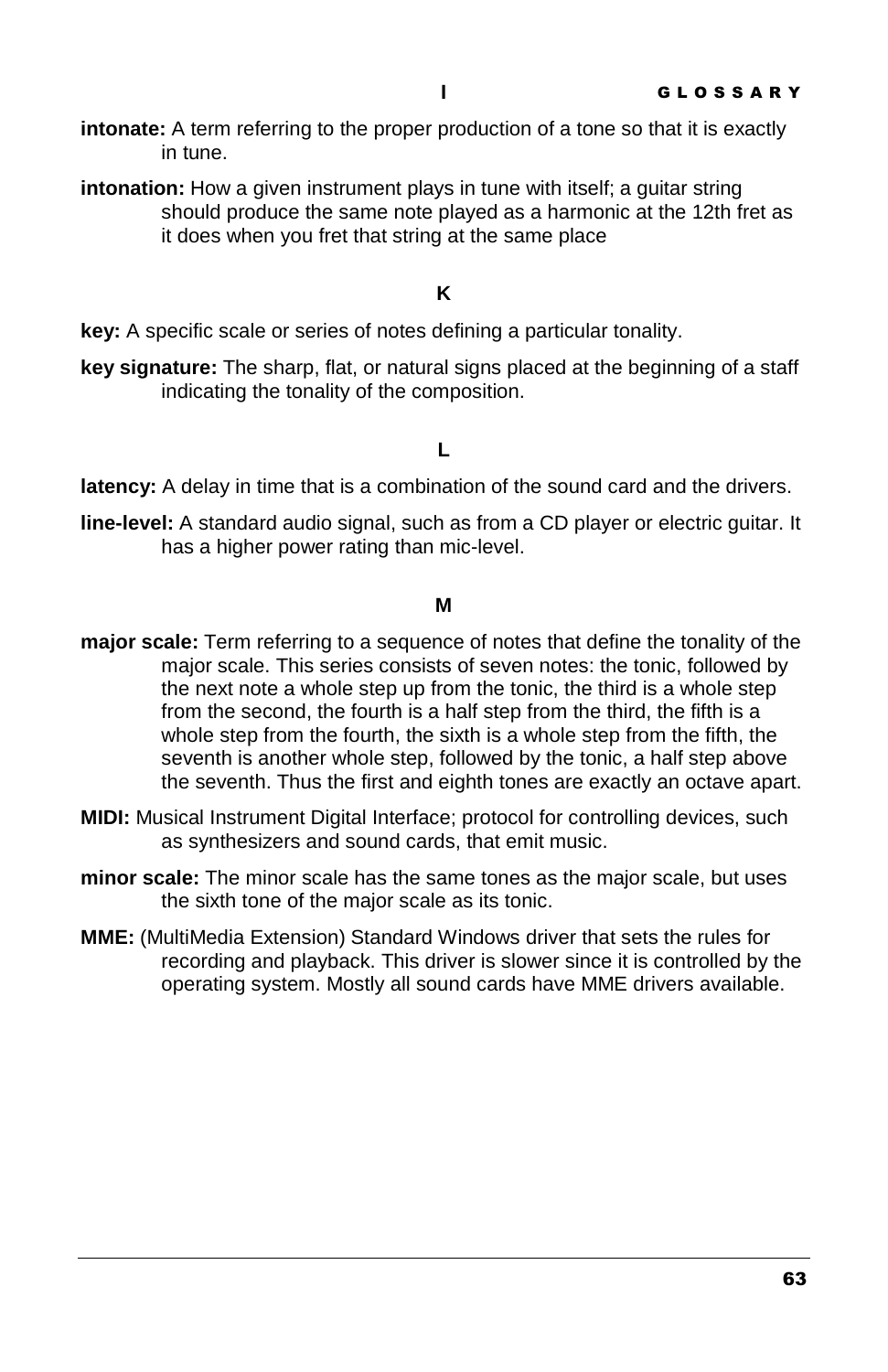#### S T R O B O S O F T O W N E R S M AN U A L **N**

**note:** A particular string on an instrument.

**Nyquist's Theorem:** To accurately reproduce an analog signal, the digital sampling rate must be twice the frequency of the original signal.

### **O**

- **octave:** An interval spanning seven diatonic degrees, eleven semitones. The frequency of a note one octave above another will have exactly twice as many Hertz as the frequency of the note an octave below it.
- **offset:** A setting that alters the original value.
- **omni-directional:** Microphone pickup pattern that picks up sound from all directions.
- **open string:** A pitch played on a string that is not stopped by the finger
- **oscilloscope:** A device that displays how a voltage or current signal varies over time.

## **P**

- **pitch:** The specific quality of a sound that makes it a recognizable tone. Pitch defines the location of a tone in relation to others, thus giving it a sense of being high or low.
- **Pro-Tools:** Audio recording/editing program used for Mac and PC.

### **R**

root: The tonic or fundamental note of a chord.

### **S**

- **sample rate:** The frequency at which an analog audio stream is "sampled" or converted into digital. The higher the sampling rate, the closer the digital file will be to the original analog source resulting in higher quality.
- **scale:** A series of notes in ascending or descending order that presents the pitches of a key or mode, beginning and ending on the tonic of that key or mode.
- **semitone:** A half step; a minor second; the smallest interval in the system of Western music.
- **sharp:** A symbol placed in front of a note-head which implies that the performer should raise the pitch of that particular note by a semitone.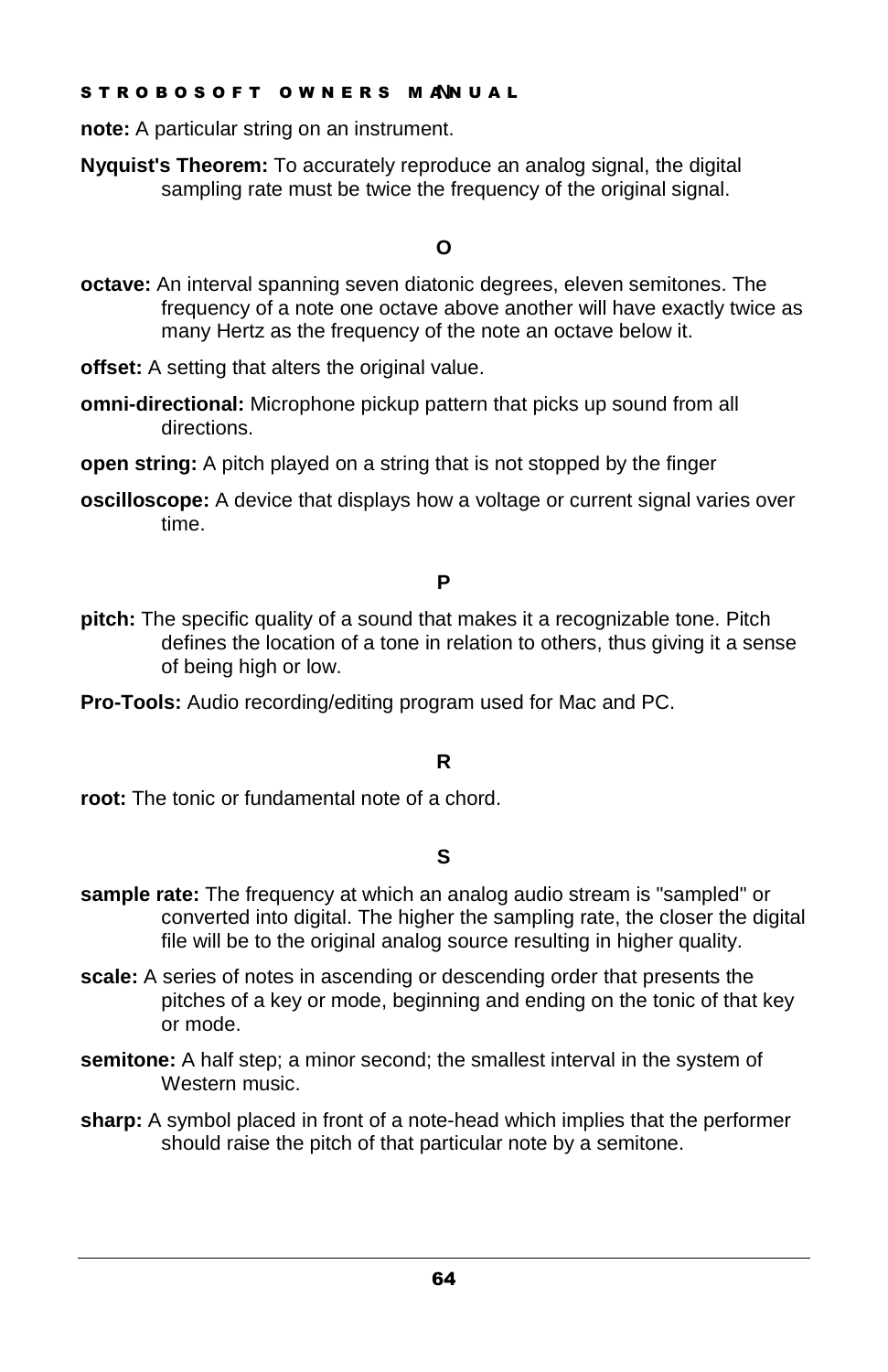**Spectrum Analyzer:** A device that displays an input frequency as a response **Y** curve in real time.

**step:** An interval of a second.

**sweetener:** A series of offsets designed to "sweeten" the sound of the tuning on a specific instrument.

**T**

**temperament:** Frequency scaling of the notes within a musical octave.

- **timbre:** The "character" or quality of a sound, distinct from pitch and volume, which distinguishes one sound from another.
- **tone:** The quality or character of a sound.
- **tonic:** The note upon which a scale or key is based.

**transpose:** Taking a note in one key and putting it into another.

**tune:** The process of adjusting the pitch of an instrument to itself (to insure correct intonation) and to any other musician or ensemble. Once the process is complete an instrument is said to be "in tune".

#### **W**

- **WDM/KS:** (Windows Driver Model with Kernal Streaming) Windows standard low latency driver similar to ASIO that accesses the device without going through the Window's operating system. Mostly used by Cakewalk.
- **whole step:** An interval of two semitones, a major second.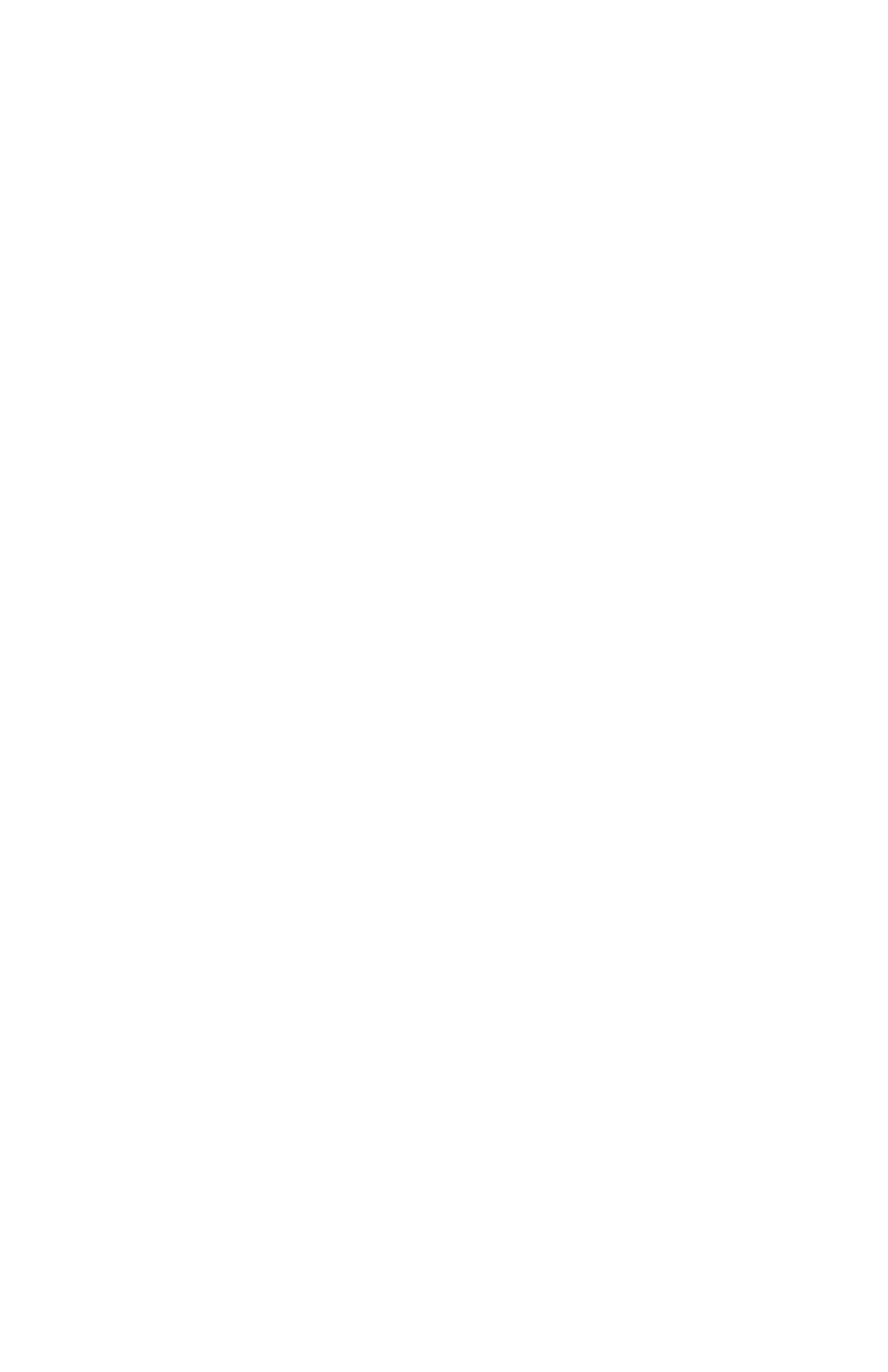### **Index**

#### **1**

| 1/4 Comma Mean Tone 18  |  |
|-------------------------|--|
| 1/6th Comma Meantone 18 |  |

#### **4**

4MNT 18

#### **6**

6MNT 18

# **A**

| Adjusting              |
|------------------------|
|                        |
| GLOBAL CENTS OFFSET 15 |
| Adjusting 15, 17       |
|                        |
| ASIO<br>9              |
| AUDIO DEVICE PROBLEM   |
|                        |
| auto<br>9              |
|                        |
|                        |
|                        |
|                        |
|                        |

## **B**

Baroque 18 BAS™ 29 BFTS™ 29 Buzz Feiten Tuning System® ............ 50

## **C**

calibrate 37 capo 21, 25 cents 15, 23, 35, 39, 41, 51 chromatic 15,17, 21, 23, 31, 51, 53 Concert A Range............................... 17 Conn 3 Core Audio Manager ........................... 9 **Creating** 

### **D**

dB 33 DELETE button ................25, 27, 29, 35 detune 21, 41 diatonic 18 drivers 9

# **E**

| Earvana Compensating Nut™  51 |  |
|-------------------------------|--|
| Enable                        |  |
| <b>MANUAL NOTE SELECT 15</b>  |  |
|                               |  |
| EQU 18, 29, 35, 46            |  |
|                               |  |

# **F**

| flageolet 46 |                                  |  |
|--------------|----------------------------------|--|
|              | flat 41, 46, 51                  |  |
|              |                                  |  |
|              | frequency 12, 17, 21, 33, 37, 41 |  |
|              | Frequency Range 17               |  |

### **G**

| General Tuning Workshop 41 |  |  |
|----------------------------|--|--|
| global cents offset        |  |  |
|                            |  |  |
|                            |  |  |
|                            |  |  |
|                            |  |  |
| G-string 51                |  |  |
| GTR 29,46                  |  |  |

## **H**

| Hz (hertz) 12, 17, 33 |  |
|-----------------------|--|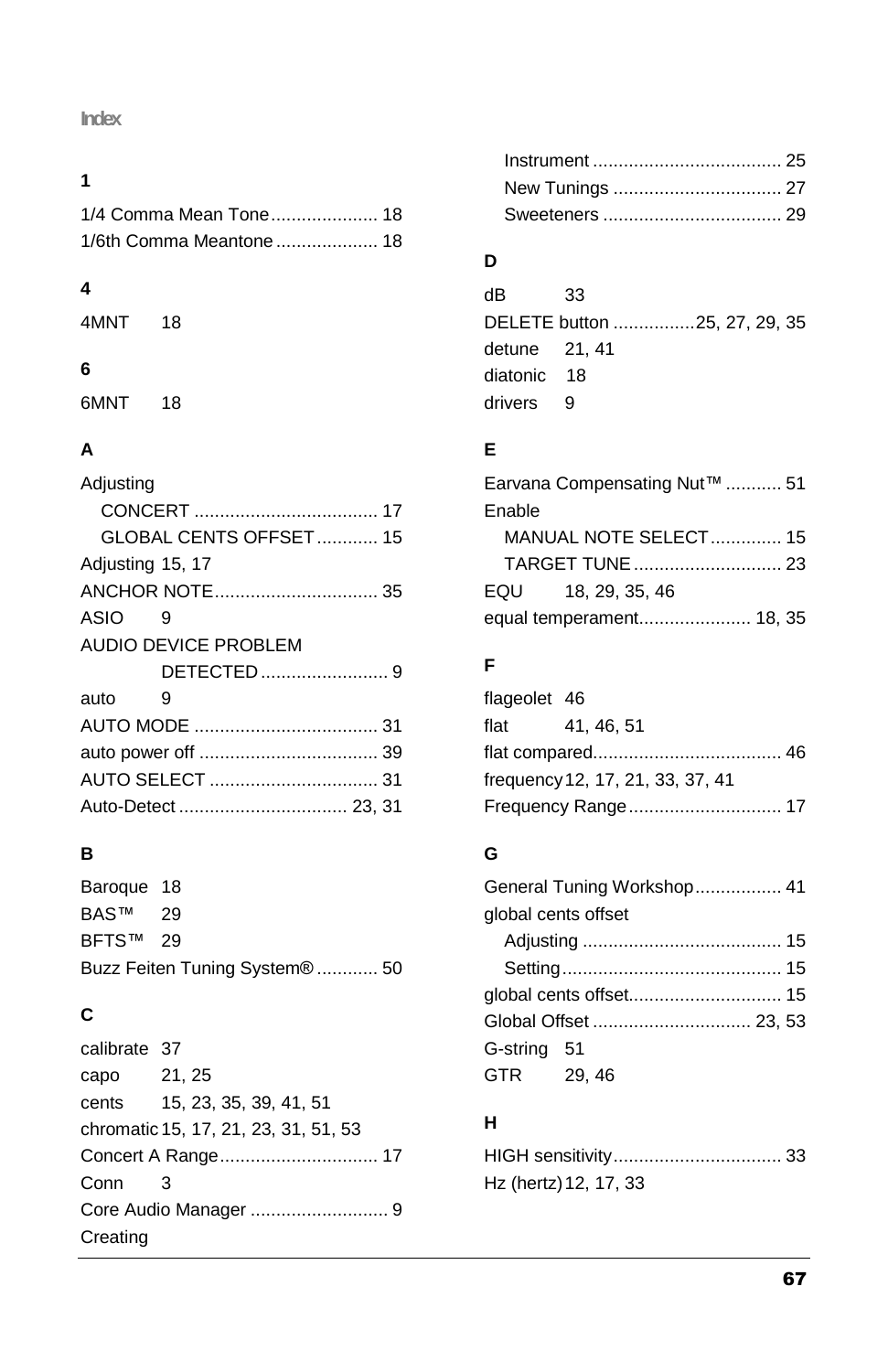## STROBOSOFT OWNERS MANUAL

## **I**

| installing                            |  |
|---------------------------------------|--|
|                                       |  |
| <b>INSTRUMENT</b>                     |  |
|                                       |  |
|                                       |  |
| INSTRUMENT25, 27, 29, 35              |  |
|                                       |  |
|                                       |  |
| Instrument Tune  25, 27, 29, 31, 33   |  |
|                                       |  |
| intonate 31, 41, 50, 51               |  |
|                                       |  |
| intonation 29, 31, 41, 46, 50, 51, 53 |  |

# **J**

| JSTM 18 |  |
|---------|--|
|         |  |

# **K**

| Kellner 18   |      |
|--------------|------|
| KEY 35       |      |
| key color 18 |      |
|              |      |
| KLN          | 18   |
| KRN          | - 18 |

# **L**

| $L/m$ ono 53 |                        |
|--------------|------------------------|
| L/R          | 9                      |
|              | LED 15, 33, 35, 41, 53 |
| license 5    |                        |
|              |                        |
|              |                        |

## **M**

|--|--|

| manual note select 15, 23, 31      |  |  |
|------------------------------------|--|--|
| <b>MANUAL STR SELECT 31</b>        |  |  |
| Manual String/Intonate Feature  31 |  |  |
| Meantone Temperaments 18           |  |  |
|                                    |  |  |
| MIDI 23                            |  |  |
| MME <sub>9</sub>                   |  |  |
| Multi-Function12, 23, 39           |  |  |

# **N**

| NOTE 27 |                     |  |
|---------|---------------------|--|
|         | Note/Octave  15, 31 |  |
|         |                     |  |

# **O**

| offset 35 |  |
|-----------|--|
|           |  |
|           |  |

# **P**

|             | pitch 1, 21, 33, 41, 46       |  |
|-------------|-------------------------------|--|
| Power       | - 37                          |  |
|             | preset 17, 21, 25, 27, 29, 53 |  |
| Pro-Tools 9 |                               |  |
| PYT 18      |                               |  |
|             |                               |  |

# **R**

| RAM 18    |  |
|-----------|--|
| Rameau 18 |  |
|           |  |

# **S**

| SEI FCT                |  |
|------------------------|--|
|                        |  |
| GLOBAL CENTS OFFSET 15 |  |
|                        |  |